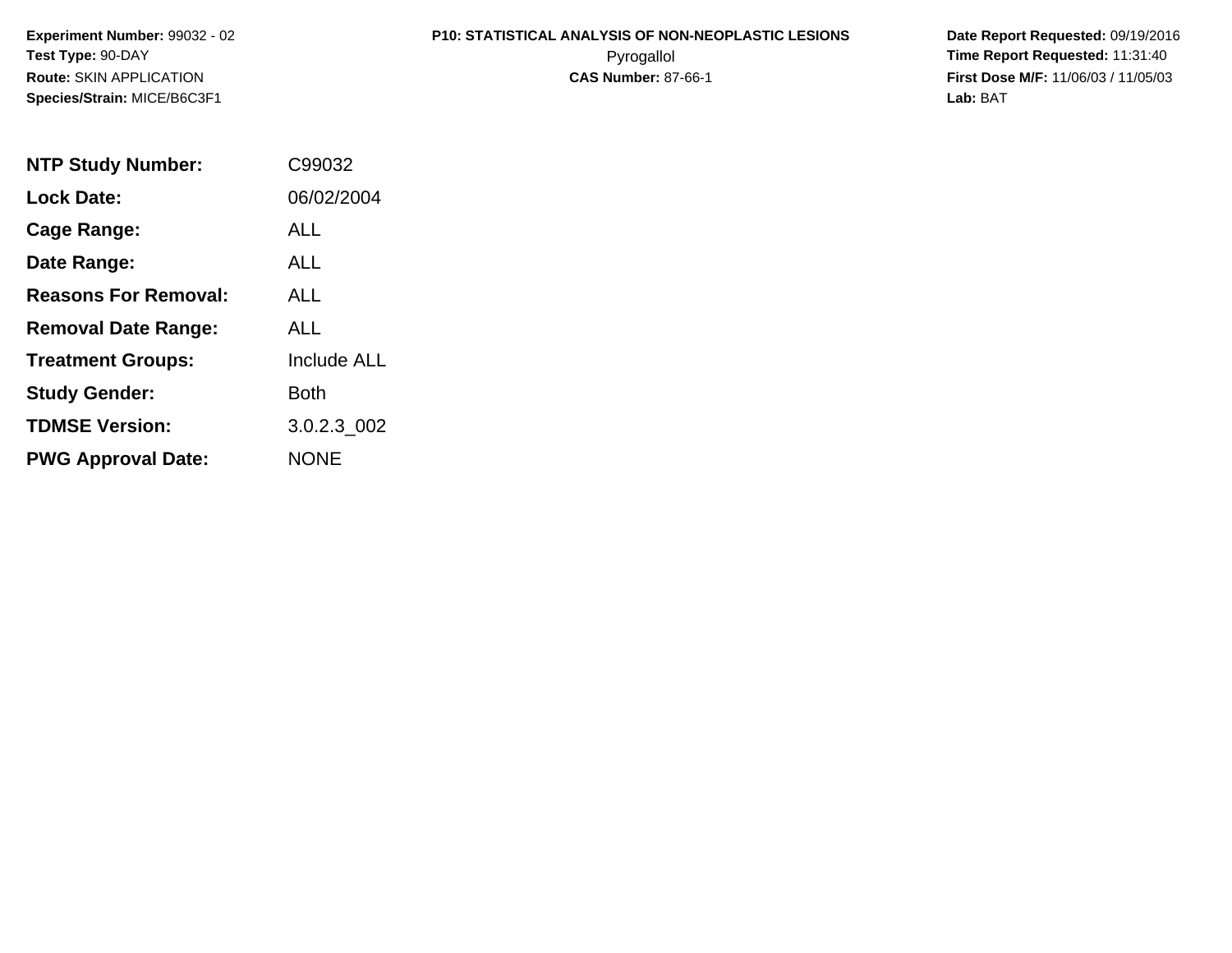**Experiment Number:** 99032 - 02**Test Type:** 90-DAY**Route:** SKIN APPLICATION**Species/Strain:** MICE/B6C3F1

 **Date Report Requested:** 09/19/2016 **First Dose M/F:** 11/06/03 / 11/05/03<br>**Lab:** BAT **Lab:** BAT

#### **SUMMARY OF STATISTICALLY SIGNIFICANT (P<=.05) RESULTS IN THE ANALYSIS OF PYROGALLOL**

#### **MALE MICE**

**Organ**Skin: Site of Application

Spleen

#### **FEMALE MICE**

**Organ**

Skin: Site of Application

Spleen

#### **Morphology**

 Hyperkeratosis Hyperplasia Inflammation ChronicUlcern **External Structure Cell Proliferation**<br>
Hematopoietic Cell Proliferation

#### **Morphology**

n Erosion (1999) en de la constantidad de la constantidad de la constantidad de la constantidad de la constantid<br>En la constantidad de la constantidad de la constantidad de la constantidad de la constantidad de la constant HyperkeratosisHyperplasia Inflammation Chronic Inflammation Chronic FocalNecrosisUlcern **External Structure Cell Proliferation**<br>
Hematopoietic Cell Proliferation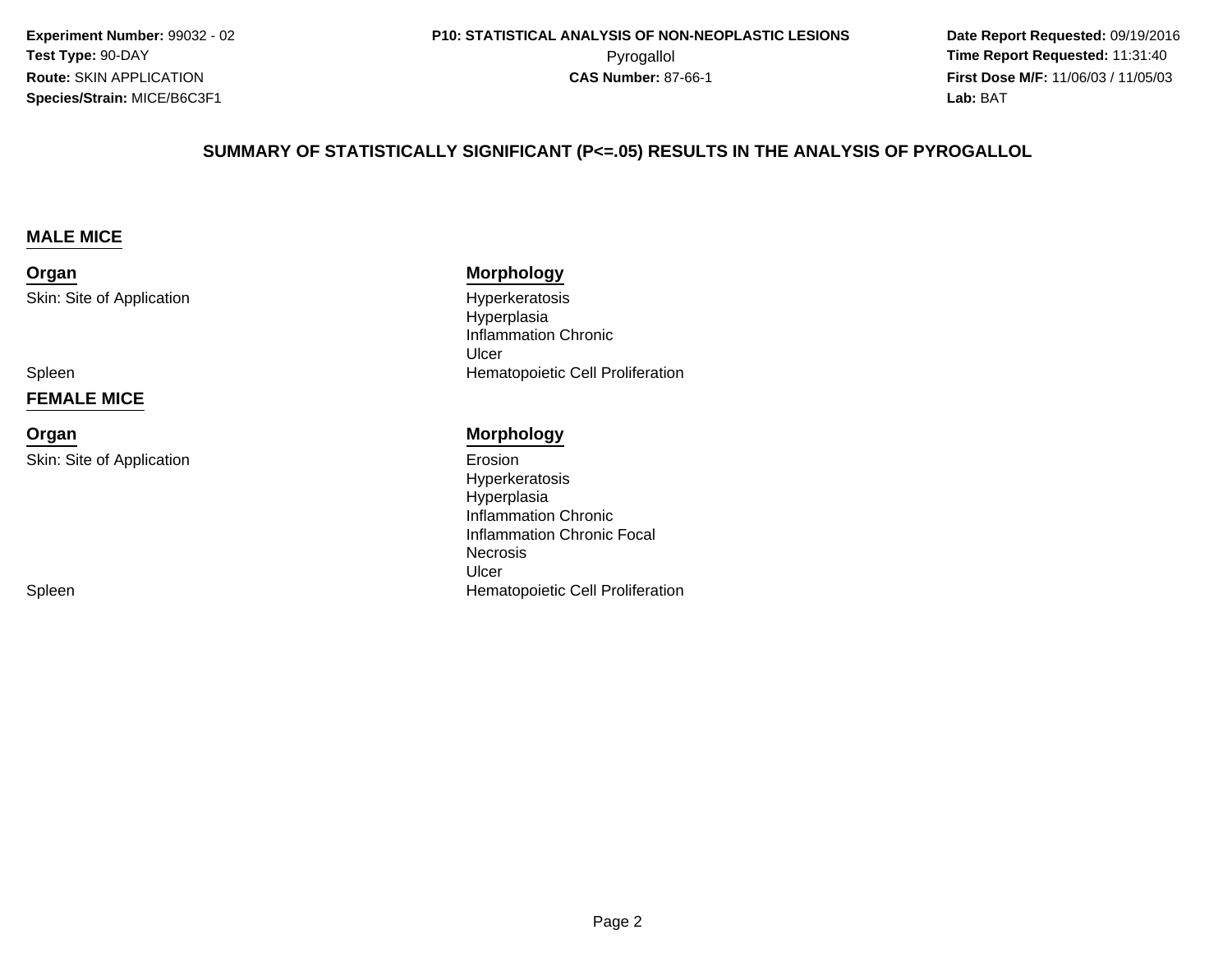|                                      |             |                 | <b>Males</b>    |                  |                  |                  |
|--------------------------------------|-------------|-----------------|-----------------|------------------|------------------|------------------|
| <b>DOSE</b>                          | 0 MG/KG     | <b>38 MG/KG</b> | <b>75 MG/KG</b> | <b>150 MG/KG</b> | <b>300 MG/KG</b> | <b>600 MG/KG</b> |
|                                      |             |                 |                 |                  |                  |                  |
| <b>Adrenal Cortex</b><br>Hyperplasia |             |                 |                 |                  |                  |                  |
| <b>LESION RATES</b>                  |             |                 |                 |                  |                  |                  |
| <b>OVERALL</b> (a)                   | $0/10(0\%)$ | $0/0 (0\%)$     | $0/0 (0\%)$     | $0/0 (0\%)$      | $0/0 (0\%)$      | 1/10 (10%)       |
| POLY-3 RATE (b)                      | 0/10.00     | 0/0.00          | 0/0.00          | 0/0.00           | 0/0.00           | 1/10.00          |
| POLY-3 PERCENT (g)                   | 0%          | 0%              | 0%              | 0%               | 0%               | 10%              |
| <b>TERMINAL (d)</b>                  | $0/10(0\%)$ | $0/0 (0\%)$     | $0/0 (0\%)$     | $0/0 (0\%)$      | $0/0 (0\%)$      | 1/10 (10%)       |
| <b>FIRST INCIDENCE</b>               | $--$        | $--$            | ---             | $--$             | ---              | 93 (T)           |
| <b>STATISTICAL TESTS</b>             |             |                 |                 |                  |                  |                  |
| POLY <sub>3</sub>                    | (e)         | (e)             | (e)             | (e)              | (e)              | $P = 0.500$      |
| <b>POLY 1.5</b>                      | (e)         | (e)             | (e)             | (e)              | (e)              | $P = 0.500$      |
| POLY 6                               | (e)         | (e)             | (e)             | (e)              | (e)              | $P = 0.500$      |
| <b>COCH-ARM / FISHERS</b>            | $P = 0.304$ | (e)             | (e)             | (e)              | (e)              | $P = 0.500$      |
| <b>MAX-ISO-POLY-3</b>                | (e)         | (e)             | (e)             | (e)              | (e)              | $P = 0.158$      |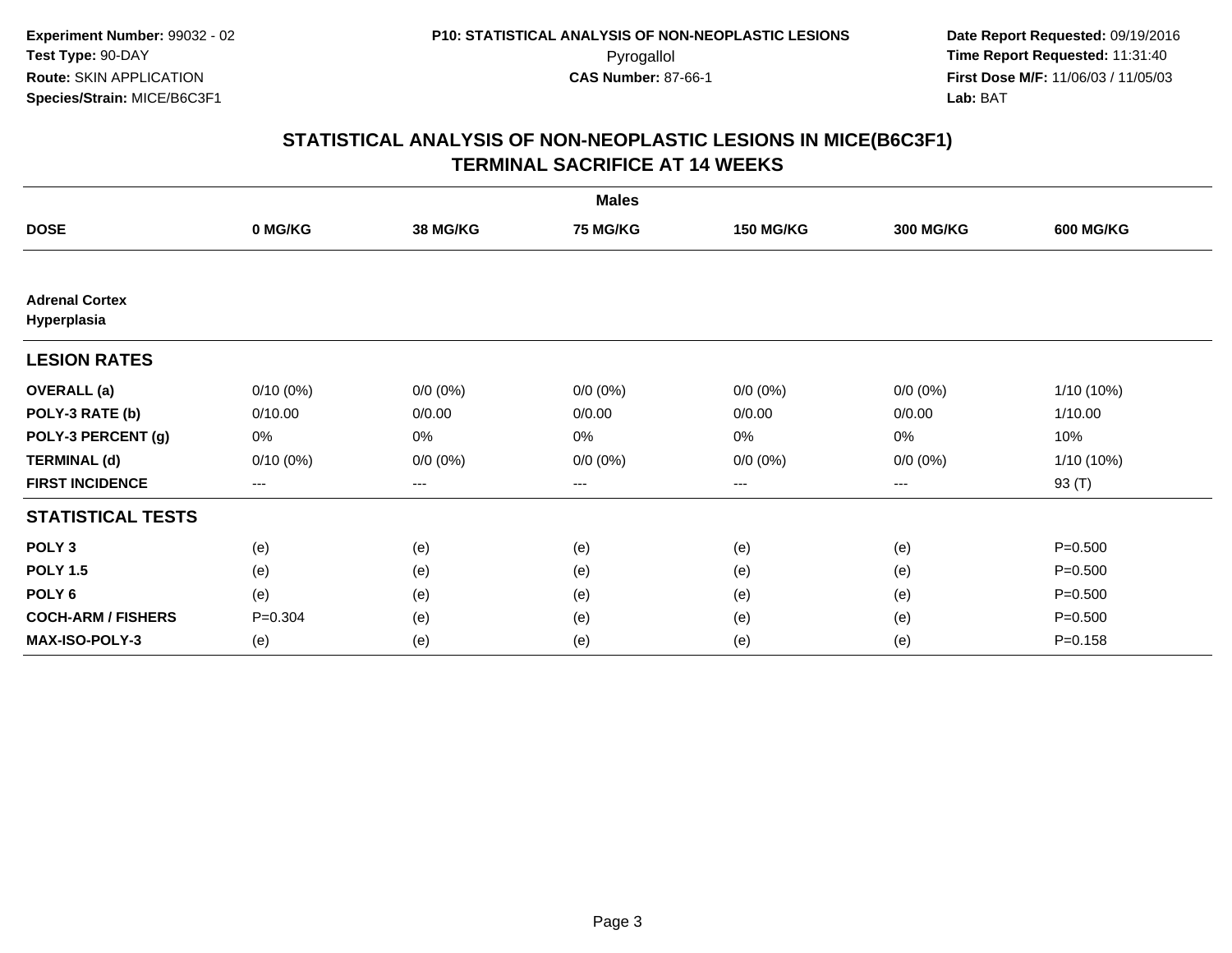|                                                   |             |                 | <b>Males</b>    |                   |                  |                  |
|---------------------------------------------------|-------------|-----------------|-----------------|-------------------|------------------|------------------|
| <b>DOSE</b>                                       | 0 MG/KG     | <b>38 MG/KG</b> | <b>75 MG/KG</b> | <b>150 MG/KG</b>  | <b>300 MG/KG</b> | <b>600 MG/KG</b> |
|                                                   |             |                 |                 |                   |                  |                  |
| <b>Adrenal Cortex: Subcapsular</b><br>Hyperplasia |             |                 |                 |                   |                  |                  |
| <b>LESION RATES</b>                               |             |                 |                 |                   |                  |                  |
| <b>OVERALL</b> (a)                                | 5/10(50%)   | $0/0 (0\%)$     | $0/0 (0\%)$     | $0/0 (0\%)$       | $0/0 (0\%)$      | 8/10 (80%)       |
| POLY-3 RATE (b)                                   | 5/10.00     | 0/0.00          | 0/0.00          | 0/0.00            | 0/0.00           | 8/10.00          |
| POLY-3 PERCENT (g)                                | 50%         | 0%              | 0%              | 0%                | $0\%$            | 80%              |
| <b>TERMINAL (d)</b>                               | 5/10 (50%)  | $0/0 (0\%)$     | $0/0 (0\%)$     | $0/0 (0\%)$       | $0/0 (0\%)$      | 8/10 (80%)       |
| <b>FIRST INCIDENCE</b>                            | 93 (T)      | $---$           | ---             | $\qquad \qquad -$ | $---$            | 93 (T)           |
| <b>STATISTICAL TESTS</b>                          |             |                 |                 |                   |                  |                  |
| POLY <sub>3</sub>                                 | (e)         | (e)             | (e)             | (e)               | (e)              | $P = 0.174$      |
| <b>POLY 1.5</b>                                   | (e)         | (e)             | (e)             | (e)               | (e)              | $P = 0.174$      |
| POLY <sub>6</sub>                                 | (e)         | (e)             | (e)             | (e)               | (e)              | $P=0.174$        |
| <b>COCH-ARM / FISHERS</b>                         | $P = 0.121$ | (e)             | (e)             | (e)               | (e)              | $P = 0.175$      |
| <b>MAX-ISO-POLY-3</b>                             | (e)         | (e)             | (e)             | (e)               | (e)              | $P = 0.079$      |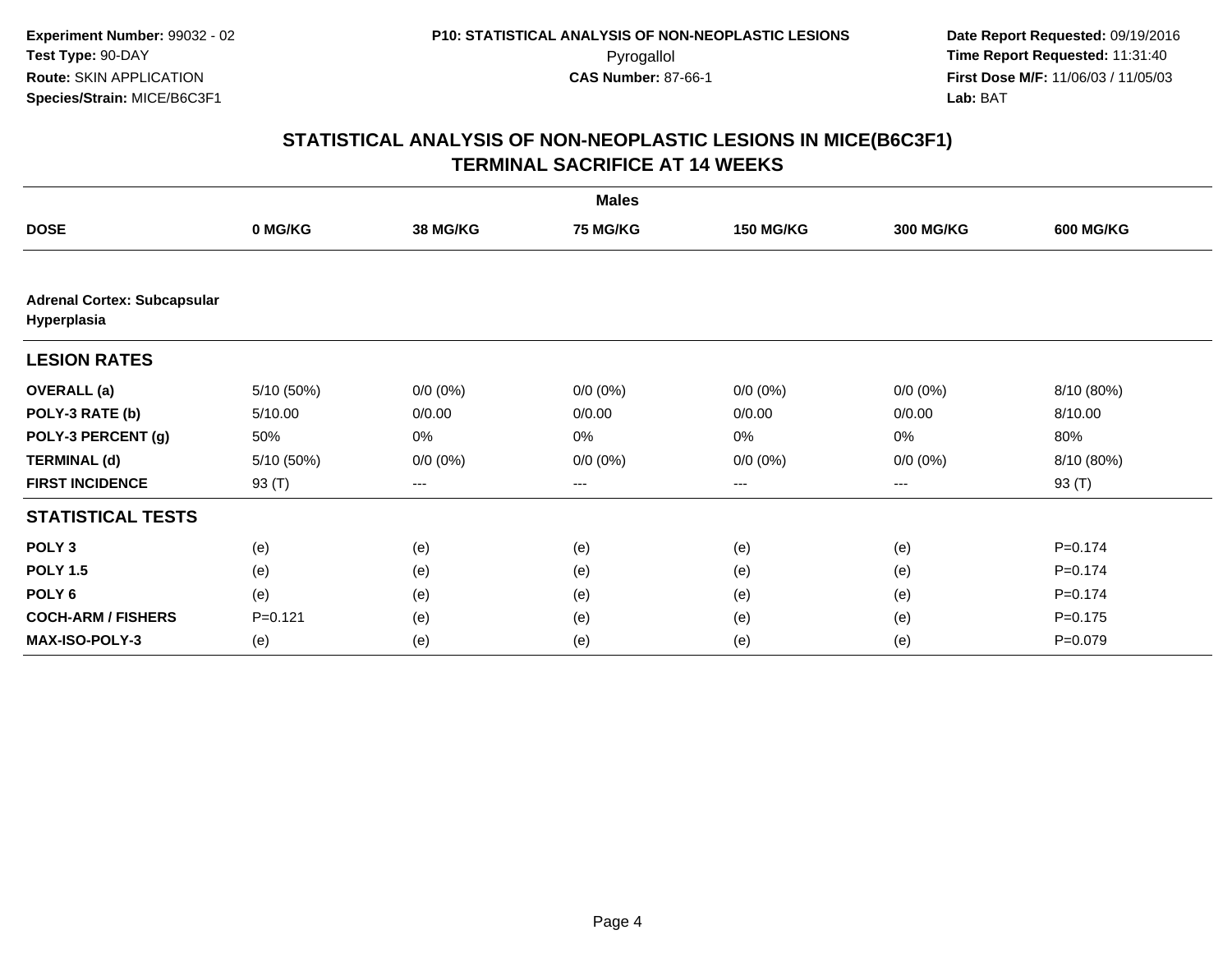|                                                       |                     |                 | <b>Males</b>    |                   |                  |                  |
|-------------------------------------------------------|---------------------|-----------------|-----------------|-------------------|------------------|------------------|
| <b>DOSE</b>                                           | 0 MG/KG             | <b>38 MG/KG</b> | <b>75 MG/KG</b> | <b>150 MG/KG</b>  | <b>300 MG/KG</b> | <b>600 MG/KG</b> |
|                                                       |                     |                 |                 |                   |                  |                  |
| Gallbladder<br>Infiltration Cellular Mononuclear Cell |                     |                 |                 |                   |                  |                  |
| <b>LESION RATES</b>                                   |                     |                 |                 |                   |                  |                  |
| <b>OVERALL</b> (a)                                    | $0/10(0\%)$         | $0/0 (0\%)$     | $0/0 (0\%)$     | $0/0 (0\%)$       | $0/0 (0\%)$      | $0/10(0\%)$      |
| POLY-3 RATE (b)                                       | 0/10.00             | 0/0.00          | 0/0.00          | 0/0.00            | 0/0.00           | 0/10.00          |
| POLY-3 PERCENT (g)                                    | 0%                  | 0%              | 0%              | 0%                | 0%               | 0%               |
| <b>TERMINAL (d)</b>                                   | $0/10(0\%)$         | $0/0 (0\%)$     | $0/0 (0\%)$     | $0/0 (0\%)$       | $0/0 (0\%)$      | $0/10(0\%)$      |
| <b>FIRST INCIDENCE</b>                                | $\qquad \qquad - -$ | ---             | ---             | $\qquad \qquad -$ | ---              | ---              |
| <b>STATISTICAL TESTS</b>                              |                     |                 |                 |                   |                  |                  |
| POLY <sub>3</sub>                                     | (n)                 | (n)             | (n)             | (n)               | (n)              | (n)              |
| <b>POLY 1.5</b>                                       | (n)                 | (n)             | (n)             | (n)               | (n)              | (n)              |
| POLY <sub>6</sub>                                     | (n)                 | (n)             | (n)             | (n)               | (n)              | (n)              |
| <b>COCH-ARM / FISHERS</b>                             | (n)                 | (n)             | (n)             | (n)               | (n)              | (n)              |
| <b>MAX-ISO-POLY-3</b>                                 | (n)                 | (n)             | (n)             | (n)               | (n)              | (n)              |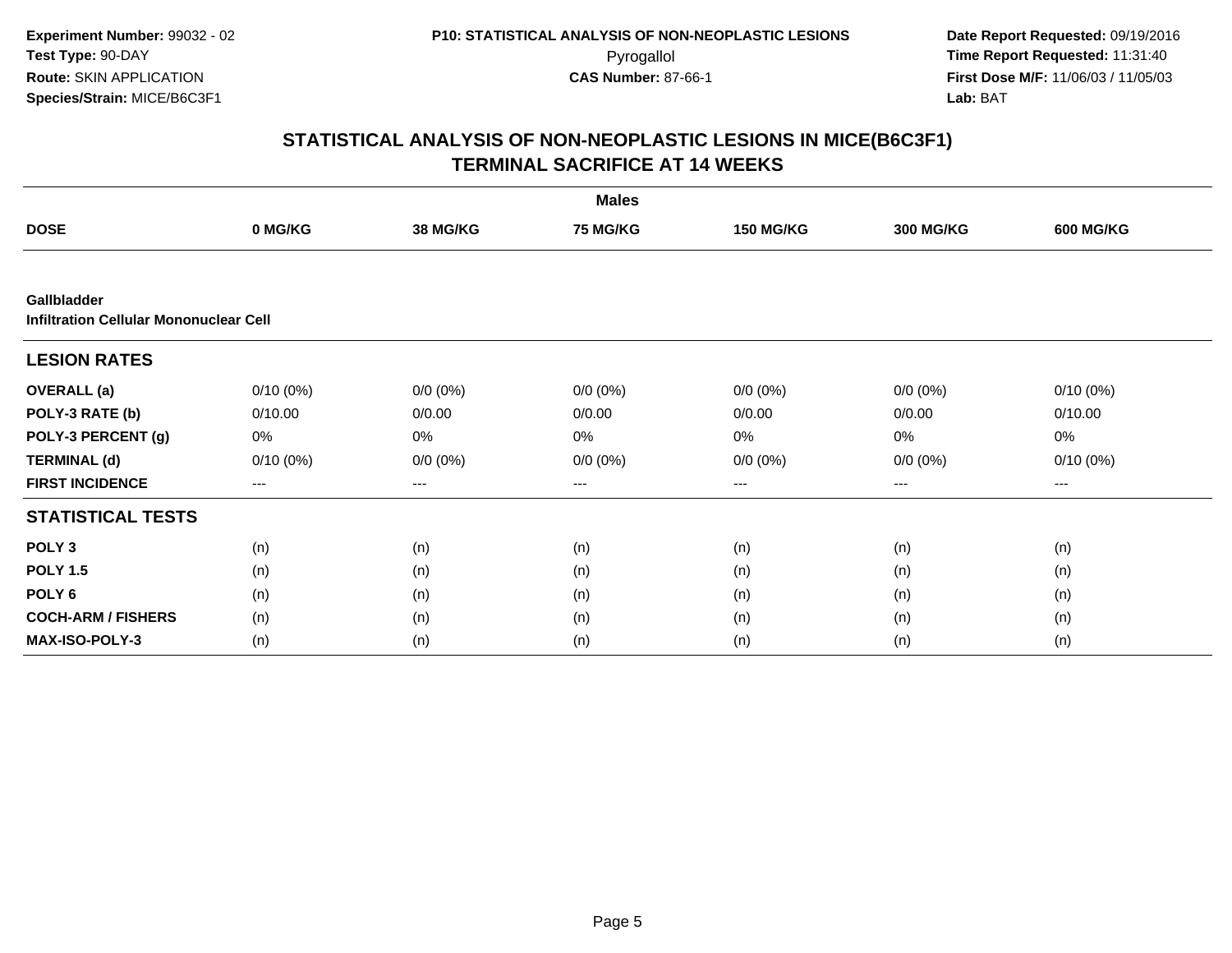|                                                               |                     |                 | <b>Males</b>    |                        |                  |                  |
|---------------------------------------------------------------|---------------------|-----------------|-----------------|------------------------|------------------|------------------|
| <b>DOSE</b>                                                   | 0 MG/KG             | <b>38 MG/KG</b> | <b>75 MG/KG</b> | <b>150 MG/KG</b>       | <b>300 MG/KG</b> | <b>600 MG/KG</b> |
|                                                               |                     |                 |                 |                        |                  |                  |
| Gallbladder<br><b>Infiltration Cellular Polymorphonuclear</b> |                     |                 |                 |                        |                  |                  |
| <b>LESION RATES</b>                                           |                     |                 |                 |                        |                  |                  |
| <b>OVERALL</b> (a)                                            | $0/10(0\%)$         | $0/0 (0\%)$     | $0/0 (0\%)$     | $0/0 (0\%)$            | $0/0 (0\%)$      | 1/10 (10%)       |
| POLY-3 RATE (b)                                               | 0/10.00             | 0/0.00          | 0/0.00          | 0/0.00                 | 0/0.00           | 1/10.00          |
| POLY-3 PERCENT (g)                                            | 0%                  | 0%              | 0%              | 0%                     | 0%               | 10%              |
| <b>TERMINAL (d)</b>                                           | $0/10(0\%)$         | $0/0 (0\%)$     | $0/0 (0\%)$     | $0/0(0\%)$             | $0/0 (0\%)$      | 1/10 (10%)       |
| <b>FIRST INCIDENCE</b>                                        | $\qquad \qquad - -$ | ---             | $---$           | $\qquad \qquad \cdots$ | ---              | 93 (T)           |
| <b>STATISTICAL TESTS</b>                                      |                     |                 |                 |                        |                  |                  |
| POLY <sub>3</sub>                                             | (e)                 | (e)             | (e)             | (e)                    | (e)              | $P = 0.500$      |
| <b>POLY 1.5</b>                                               | (e)                 | (e)             | (e)             | (e)                    | (e)              | $P = 0.500$      |
| POLY <sub>6</sub>                                             | (e)                 | (e)             | (e)             | (e)                    | (e)              | $P = 0.500$      |
| <b>COCH-ARM / FISHERS</b>                                     | $P = 0.304$         | (e)             | (e)             | (e)                    | (e)              | $P = 0.500$      |
| <b>MAX-ISO-POLY-3</b>                                         | (e)                 | (e)             | (e)             | (e)                    | (e)              | $P = 0.158$      |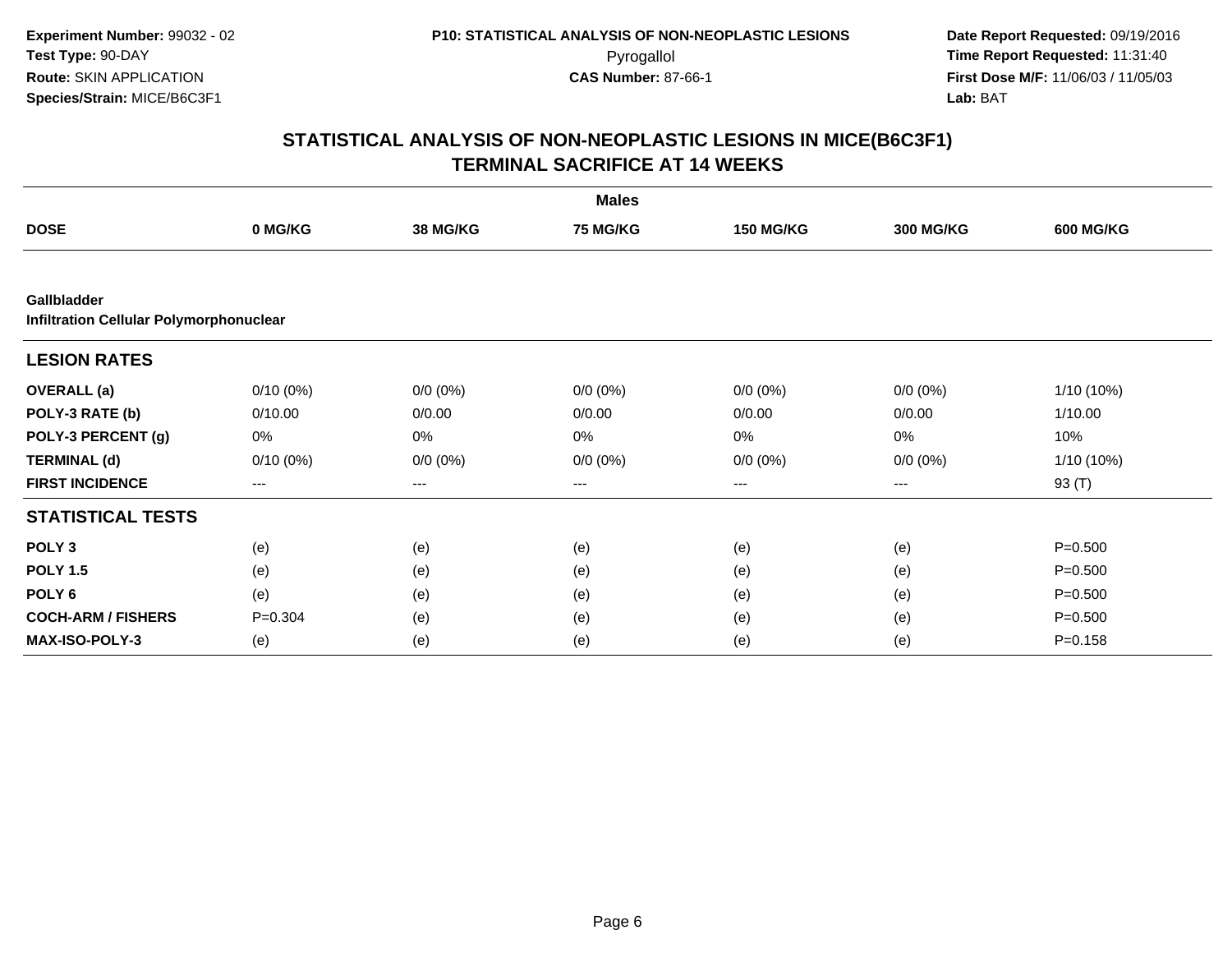|                                                     |             |                   | <b>Males</b> |                  |                  |                  |
|-----------------------------------------------------|-------------|-------------------|--------------|------------------|------------------|------------------|
| <b>DOSE</b>                                         | 0 MG/KG     | 38 MG/KG          | 75 MG/KG     | <b>150 MG/KG</b> | <b>300 MG/KG</b> | <b>600 MG/KG</b> |
|                                                     |             |                   |              |                  |                  |                  |
| <b>Harderian Gland</b><br><b>Inflammation Focal</b> |             |                   |              |                  |                  |                  |
| <b>LESION RATES</b>                                 |             |                   |              |                  |                  |                  |
| <b>OVERALL</b> (a)                                  | $0/10(0\%)$ | $0/0 (0\%)$       | $0/0 (0\%)$  | $0/0 (0\%)$      | $0/0 (0\%)$      | $0/10(0\%)$      |
| POLY-3 RATE (b)                                     | 0/10.00     | 0/0.00            | 0/0.00       | 0/0.00           | 0/0.00           | 0/10.00          |
| POLY-3 PERCENT (g)                                  | 0%          | $0\%$             | 0%           | 0%               | $0\%$            | 0%               |
| <b>TERMINAL (d)</b>                                 | $0/10(0\%)$ | $0/0 (0\%)$       | $0/0 (0\%)$  | $0/0 (0\%)$      | $0/0 (0\%)$      | $0/10(0\%)$      |
| <b>FIRST INCIDENCE</b>                              | $--$        | $\qquad \qquad -$ | $---$        | $--$             | $---$            | $---$            |
| <b>STATISTICAL TESTS</b>                            |             |                   |              |                  |                  |                  |
| POLY <sub>3</sub>                                   | (n)         | (n)               | (n)          | (n)              | (n)              | (n)              |
| <b>POLY 1.5</b>                                     | (n)         | (n)               | (n)          | (n)              | (n)              | (n)              |
| POLY <sub>6</sub>                                   | (n)         | (n)               | (n)          | (n)              | (n)              | (n)              |
| <b>COCH-ARM / FISHERS</b>                           | (n)         | (n)               | (n)          | (n)              | (n)              | (n)              |
| MAX-ISO-POLY-3                                      | (n)         | (n)               | (n)          | (n)              | (n)              | (n)              |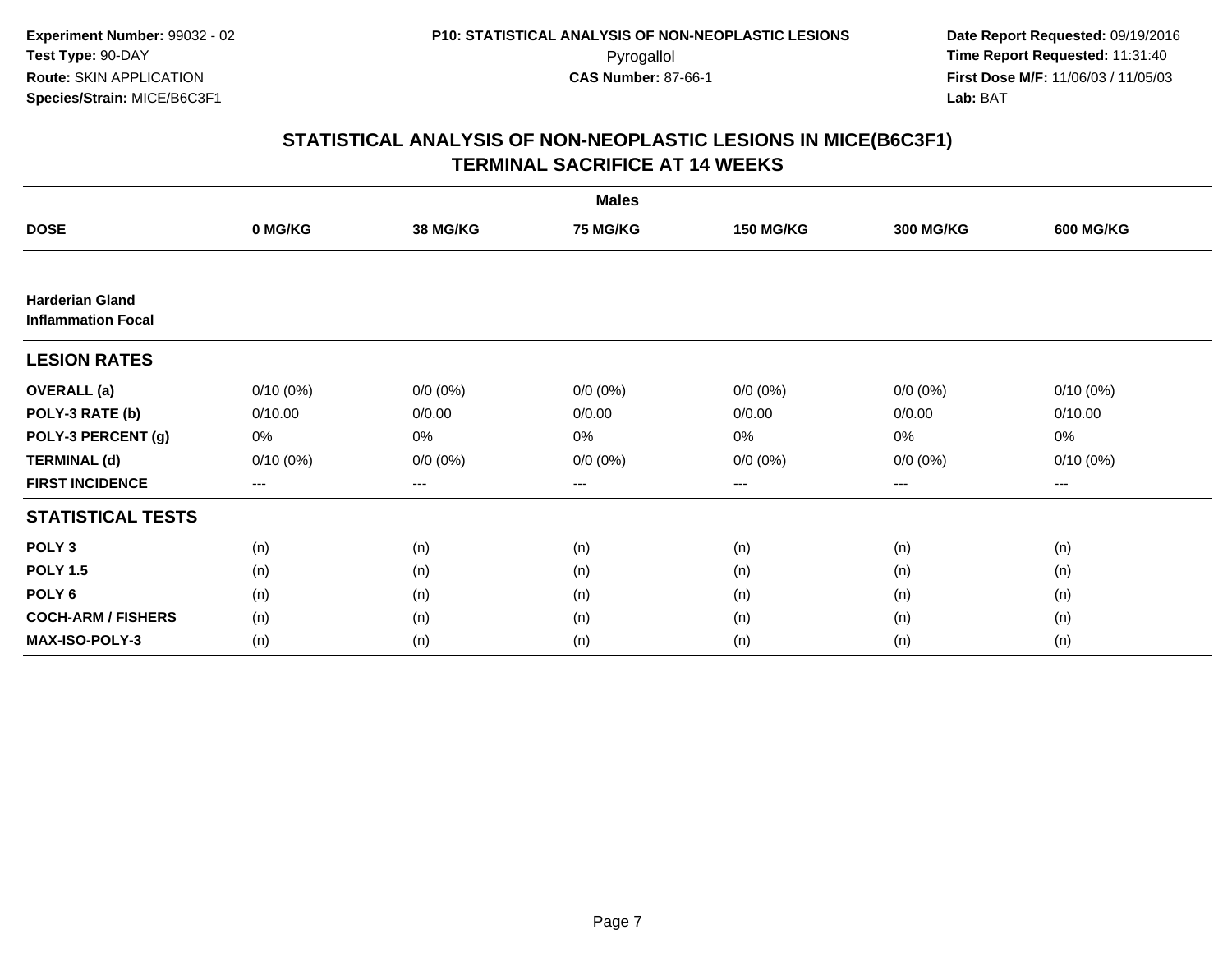|                                                       |             |                 | <b>Males</b>    |                  |                  |                  |
|-------------------------------------------------------|-------------|-----------------|-----------------|------------------|------------------|------------------|
| <b>DOSE</b>                                           | 0 MG/KG     | <b>38 MG/KG</b> | <b>75 MG/KG</b> | <b>150 MG/KG</b> | <b>300 MG/KG</b> | <b>600 MG/KG</b> |
|                                                       |             |                 |                 |                  |                  |                  |
| <b>Intestine Large, Cecum</b><br>Hyperplasia Lymphoid |             |                 |                 |                  |                  |                  |
| <b>LESION RATES</b>                                   |             |                 |                 |                  |                  |                  |
| <b>OVERALL</b> (a)                                    | $0/10(0\%)$ | $0/0 (0\%)$     | $0/0 (0\%)$     | $0/0 (0\%)$      | $0/0 (0\%)$      | $0/10(0\%)$      |
| POLY-3 RATE (b)                                       | 0/10.00     | 0/0.00          | 0/0.00          | 0/0.00           | 0/0.00           | 0/10.00          |
| POLY-3 PERCENT (g)                                    | 0%          | 0%              | 0%              | 0%               | 0%               | 0%               |
| <b>TERMINAL (d)</b>                                   | $0/10(0\%)$ | $0/0 (0\%)$     | $0/0 (0\%)$     | $0/0 (0\%)$      | $0/0 (0\%)$      | $0/10(0\%)$      |
| <b>FIRST INCIDENCE</b>                                | $--$        | ---             | ---             | $--$             | ---              | ---              |
| <b>STATISTICAL TESTS</b>                              |             |                 |                 |                  |                  |                  |
| POLY <sub>3</sub>                                     | (n)         | (n)             | (n)             | (n)              | (n)              | (n)              |
| <b>POLY 1.5</b>                                       | (n)         | (n)             | (n)             | (n)              | (n)              | (n)              |
| POLY <sub>6</sub>                                     | (n)         | (n)             | (n)             | (n)              | (n)              | (n)              |
| <b>COCH-ARM / FISHERS</b>                             | (n)         | (n)             | (n)             | (n)              | (n)              | (n)              |
| MAX-ISO-POLY-3                                        | (n)         | (n)             | (n)             | (n)              | (n)              | (n)              |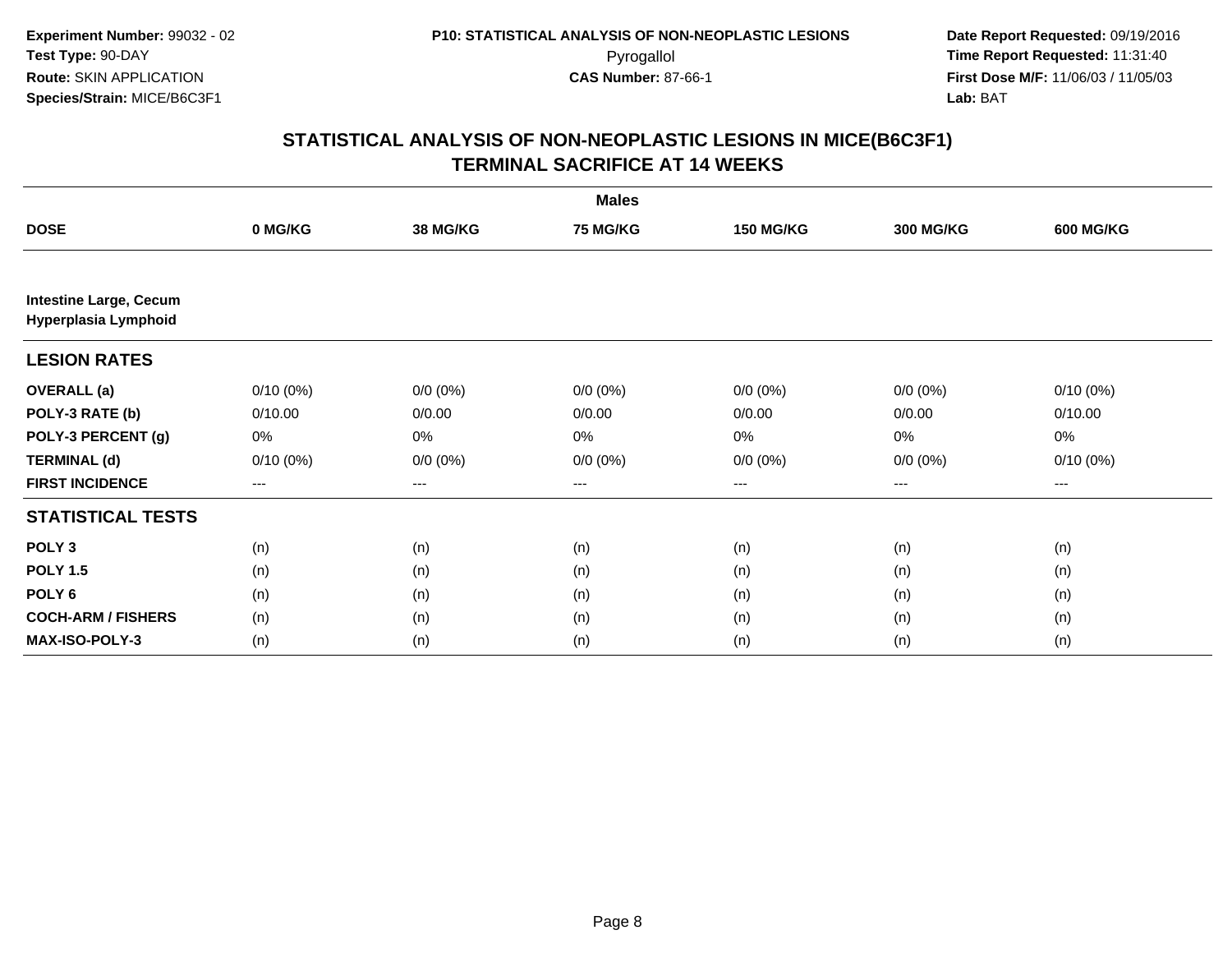|                                                        |                   |                 | <b>Males</b>    |                  |                  |                  |
|--------------------------------------------------------|-------------------|-----------------|-----------------|------------------|------------------|------------------|
| <b>DOSE</b>                                            | 0 MG/KG           | <b>38 MG/KG</b> | <b>75 MG/KG</b> | <b>150 MG/KG</b> | <b>300 MG/KG</b> | <b>600 MG/KG</b> |
|                                                        |                   |                 |                 |                  |                  |                  |
| Intestine Large, Cecum: Lymphoid Tissue<br>Hyperplasia |                   |                 |                 |                  |                  |                  |
| <b>LESION RATES</b>                                    |                   |                 |                 |                  |                  |                  |
| <b>OVERALL</b> (a)                                     | $0/10(0\%)$       | $0/0 (0\%)$     | $0/0 (0\%)$     | $0/0 (0\%)$      | $0/0 (0\%)$      | $0/10(0\%)$      |
| POLY-3 RATE (b)                                        | 0/10.00           | 0/0.00          | 0/0.00          | 0/0.00           | 0/0.00           | 0/10.00          |
| POLY-3 PERCENT (g)                                     | 0%                | 0%              | 0%              | 0%               | 0%               | 0%               |
| <b>TERMINAL (d)</b>                                    | $0/10(0\%)$       | $0/0 (0\%)$     | $0/0 (0\%)$     | $0/0 (0\%)$      | $0/0 (0\%)$      | $0/10(0\%)$      |
| <b>FIRST INCIDENCE</b>                                 | $\qquad \qquad -$ | ---             | ---             | $---$            | ---              | $---$            |
| <b>STATISTICAL TESTS</b>                               |                   |                 |                 |                  |                  |                  |
| POLY <sub>3</sub>                                      | (n)               | (n)             | (n)             | (n)              | (n)              | (n)              |
| <b>POLY 1.5</b>                                        | (n)               | (n)             | (n)             | (n)              | (n)              | (n)              |
| POLY <sub>6</sub>                                      | (n)               | (n)             | (n)             | (n)              | (n)              | (n)              |
| <b>COCH-ARM / FISHERS</b>                              | (n)               | (n)             | (n)             | (n)              | (n)              | (n)              |
| MAX-ISO-POLY-3                                         | (n)               | (n)             | (n)             | (n)              | (n)              | (n)              |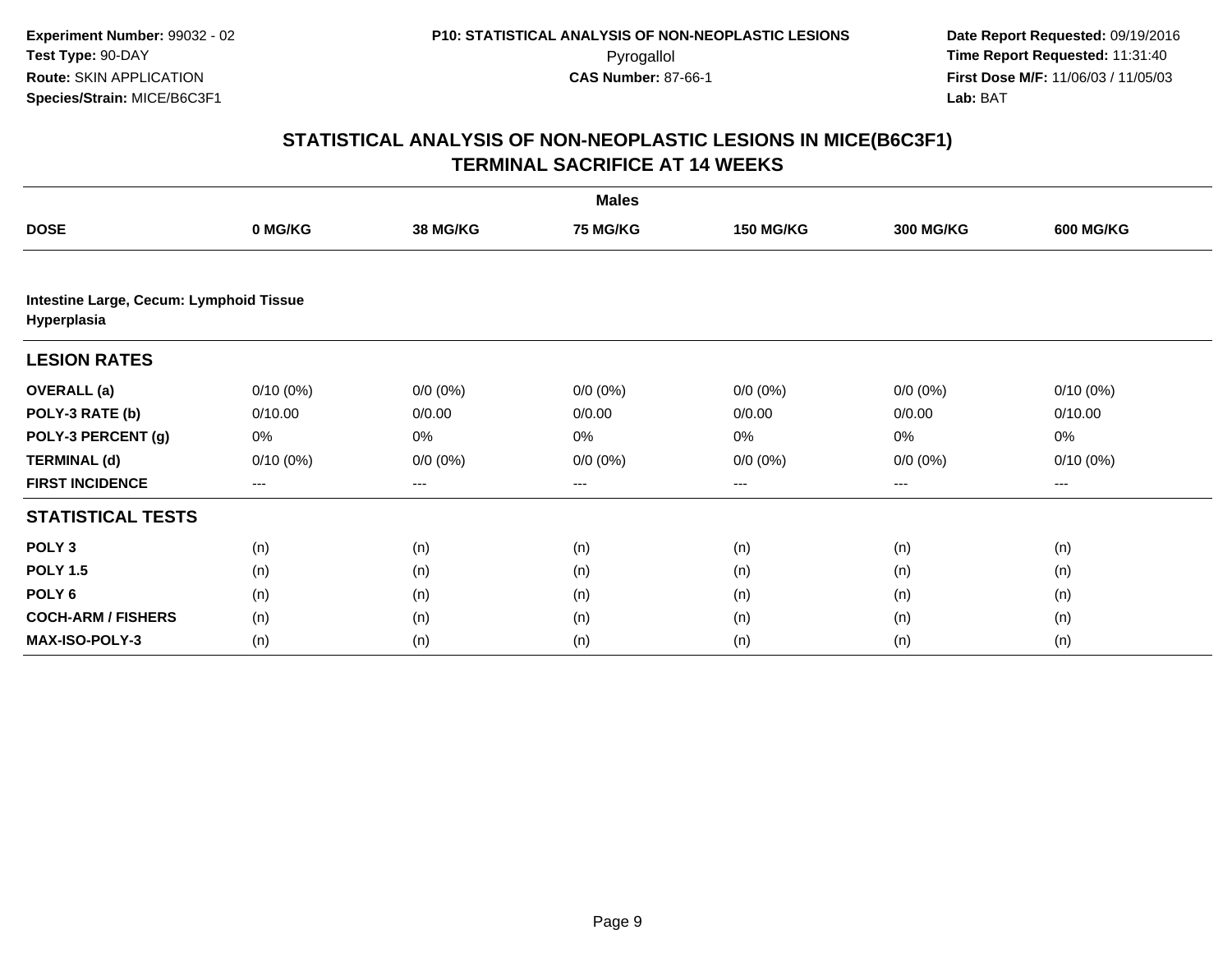|                                                        |             |                 | <b>Males</b>    |                  |                  |                  |
|--------------------------------------------------------|-------------|-----------------|-----------------|------------------|------------------|------------------|
| <b>DOSE</b>                                            | 0 MG/KG     | <b>38 MG/KG</b> | <b>75 MG/KG</b> | <b>150 MG/KG</b> | <b>300 MG/KG</b> | <b>600 MG/KG</b> |
|                                                        |             |                 |                 |                  |                  |                  |
| Intestine Small, Jejunum: Peyer's Patch<br>Hyperplasia |             |                 |                 |                  |                  |                  |
| <b>LESION RATES</b>                                    |             |                 |                 |                  |                  |                  |
| <b>OVERALL</b> (a)                                     | $0/10(0\%)$ | $0/0 (0\%)$     | $0/0 (0\%)$     | $0/0 (0\%)$      | $0/0 (0\%)$      | $0/10(0\%)$      |
| POLY-3 RATE (b)                                        | 0/10.00     | 0/0.00          | 0/0.00          | 0/0.00           | 0/0.00           | 0/10.00          |
| POLY-3 PERCENT (g)                                     | 0%          | 0%              | 0%              | 0%               | 0%               | 0%               |
| <b>TERMINAL (d)</b>                                    | $0/10(0\%)$ | $0/0 (0\%)$     | $0/0 (0\%)$     | $0/0 (0\%)$      | $0/0 (0\%)$      | $0/10(0\%)$      |
| <b>FIRST INCIDENCE</b>                                 | $---$       | ---             | ---             | $--$             | ---              | ---              |
| <b>STATISTICAL TESTS</b>                               |             |                 |                 |                  |                  |                  |
| POLY <sub>3</sub>                                      | (n)         | (n)             | (n)             | (n)              | (n)              | (n)              |
| <b>POLY 1.5</b>                                        | (n)         | (n)             | (n)             | (n)              | (n)              | (n)              |
| POLY <sub>6</sub>                                      | (n)         | (n)             | (n)             | (n)              | (n)              | (n)              |
| <b>COCH-ARM / FISHERS</b>                              | (n)         | (n)             | (n)             | (n)              | (n)              | (n)              |
| MAX-ISO-POLY-3                                         | (n)         | (n)             | (n)             | (n)              | (n)              | (n)              |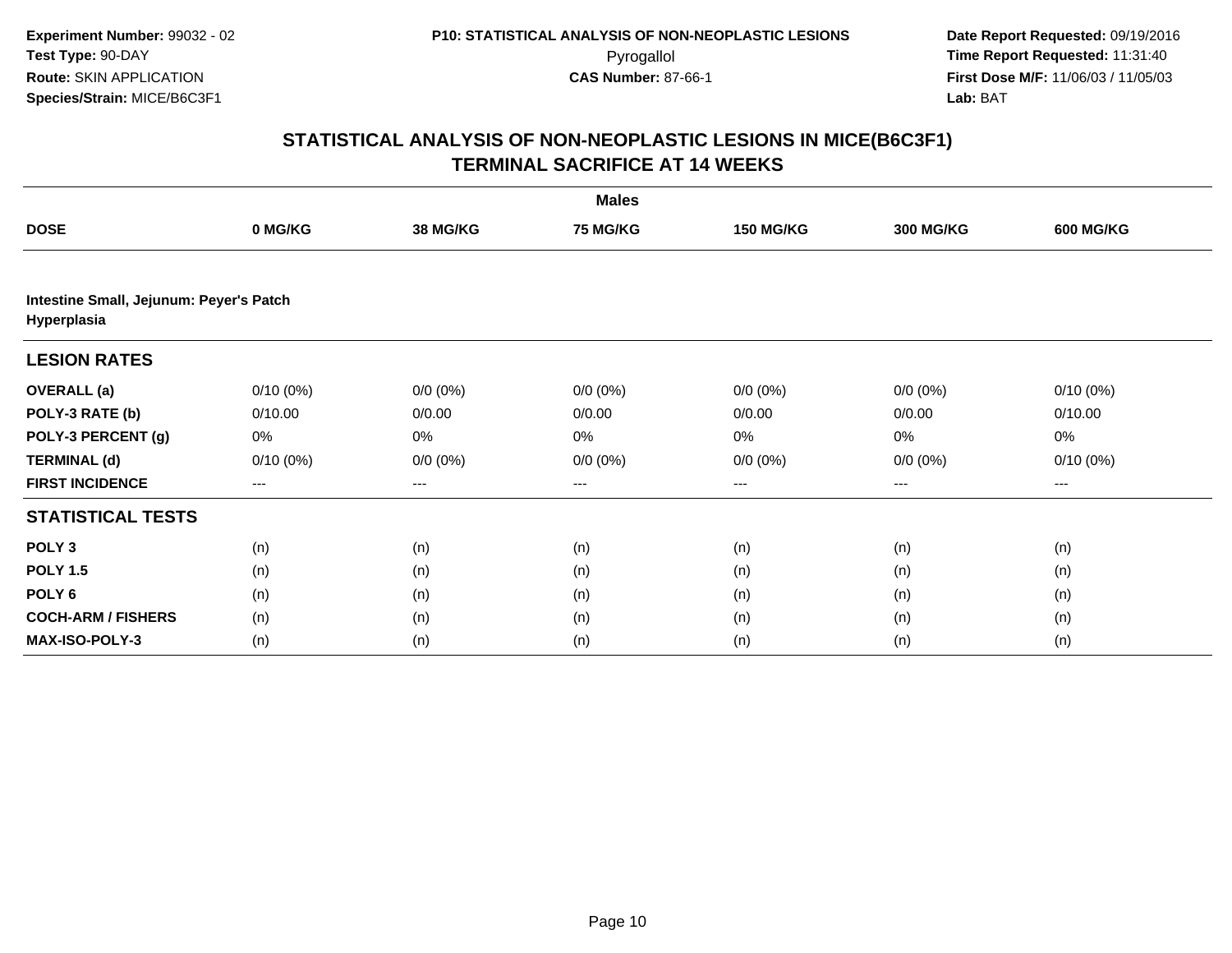|                                                                 |             |                 | <b>Males</b>      |                  |                  |                  |
|-----------------------------------------------------------------|-------------|-----------------|-------------------|------------------|------------------|------------------|
| <b>DOSE</b>                                                     | 0 MG/KG     | <b>38 MG/KG</b> | <b>75 MG/KG</b>   | <b>150 MG/KG</b> | <b>300 MG/KG</b> | <b>600 MG/KG</b> |
|                                                                 |             |                 |                   |                  |                  |                  |
| Intestine Small, Jejunum: Peyer's Patch<br>Hyperplasia Lymphoid |             |                 |                   |                  |                  |                  |
| <b>LESION RATES</b>                                             |             |                 |                   |                  |                  |                  |
| <b>OVERALL</b> (a)                                              | $0/10(0\%)$ | $0/0 (0\%)$     | $0/0 (0\%)$       | $0/0 (0\%)$      | $0/0 (0\%)$      | 1/10 (10%)       |
| POLY-3 RATE (b)                                                 | 0/10.00     | 0/0.00          | 0/0.00            | 0/0.00           | 0/0.00           | 1/10.00          |
| POLY-3 PERCENT (g)                                              | 0%          | 0%              | 0%                | 0%               | 0%               | 10%              |
| <b>TERMINAL (d)</b>                                             | $0/10(0\%)$ | $0/0 (0\%)$     | $0/0 (0\%)$       | $0/0 (0\%)$      | $0/0 (0\%)$      | 1/10 (10%)       |
| <b>FIRST INCIDENCE</b>                                          | ---         | ---             | $\qquad \qquad -$ | $---$            | $---$            | 93 (T)           |
| <b>STATISTICAL TESTS</b>                                        |             |                 |                   |                  |                  |                  |
| POLY <sub>3</sub>                                               | (e)         | (e)             | (e)               | (e)              | (e)              | $P = 0.500$      |
| <b>POLY 1.5</b>                                                 | (e)         | (e)             | (e)               | (e)              | (e)              | $P = 0.500$      |
| POLY <sub>6</sub>                                               | (e)         | (e)             | (e)               | (e)              | (e)              | $P = 0.500$      |
| <b>COCH-ARM / FISHERS</b>                                       | $P = 0.304$ | (e)             | (e)               | (e)              | (e)              | $P = 0.500$      |
| <b>MAX-ISO-POLY-3</b>                                           | (e)         | (e)             | (e)               | (e)              | (e)              | $P = 0.158$      |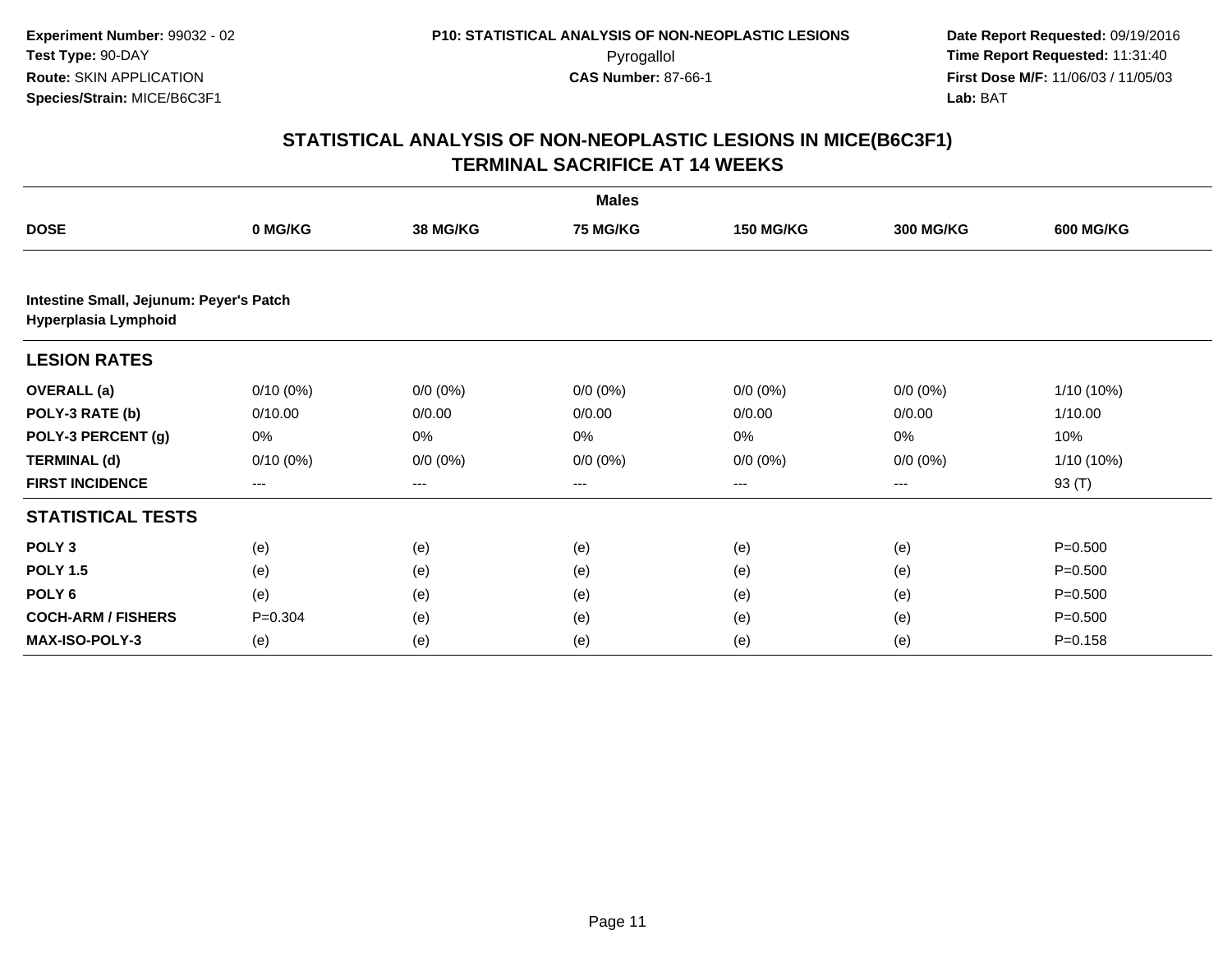|                               |             |                   | <b>Males</b>    |                  |                  |                  |
|-------------------------------|-------------|-------------------|-----------------|------------------|------------------|------------------|
| <b>DOSE</b>                   | 0 MG/KG     | <b>38 MG/KG</b>   | <b>75 MG/KG</b> | <b>150 MG/KG</b> | <b>300 MG/KG</b> | <b>600 MG/KG</b> |
|                               |             |                   |                 |                  |                  |                  |
| Kidney<br><b>Inflammation</b> |             |                   |                 |                  |                  |                  |
| <b>LESION RATES</b>           |             |                   |                 |                  |                  |                  |
| <b>OVERALL</b> (a)            | 4/10 (40%)  | $0/0 (0\%)$       | $0/0 (0\%)$     | $0/0 (0\%)$      | $0/0 (0\%)$      | 5/10 (50%)       |
| POLY-3 RATE (b)               | 4/10.00     | 0/0.00            | 0/0.00          | 0/0.00           | 0/0.00           | 5/10.00          |
| POLY-3 PERCENT (g)            | 40%         | $0\%$             | 0%              | 0%               | $0\%$            | 50%              |
| <b>TERMINAL (d)</b>           | 4/10 (40%)  | $0/0 (0\%)$       | $0/0 (0\%)$     | $0/0 (0\%)$      | $0/0 (0\%)$      | 5/10 (50%)       |
| <b>FIRST INCIDENCE</b>        | 93 (T)      | $\qquad \qquad -$ | $---$           | $--$             | $---$            | 93 (T)           |
| <b>STATISTICAL TESTS</b>      |             |                   |                 |                  |                  |                  |
| POLY <sub>3</sub>             | (e)         | (e)               | (e)             | (e)              | (e)              | $P = 0.500$      |
| <b>POLY 1.5</b>               | (e)         | (e)               | (e)             | (e)              | (e)              | $P = 0.500$      |
| POLY <sub>6</sub>             | (e)         | (e)               | (e)             | (e)              | (e)              | $P = 0.500$      |
| <b>COCH-ARM / FISHERS</b>     | $P = 0.411$ | (e)               | (e)             | (e)              | (e)              | $P = 0.500$      |
| <b>MAX-ISO-POLY-3</b>         | (e)         | (e)               | (e)             | (e)              | (e)              | $P=0.332$        |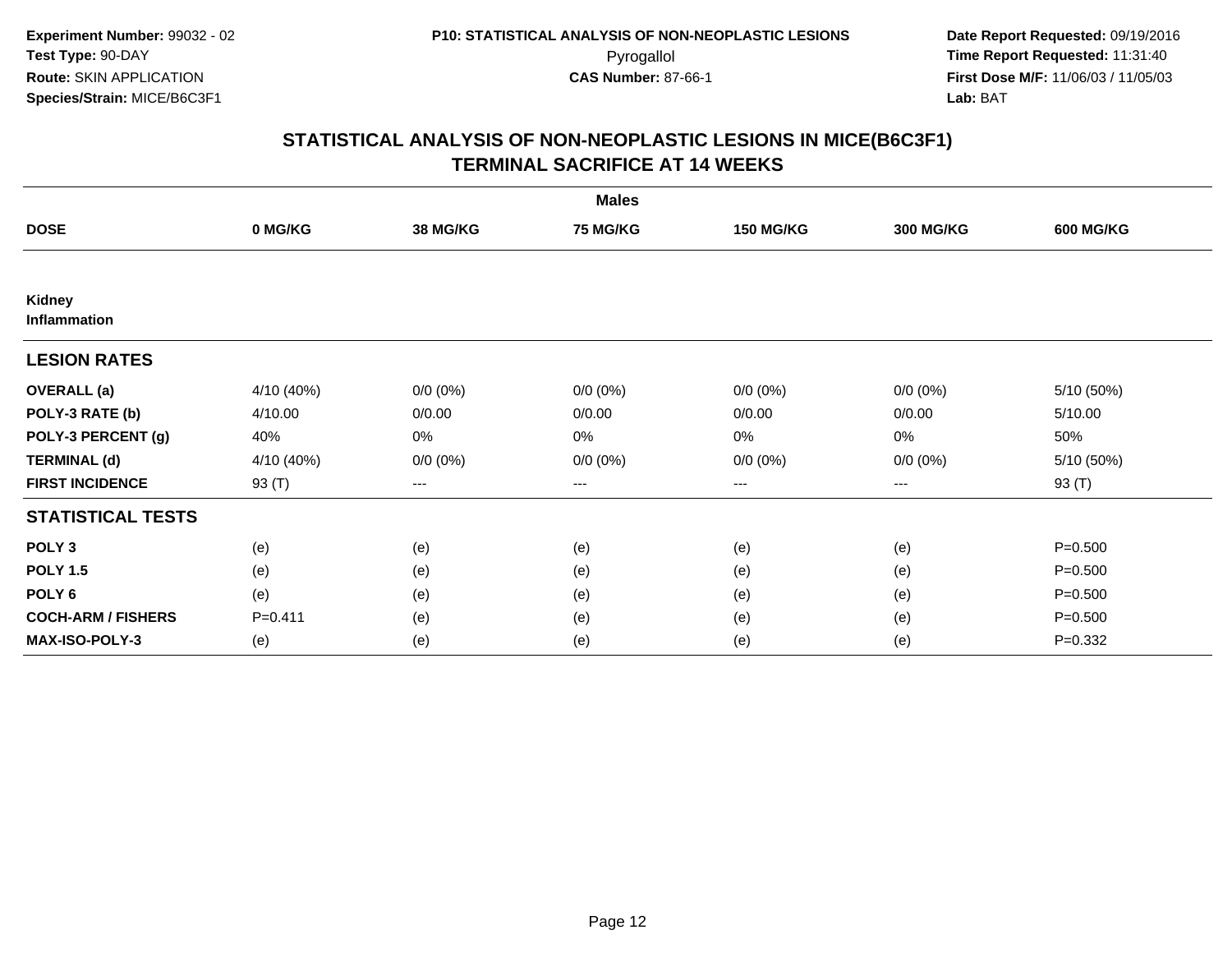|                              |             |                     | <b>Males</b>    |                  |                  |                  |
|------------------------------|-------------|---------------------|-----------------|------------------|------------------|------------------|
| <b>DOSE</b>                  | 0 MG/KG     | <b>38 MG/KG</b>     | <b>75 MG/KG</b> | <b>150 MG/KG</b> | <b>300 MG/KG</b> | <b>600 MG/KG</b> |
|                              |             |                     |                 |                  |                  |                  |
| <b>Kidney</b><br>Nephropathy |             |                     |                 |                  |                  |                  |
| <b>LESION RATES</b>          |             |                     |                 |                  |                  |                  |
| <b>OVERALL</b> (a)           | $0/10(0\%)$ | $0/0 (0\%)$         | $0/0 (0\%)$     | $0/0 (0\%)$      | $0/0 (0\%)$      | 2/10 (20%)       |
| POLY-3 RATE (b)              | 0/10.00     | 0/0.00              | 0/0.00          | 0/0.00           | 0/0.00           | 2/10.00          |
| POLY-3 PERCENT (g)           | 0%          | 0%                  | 0%              | 0%               | $0\%$            | 20%              |
| <b>TERMINAL (d)</b>          | $0/10(0\%)$ | $0/0 (0\%)$         | $0/0 (0\%)$     | $0/0 (0\%)$      | $0/0 (0\%)$      | 2/10 (20%)       |
| <b>FIRST INCIDENCE</b>       | ---         | $\qquad \qquad - -$ | $---$           | $---$            | $---$            | 93 (T)           |
| <b>STATISTICAL TESTS</b>     |             |                     |                 |                  |                  |                  |
| POLY <sub>3</sub>            | (e)         | (e)                 | (e)             | (e)              | (e)              | $P=0.227$        |
| <b>POLY 1.5</b>              | (e)         | (e)                 | (e)             | (e)              | (e)              | $P=0.227$        |
| POLY <sub>6</sub>            | (e)         | (e)                 | (e)             | (e)              | (e)              | $P=0.227$        |
| <b>COCH-ARM / FISHERS</b>    | $P = 0.132$ | (e)                 | (e)             | (e)              | (e)              | $P = 0.237$      |
| <b>MAX-ISO-POLY-3</b>        | (e)         | (e)                 | (e)             | (e)              | (e)              | $P = 0.066$      |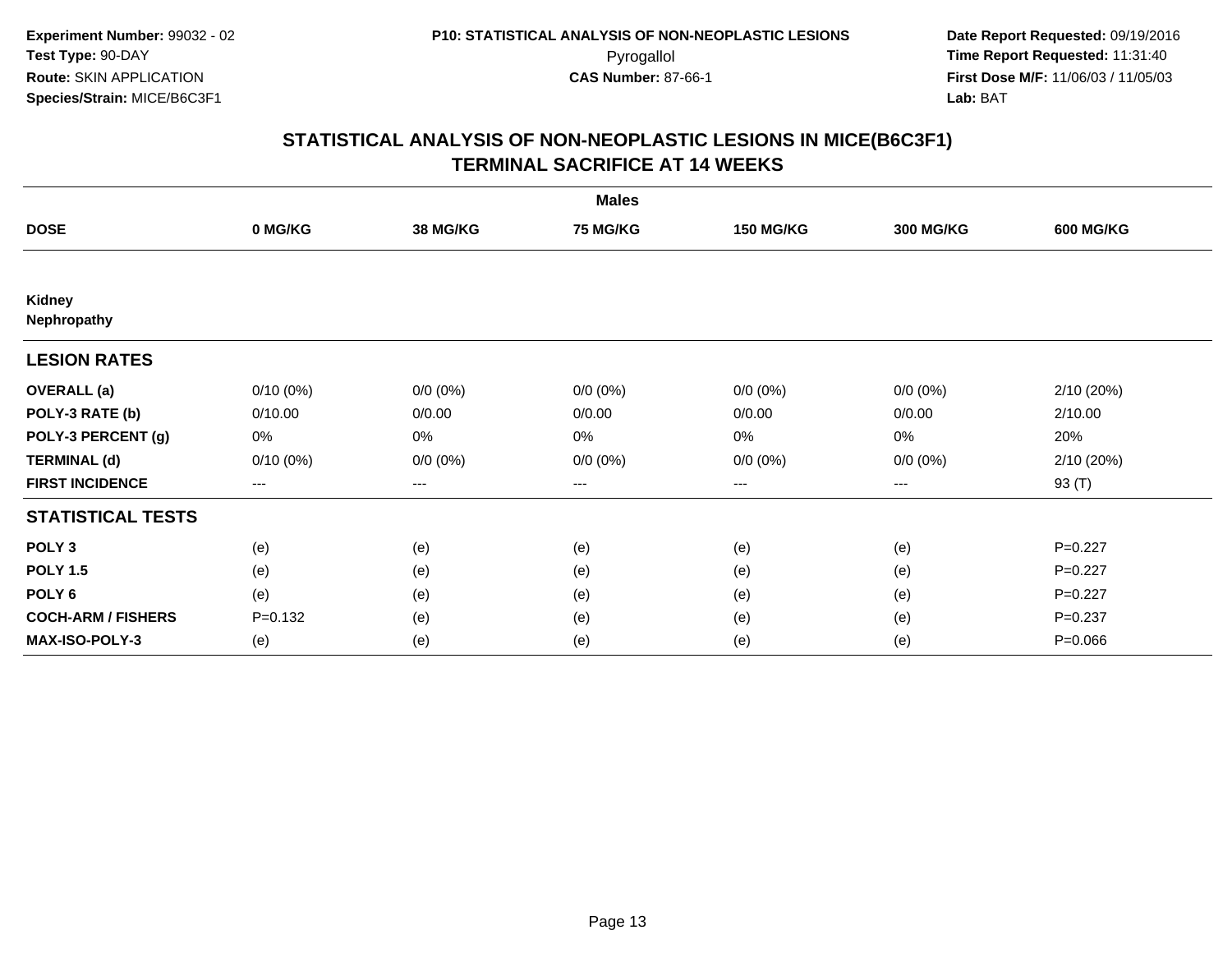|                                                                 |              |                 | <b>Males</b>    |                        |             |                  |
|-----------------------------------------------------------------|--------------|-----------------|-----------------|------------------------|-------------|------------------|
| <b>DOSE</b>                                                     | 0 MG/KG      | <b>38 MG/KG</b> | <b>75 MG/KG</b> | <b>150 MG/KG</b>       | 300 MG/KG   | <b>600 MG/KG</b> |
|                                                                 |              |                 |                 |                        |             |                  |
| <b>Kidney: Renal Tubule</b><br><b>Vacuolization Cytoplasmic</b> |              |                 |                 |                        |             |                  |
| <b>LESION RATES</b>                                             |              |                 |                 |                        |             |                  |
| <b>OVERALL</b> (a)                                              | 10/10 (100%) | $0/0 (0\%)$     | $0/0 (0\%)$     | $0/0 (0\%)$            | $0/0 (0\%)$ | 9/10 (90%)       |
| POLY-3 RATE (b)                                                 | 10/10.00     | 0/0.00          | 0/0.00          | 0/0.00                 | 0/0.00      | 9/10.00          |
| POLY-3 PERCENT (g)                                              | 100%         | 0%              | 0%              | 0%                     | 0%          | 90%              |
| <b>TERMINAL (d)</b>                                             | 10/10 (100%) | $0/0 (0\%)$     | $0/0 (0\%)$     | $0/0 (0\%)$            | $0/0 (0\%)$ | 9/10 (90%)       |
| <b>FIRST INCIDENCE</b>                                          | 93 (T)       | ---             | $---$           | $\qquad \qquad \cdots$ | ---         | 93 (T)           |
| <b>STATISTICAL TESTS</b>                                        |              |                 |                 |                        |             |                  |
| POLY <sub>3</sub>                                               | (e)          | (e)             | (e)             | (e)                    | (e)         | $P = 0.500N$     |
| <b>POLY 1.5</b>                                                 | (e)          | (e)             | (e)             | (e)                    | (e)         | P=0.500N         |
| POLY <sub>6</sub>                                               | (e)          | (e)             | (e)             | (e)                    | (e)         | $P = 0.500N$     |
| <b>COCH-ARM / FISHERS</b>                                       | P=0.304N     | (e)             | (e)             | (e)                    | (e)         | P=0.500N         |
| MAX-ISO-POLY-3                                                  | (e)          | (e)             | (e)             | (e)                    | (e)         | P=0.158N         |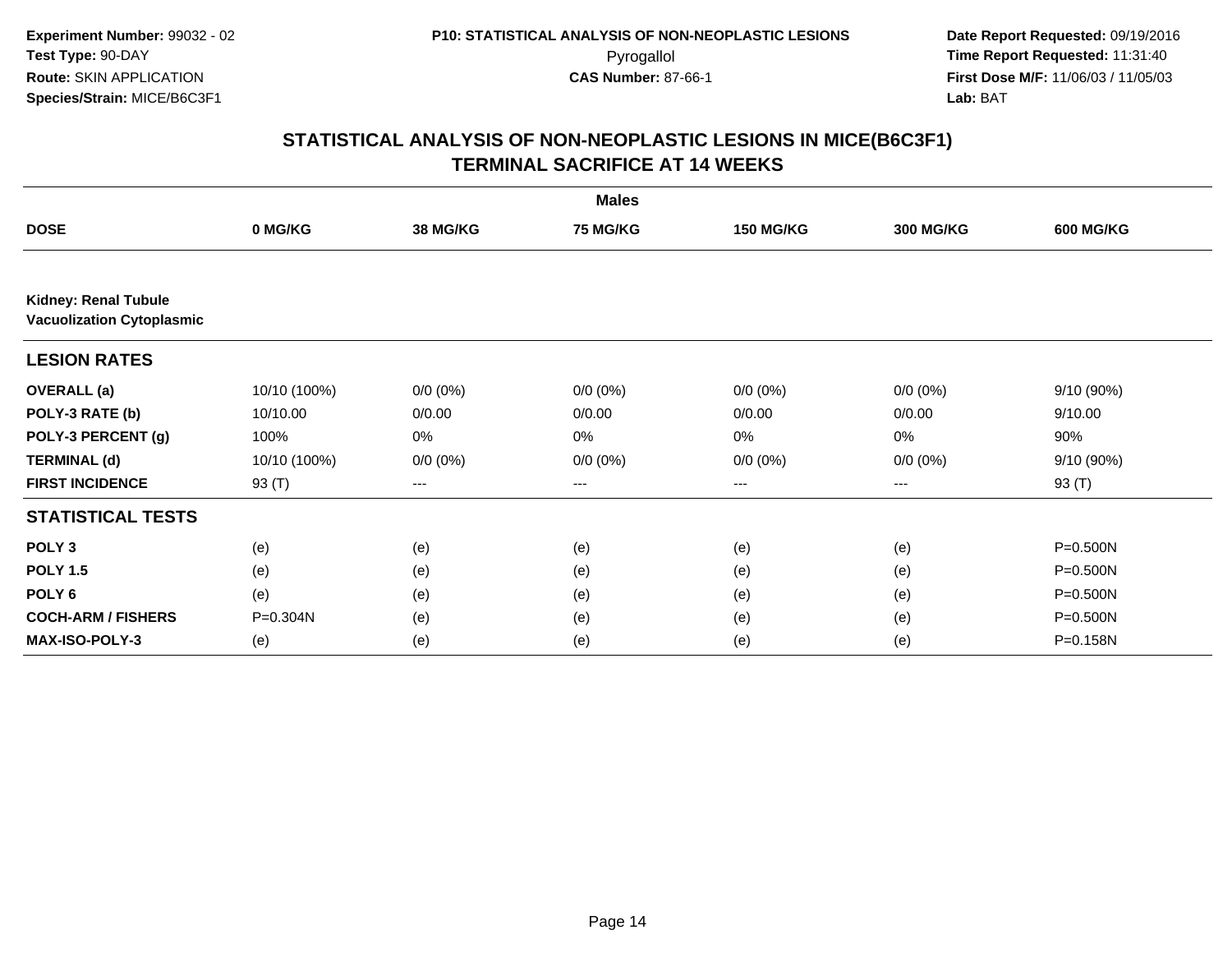|                                                  |             |                     | <b>Males</b>    |                  |                   |                  |
|--------------------------------------------------|-------------|---------------------|-----------------|------------------|-------------------|------------------|
| <b>DOSE</b>                                      | 0 MG/KG     | <b>38 MG/KG</b>     | <b>75 MG/KG</b> | <b>150 MG/KG</b> | <b>300 MG/KG</b>  | <b>600 MG/KG</b> |
|                                                  |             |                     |                 |                  |                   |                  |
| Liver<br><b>Hematopoietic Cell Proliferation</b> |             |                     |                 |                  |                   |                  |
| <b>LESION RATES</b>                              |             |                     |                 |                  |                   |                  |
| <b>OVERALL</b> (a)                               | 2/10 (20%)  | $0/0 (0\%)$         | $0/0 (0\%)$     | $0/0 (0\%)$      | $0/0 (0\%)$       | 2/10 (20%)       |
| POLY-3 RATE (b)                                  | 2/10.00     | 0/0.00              | 0/0.00          | 0/0.00           | 0/0.00            | 2/10.00          |
| POLY-3 PERCENT (g)                               | 20%         | 0%                  | 0%              | 0%               | 0%                | 20%              |
| <b>TERMINAL (d)</b>                              | 2/10 (20%)  | $0/0 (0\%)$         | $0/0 (0\%)$     | $0/0 (0\%)$      | $0/0 (0\%)$       | 2/10 (20%)       |
| <b>FIRST INCIDENCE</b>                           | 93 (T)      | $\qquad \qquad - -$ | $---$           | $--$             | $\qquad \qquad -$ | 93 (T)           |
| <b>STATISTICAL TESTS</b>                         |             |                     |                 |                  |                   |                  |
| POLY <sub>3</sub>                                | (e)         | (e)                 | (e)             | (e)              | (e)               | $P=0.702$        |
| <b>POLY 1.5</b>                                  | (e)         | (e)                 | (e)             | (e)              | (e)               | $P=0.702$        |
| POLY <sub>6</sub>                                | (e)         | (e)                 | (e)             | (e)              | (e)               | $P=0.702$        |
| <b>COCH-ARM / FISHERS</b>                        | $P = 0.610$ | (e)                 | (e)             | (e)              | (e)               | P=0.709N         |
| <b>MAX-ISO-POLY-3</b>                            | (e)         | (e)                 | (e)             | (e)              | (e)               | $P = 1.000$      |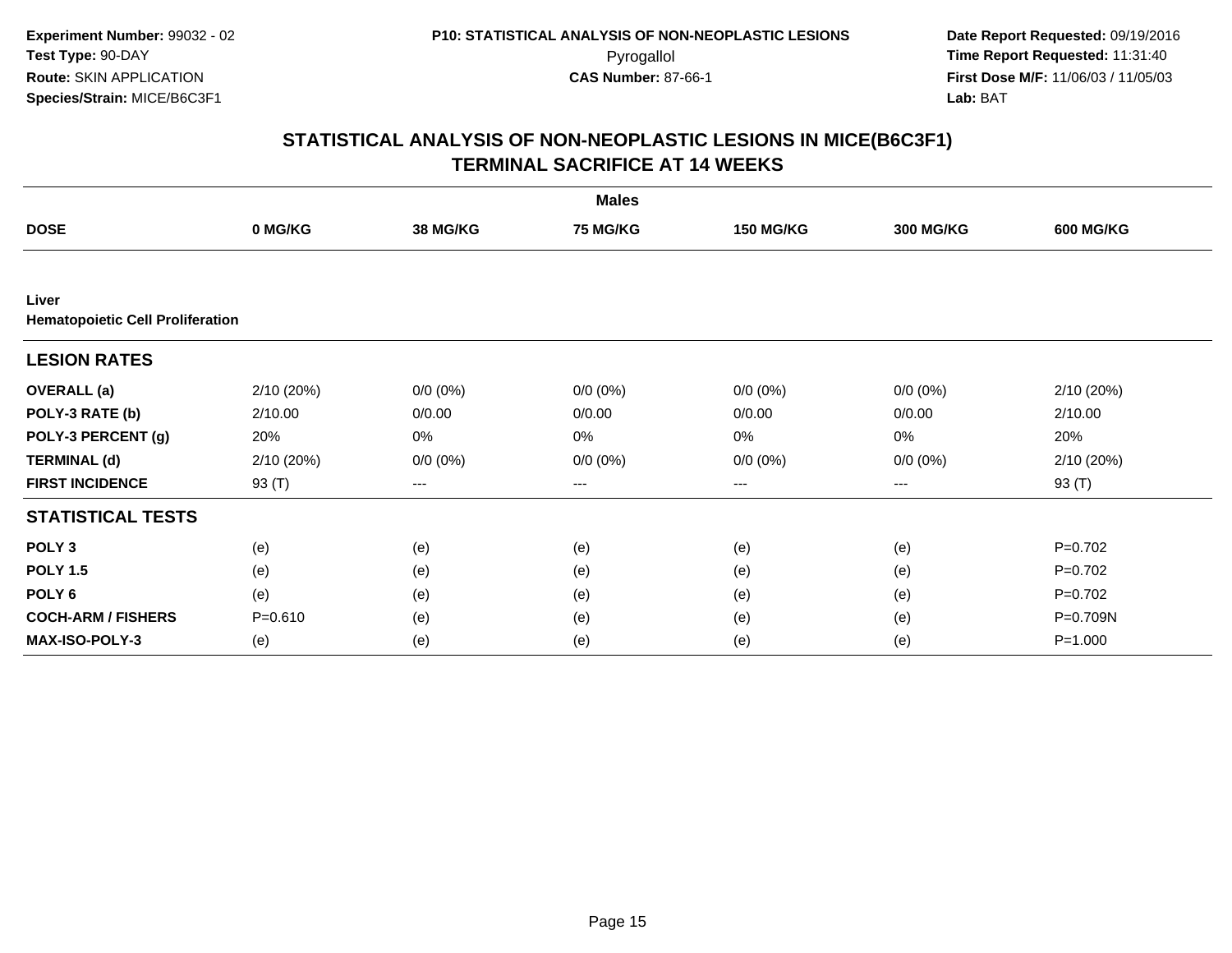|                           |             |                     | <b>Males</b>    |                  |                  |                  |
|---------------------------|-------------|---------------------|-----------------|------------------|------------------|------------------|
| <b>DOSE</b>               | 0 MG/KG     | 38 MG/KG            | <b>75 MG/KG</b> | <b>150 MG/KG</b> | <b>300 MG/KG</b> | <b>600 MG/KG</b> |
|                           |             |                     |                 |                  |                  |                  |
| Liver<br>Inflammation     |             |                     |                 |                  |                  |                  |
| <b>LESION RATES</b>       |             |                     |                 |                  |                  |                  |
| <b>OVERALL</b> (a)        | 1/10 (10%)  | $0/0 (0\%)$         | $0/0 (0\%)$     | $0/0 (0\%)$      | $0/0 (0\%)$      | 3/10 (30%)       |
| POLY-3 RATE (b)           | 1/10.00     | 0/0.00              | 0/0.00          | 0/0.00           | 0/0.00           | 3/10.00          |
| POLY-3 PERCENT (g)        | 10%         | 0%                  | 0%              | 0%               | $0\%$            | 30%              |
| <b>TERMINAL (d)</b>       | 1/10 (10%)  | $0/0 (0\%)$         | $0/0 (0\%)$     | $0/0 (0\%)$      | $0/0 (0\%)$      | 3/10 (30%)       |
| <b>FIRST INCIDENCE</b>    | 93 (T)      | $\qquad \qquad - -$ | $---$           | $--$             | $---$            | 93 (T)           |
| <b>STATISTICAL TESTS</b>  |             |                     |                 |                  |                  |                  |
| POLY <sub>3</sub>         | (e)         | (e)                 | (e)             | (e)              | (e)              | $P=0.292$        |
| <b>POLY 1.5</b>           | (e)         | (e)                 | (e)             | (e)              | (e)              | $P=0.292$        |
| POLY 6                    | (e)         | (e)                 | (e)             | (e)              | (e)              | $P=0.292$        |
| <b>COCH-ARM / FISHERS</b> | $P = 0.201$ | (e)                 | (e)             | (e)              | (e)              | $P = 0.291$      |
| MAX-ISO-POLY-3            | (e)         | (e)                 | (e)             | (e)              | (e)              | $P = 0.136$      |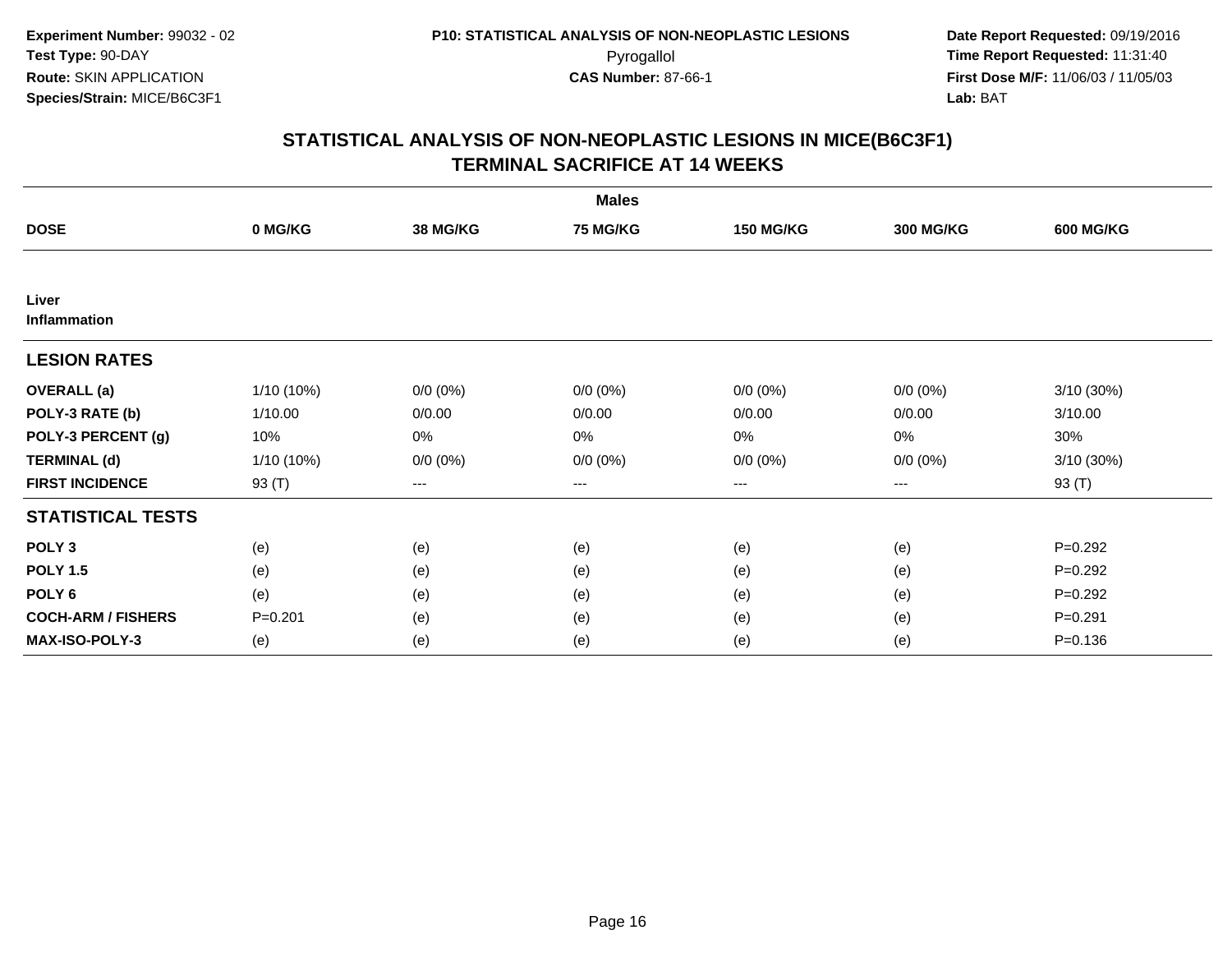| <b>Males</b>                       |             |             |                 |                  |                        |                  |  |  |
|------------------------------------|-------------|-------------|-----------------|------------------|------------------------|------------------|--|--|
| <b>DOSE</b>                        | 0 MG/KG     | 38 MG/KG    | <b>75 MG/KG</b> | <b>150 MG/KG</b> | <b>300 MG/KG</b>       | <b>600 MG/KG</b> |  |  |
|                                    |             |             |                 |                  |                        |                  |  |  |
| Lung: Perivascular<br>Inflammation |             |             |                 |                  |                        |                  |  |  |
| <b>LESION RATES</b>                |             |             |                 |                  |                        |                  |  |  |
| <b>OVERALL</b> (a)                 | $0/10(0\%)$ | $0/0 (0\%)$ | $0/0 (0\%)$     | $0/0 (0\%)$      | $0/0 (0\%)$            | $0/10(0\%)$      |  |  |
| POLY-3 RATE (b)                    | 0/10.00     | 0/0.00      | 0/0.00          | 0/0.00           | 0/0.00                 | 0/10.00          |  |  |
| POLY-3 PERCENT (g)                 | 0%          | $0\%$       | 0%              | 0%               | 0%                     | 0%               |  |  |
| <b>TERMINAL (d)</b>                | $0/10(0\%)$ | $0/0 (0\%)$ | $0/0 (0\%)$     | $0/0 (0\%)$      | $0/0 (0\%)$            | $0/10(0\%)$      |  |  |
| <b>FIRST INCIDENCE</b>             | $--$        | $---$       | $---$           | ---              | $\qquad \qquad \cdots$ | ---              |  |  |
| <b>STATISTICAL TESTS</b>           |             |             |                 |                  |                        |                  |  |  |
| POLY <sub>3</sub>                  | (n)         | (n)         | (n)             | (n)              | (n)                    | (n)              |  |  |
| <b>POLY 1.5</b>                    | (n)         | (n)         | (n)             | (n)              | (n)                    | (n)              |  |  |
| POLY <sub>6</sub>                  | (n)         | (n)         | (n)             | (n)              | (n)                    | (n)              |  |  |
| <b>COCH-ARM / FISHERS</b>          | (n)         | (n)         | (n)             | (n)              | (n)                    | (n)              |  |  |
| MAX-ISO-POLY-3                     | (n)         | (n)         | (n)             | (n)              | (n)                    | (n)              |  |  |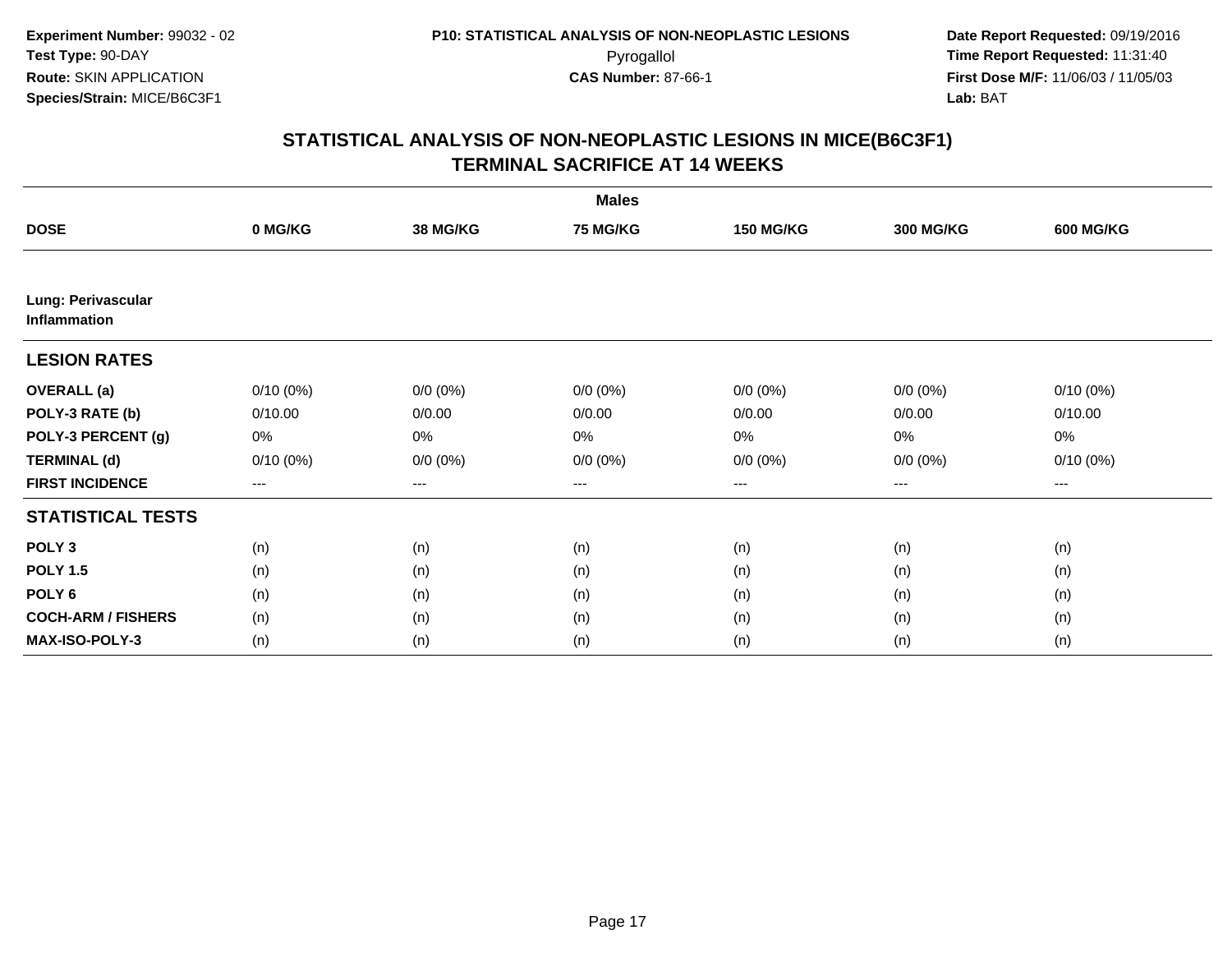| <b>Males</b>                 |             |                 |                 |                  |                  |                  |  |  |
|------------------------------|-------------|-----------------|-----------------|------------------|------------------|------------------|--|--|
| <b>DOSE</b>                  | 0 MG/KG     | <b>38 MG/KG</b> | <b>75 MG/KG</b> | <b>150 MG/KG</b> | <b>300 MG/KG</b> | <b>600 MG/KG</b> |  |  |
|                              |             |                 |                 |                  |                  |                  |  |  |
| Lung: Serosa<br>Inflammation |             |                 |                 |                  |                  |                  |  |  |
| <b>LESION RATES</b>          |             |                 |                 |                  |                  |                  |  |  |
| <b>OVERALL</b> (a)           | $0/10(0\%)$ | $0/0 (0\%)$     | $0/0 (0\%)$     | $0/0 (0\%)$      | $0/0 (0\%)$      | 1/10 (10%)       |  |  |
| POLY-3 RATE (b)              | 0/10.00     | 0/0.00          | 0/0.00          | 0/0.00           | 0/0.00           | 1/10.00          |  |  |
| POLY-3 PERCENT (g)           | 0%          | 0%              | 0%              | 0%               | 0%               | 10%              |  |  |
| <b>TERMINAL (d)</b>          | $0/10(0\%)$ | $0/0 (0\%)$     | $0/0 (0\%)$     | $0/0 (0\%)$      | $0/0 (0\%)$      | 1/10 (10%)       |  |  |
| <b>FIRST INCIDENCE</b>       | $--$        | $--$            | ---             | $--$             | ---              | 93 (T)           |  |  |
| <b>STATISTICAL TESTS</b>     |             |                 |                 |                  |                  |                  |  |  |
| POLY <sub>3</sub>            | (e)         | (e)             | (e)             | (e)              | (e)              | $P = 0.500$      |  |  |
| <b>POLY 1.5</b>              | (e)         | (e)             | (e)             | (e)              | (e)              | $P = 0.500$      |  |  |
| POLY 6                       | (e)         | (e)             | (e)             | (e)              | (e)              | $P = 0.500$      |  |  |
| <b>COCH-ARM / FISHERS</b>    | $P = 0.304$ | (e)             | (e)             | (e)              | (e)              | $P = 0.500$      |  |  |
| <b>MAX-ISO-POLY-3</b>        | (e)         | (e)             | (e)             | (e)              | (e)              | $P = 0.158$      |  |  |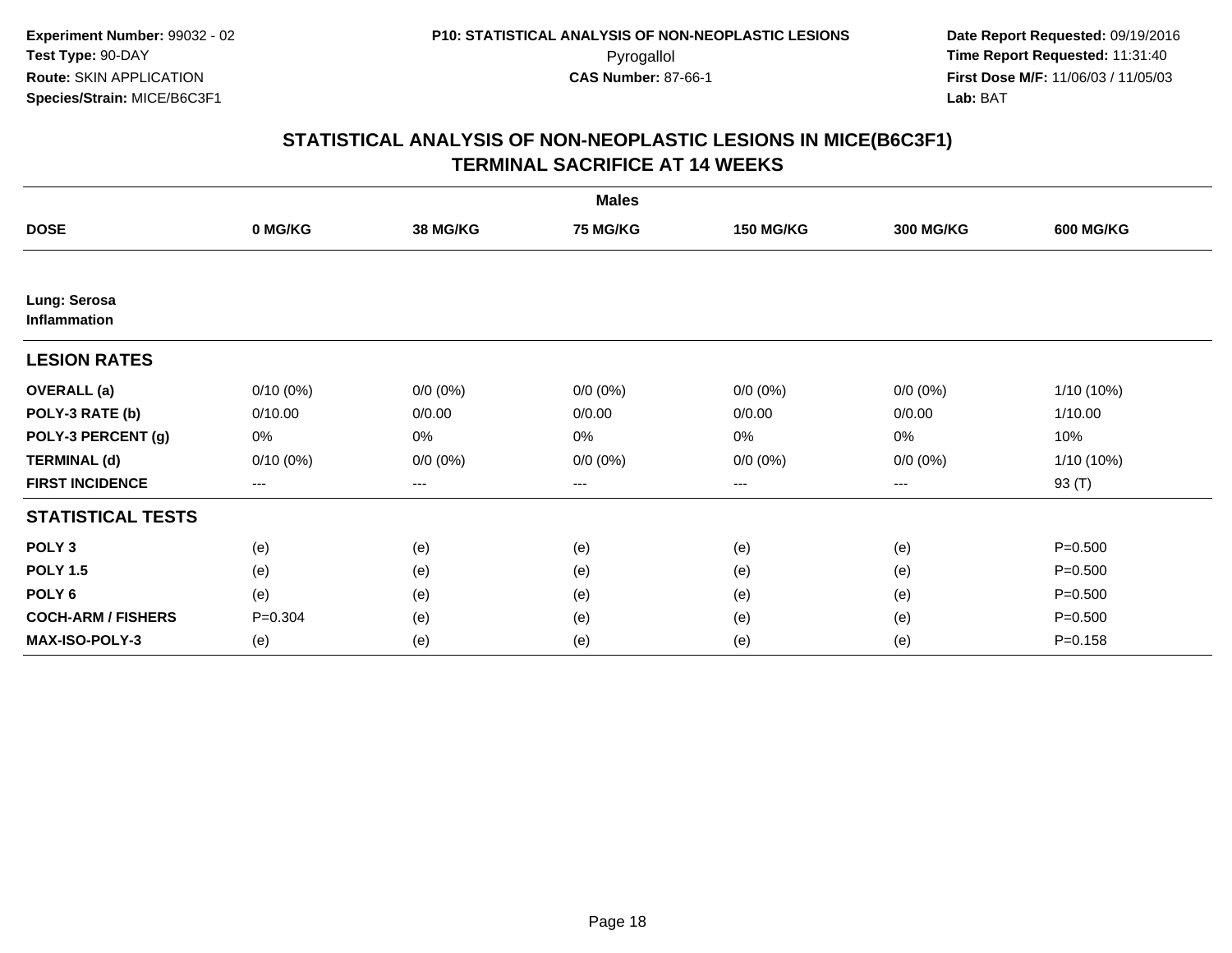| <b>Males</b>                             |                        |             |             |                   |                  |                  |  |  |
|------------------------------------------|------------------------|-------------|-------------|-------------------|------------------|------------------|--|--|
| <b>DOSE</b>                              | 0 MG/KG                | 38 MG/KG    | 75 MG/KG    | <b>150 MG/KG</b>  | <b>300 MG/KG</b> | <b>600 MG/KG</b> |  |  |
|                                          |                        |             |             |                   |                  |                  |  |  |
| <b>Pancreas</b><br><b>Ectopic Spleen</b> |                        |             |             |                   |                  |                  |  |  |
| <b>LESION RATES</b>                      |                        |             |             |                   |                  |                  |  |  |
| <b>OVERALL</b> (a)                       | $0/10(0\%)$            | $0/0 (0\%)$ | $0/0 (0\%)$ | $0/0 (0\%)$       | $0/0 (0\%)$      | $0/10(0\%)$      |  |  |
| POLY-3 RATE (b)                          | 0/10.00                | 0/0.00      | 0/0.00      | 0/0.00            | 0/0.00           | 0/10.00          |  |  |
| POLY-3 PERCENT (g)                       | 0%                     | 0%          | 0%          | 0%                | $0\%$            | 0%               |  |  |
| <b>TERMINAL (d)</b>                      | $0/10(0\%)$            | $0/0 (0\%)$ | $0/0 (0\%)$ | $0/0 (0\%)$       | $0/0 (0\%)$      | $0/10(0\%)$      |  |  |
| <b>FIRST INCIDENCE</b>                   | $\qquad \qquad \cdots$ | $---$       | ---         | $\qquad \qquad -$ | ---              | $---$            |  |  |
| <b>STATISTICAL TESTS</b>                 |                        |             |             |                   |                  |                  |  |  |
| POLY <sub>3</sub>                        | (n)                    | (n)         | (n)         | (n)               | (n)              | (n)              |  |  |
| <b>POLY 1.5</b>                          | (n)                    | (n)         | (n)         | (n)               | (n)              | (n)              |  |  |
| POLY <sub>6</sub>                        | (n)                    | (n)         | (n)         | (n)               | (n)              | (n)              |  |  |
| <b>COCH-ARM / FISHERS</b>                | (n)                    | (n)         | (n)         | (n)               | (n)              | (n)              |  |  |
| MAX-ISO-POLY-3                           | (n)                    | (n)         | (n)         | (n)               | (n)              | (n)              |  |  |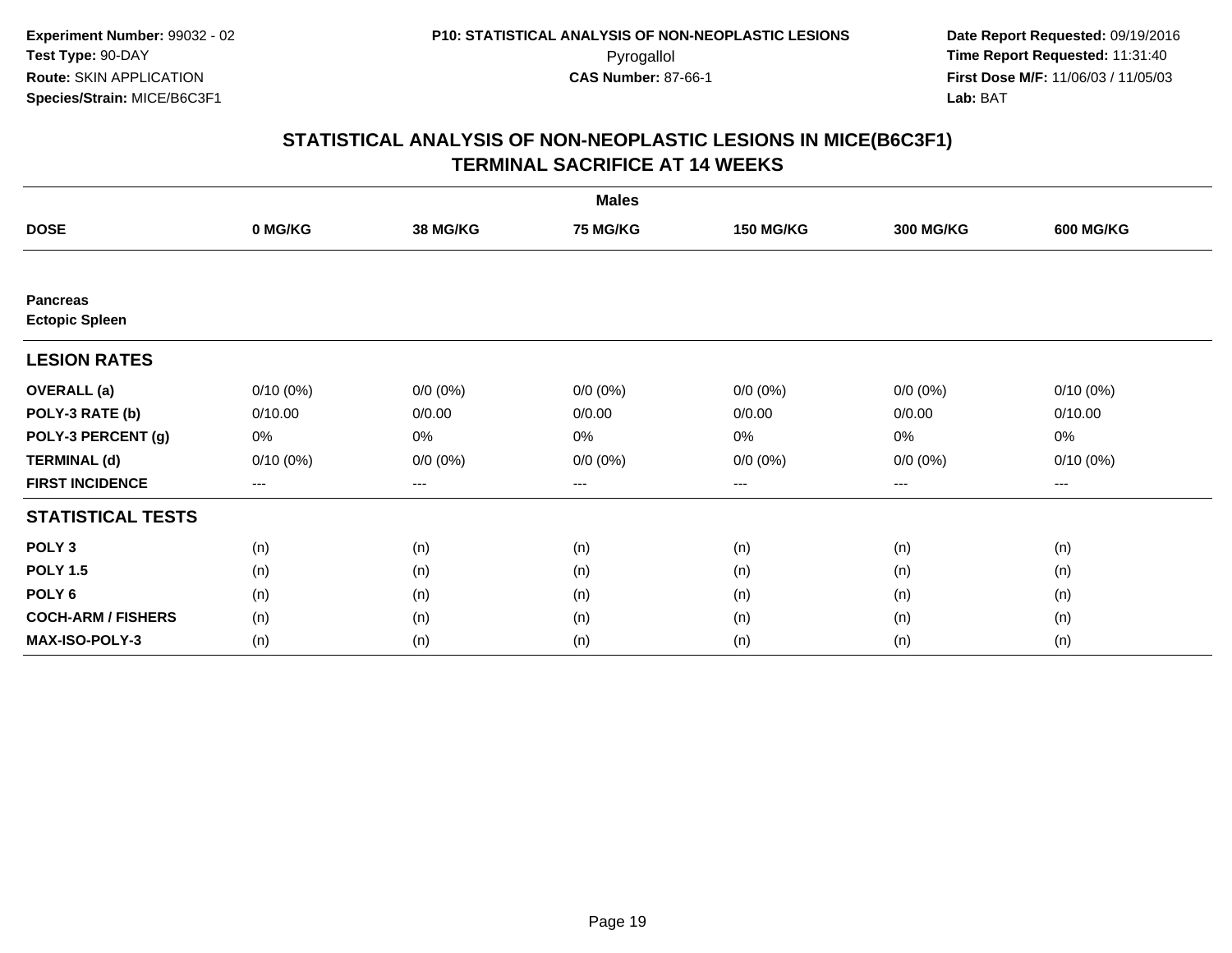| <b>Males</b>                                      |                        |             |             |                   |                  |                  |  |  |
|---------------------------------------------------|------------------------|-------------|-------------|-------------------|------------------|------------------|--|--|
| <b>DOSE</b>                                       | 0 MG/KG                | 38 MG/KG    | 75 MG/KG    | <b>150 MG/KG</b>  | <b>300 MG/KG</b> | <b>600 MG/KG</b> |  |  |
|                                                   |                        |             |             |                   |                  |                  |  |  |
| <b>Parathyroid Gland</b><br><b>Ectopic Thymus</b> |                        |             |             |                   |                  |                  |  |  |
| <b>LESION RATES</b>                               |                        |             |             |                   |                  |                  |  |  |
| <b>OVERALL</b> (a)                                | 0/5(0%)                | $0/0 (0\%)$ | $0/0 (0\%)$ | $0/0 (0\%)$       | $0/0 (0\%)$      | 0/6(0%)          |  |  |
| POLY-3 RATE (b)                                   | 0/5.00                 | 0/0.00      | 0/0.00      | 0/0.00            | 0/0.00           | 0/6.00           |  |  |
| POLY-3 PERCENT (g)                                | 0%                     | 0%          | 0%          | 0%                | $0\%$            | 0%               |  |  |
| <b>TERMINAL (d)</b>                               | 0/5(0%)                | $0/0 (0\%)$ | $0/0 (0\%)$ | $0/0 (0\%)$       | $0/0 (0\%)$      | 0/6(0%)          |  |  |
| <b>FIRST INCIDENCE</b>                            | $\qquad \qquad \cdots$ | $---$       | ---         | $\qquad \qquad -$ | $---$            | $---$            |  |  |
| <b>STATISTICAL TESTS</b>                          |                        |             |             |                   |                  |                  |  |  |
| POLY <sub>3</sub>                                 | (n)                    | (n)         | (n)         | (n)               | (n)              | (n)              |  |  |
| <b>POLY 1.5</b>                                   | (n)                    | (n)         | (n)         | (n)               | (n)              | (n)              |  |  |
| POLY <sub>6</sub>                                 | (n)                    | (n)         | (n)         | (n)               | (n)              | (n)              |  |  |
| <b>COCH-ARM / FISHERS</b>                         | (n)                    | (n)         | (n)         | (n)               | (n)              | (n)              |  |  |
| MAX-ISO-POLY-3                                    | (n)                    | (n)         | (n)         | (n)               | (n)              | (n)              |  |  |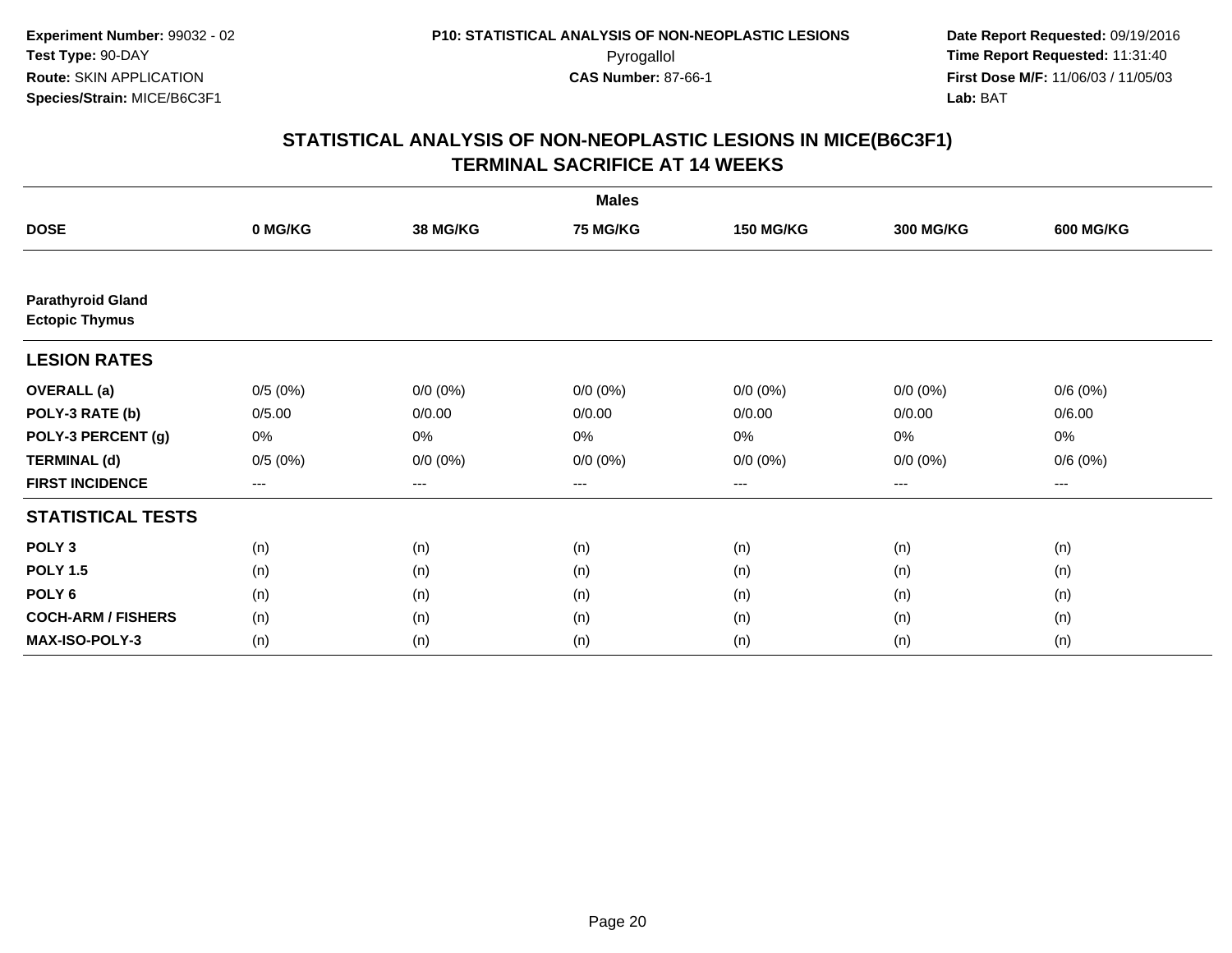|                                        |            |                 | <b>Males</b>           |                  |                   |                  |
|----------------------------------------|------------|-----------------|------------------------|------------------|-------------------|------------------|
| <b>DOSE</b>                            | 0 MG/KG    | <b>38 MG/KG</b> | 75 MG/KG               | <b>150 MG/KG</b> | <b>300 MG/KG</b>  | <b>600 MG/KG</b> |
|                                        |            |                 |                        |                  |                   |                  |
| <b>Preputial Gland</b><br>Inflammation |            |                 |                        |                  |                   |                  |
| <b>LESION RATES</b>                    |            |                 |                        |                  |                   |                  |
| <b>OVERALL</b> (a)                     | 1/10 (10%) | $0/0 (0\%)$     | $0/0 (0\%)$            | $0/0 (0\%)$      | $0/0 (0\%)$       | $0/10(0\%)$      |
| POLY-3 RATE (b)                        | 1/10.00    | 0/0.00          | 0/0.00                 | 0/0.00           | 0/0.00            | 0/10.00          |
| POLY-3 PERCENT (g)                     | 10%        | 0%              | $0\%$                  | 0%               | 0%                | 0%               |
| <b>TERMINAL (d)</b>                    | 1/10 (10%) | $0/0 (0\%)$     | $0/0 (0\%)$            | $0/0 (0\%)$      | $0/0 (0\%)$       | $0/10(0\%)$      |
| <b>FIRST INCIDENCE</b>                 | 93 (T)     | $--$            | $\qquad \qquad \cdots$ | ---              | $\qquad \qquad -$ | $\cdots$         |
| <b>STATISTICAL TESTS</b>               |            |                 |                        |                  |                   |                  |
| POLY <sub>3</sub>                      | (e)        | (e)             | (e)                    | (e)              | (e)               | $P = 0.500N$     |
| <b>POLY 1.5</b>                        | (e)        | (e)             | (e)                    | (e)              | (e)               | $P = 0.500N$     |
| POLY <sub>6</sub>                      | (e)        | (e)             | (e)                    | (e)              | (e)               | P=0.500N         |
| <b>COCH-ARM / FISHERS</b>              | P=0.304N   | (e)             | (e)                    | (e)              | (e)               | P=0.500N         |
| MAX-ISO-POLY-3                         | (e)        | (e)             | (e)                    | (e)              | (e)               | P=0.158N         |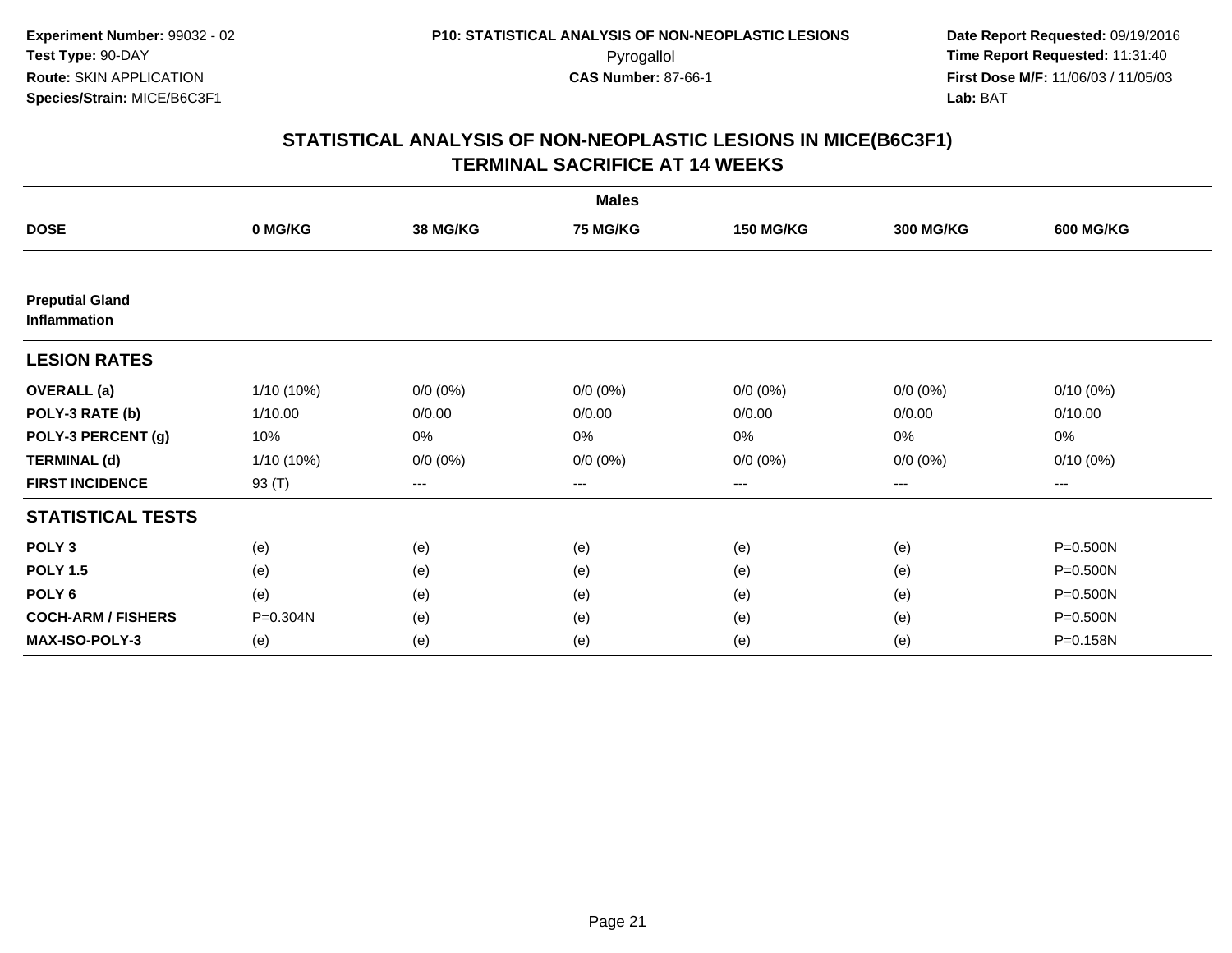|                                                           |                        |             | <b>Males</b> |                   |                  |                  |
|-----------------------------------------------------------|------------------------|-------------|--------------|-------------------|------------------|------------------|
| <b>DOSE</b>                                               | 0 MG/KG                | 38 MG/KG    | 75 MG/KG     | <b>150 MG/KG</b>  | <b>300 MG/KG</b> | <b>600 MG/KG</b> |
|                                                           |                        |             |              |                   |                  |                  |
| <b>Prostate</b><br>Infiltration Cellular Mononuclear Cell |                        |             |              |                   |                  |                  |
| <b>LESION RATES</b>                                       |                        |             |              |                   |                  |                  |
| <b>OVERALL</b> (a)                                        | $0/10(0\%)$            | $0/0 (0\%)$ | $0/0 (0\%)$  | $0/0 (0\%)$       | $0/0 (0\%)$      | 1/10 (10%)       |
| POLY-3 RATE (b)                                           | 0/10.00                | 0/0.00      | 0/0.00       | 0/0.00            | 0/0.00           | 1/10.00          |
| POLY-3 PERCENT (g)                                        | 0%                     | 0%          | 0%           | 0%                | $0\%$            | 10%              |
| <b>TERMINAL (d)</b>                                       | $0/10(0\%)$            | $0/0 (0\%)$ | $0/0 (0\%)$  | $0/0 (0\%)$       | $0/0 (0\%)$      | 1/10 (10%)       |
| <b>FIRST INCIDENCE</b>                                    | $\qquad \qquad \cdots$ | $---$       | ---          | $\qquad \qquad -$ | $---$            | 93 (T)           |
| <b>STATISTICAL TESTS</b>                                  |                        |             |              |                   |                  |                  |
| POLY <sub>3</sub>                                         | (e)                    | (e)         | (e)          | (e)               | (e)              | $P = 0.500$      |
| <b>POLY 1.5</b>                                           | (e)                    | (e)         | (e)          | (e)               | (e)              | $P = 0.500$      |
| POLY <sub>6</sub>                                         | (e)                    | (e)         | (e)          | (e)               | (e)              | $P = 0.500$      |
| <b>COCH-ARM / FISHERS</b>                                 | $P = 0.304$            | (e)         | (e)          | (e)               | (e)              | $P = 0.500$      |
| <b>MAX-ISO-POLY-3</b>                                     | (e)                    | (e)         | (e)          | (e)               | (e)              | $P = 0.158$      |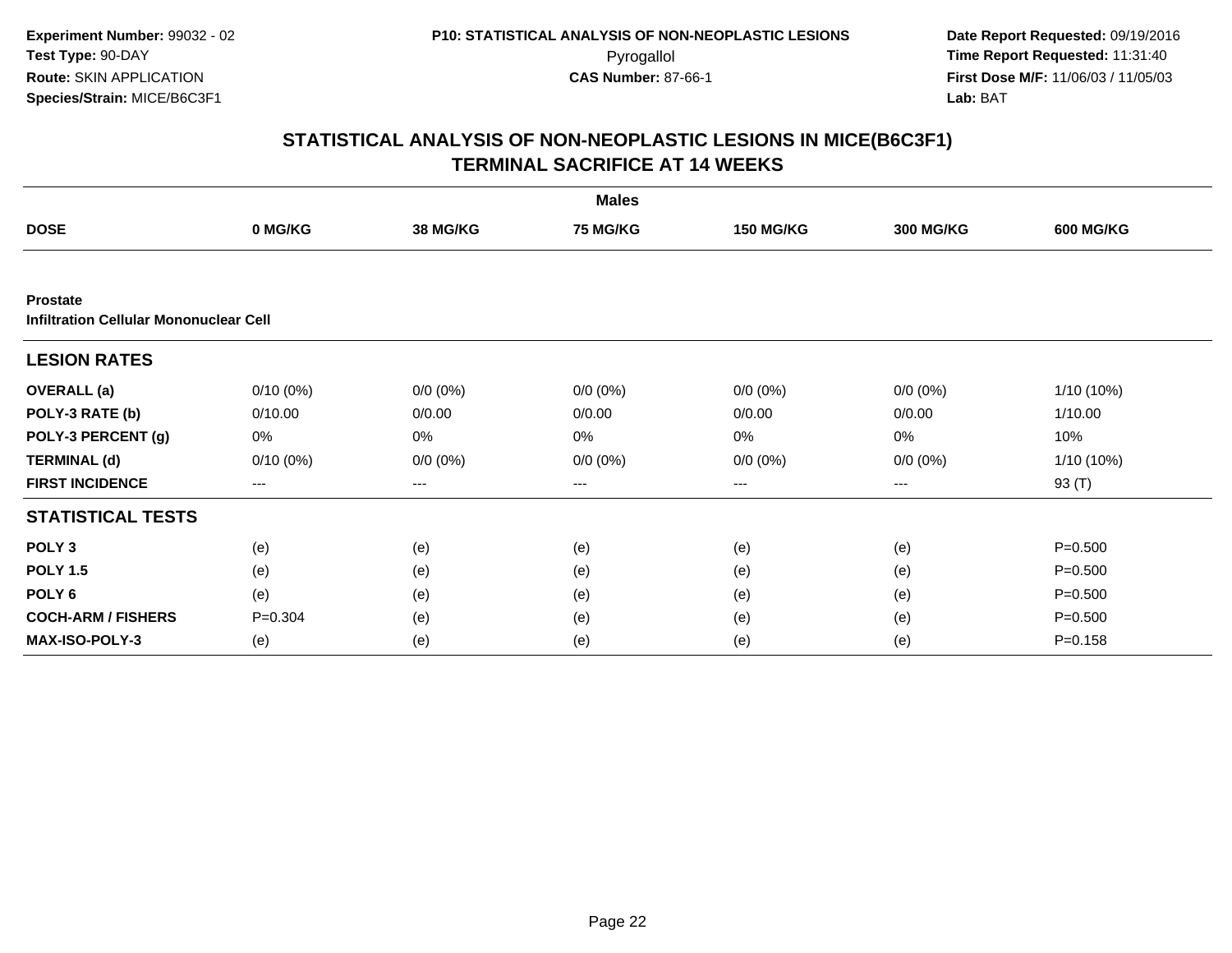|                                             |                        |                 | <b>Males</b>    |                   |                  |                  |
|---------------------------------------------|------------------------|-----------------|-----------------|-------------------|------------------|------------------|
| <b>DOSE</b>                                 | 0 MG/KG                | <b>38 MG/KG</b> | <b>75 MG/KG</b> | <b>150 MG/KG</b>  | <b>300 MG/KG</b> | <b>600 MG/KG</b> |
|                                             |                        |                 |                 |                   |                  |                  |
| <b>Skin: Site of Application</b><br>Erosion |                        |                 |                 |                   |                  |                  |
| <b>LESION RATES</b>                         |                        |                 |                 |                   |                  |                  |
| <b>OVERALL</b> (a)                          | $0/10(0\%)$            | $0/10(0\%)$     | $0/10(0\%)$     | $0/10(0\%)$       | $0/10(0\%)$      | $0/10(0\%)$      |
| POLY-3 RATE (b)                             | 0/10.00                | 0/10.00         | 0/10.00         | 0/10.00           | 0/10.00          | 0/10.00          |
| POLY-3 PERCENT (g)                          | 0%                     | 0%              | 0%              | 0%                | $0\%$            | 0%               |
| <b>TERMINAL (d)</b>                         | $0/10(0\%)$            | $0/10(0\%)$     | $0/10(0\%)$     | $0/10(0\%)$       | $0/10(0\%)$      | $0/10(0\%)$      |
| <b>FIRST INCIDENCE</b>                      | $\qquad \qquad \cdots$ | $---$           | ---             | $\qquad \qquad -$ | $---$            | $---$            |
| <b>STATISTICAL TESTS</b>                    |                        |                 |                 |                   |                  |                  |
| POLY <sub>3</sub>                           | (n)                    | (n)             | (n)             | (n)               | (n)              | (n)              |
| <b>POLY 1.5</b>                             | (n)                    | (n)             | (n)             | (n)               | (n)              | (n)              |
| POLY <sub>6</sub>                           | (n)                    | (n)             | (n)             | (n)               | (n)              | (n)              |
| <b>COCH-ARM / FISHERS</b>                   | (n)                    | (n)             | (n)             | (n)               | (n)              | (n)              |
| MAX-ISO-POLY-3                              | (n)                    | (n)             | (n)             | (n)               | (n)              | (n)              |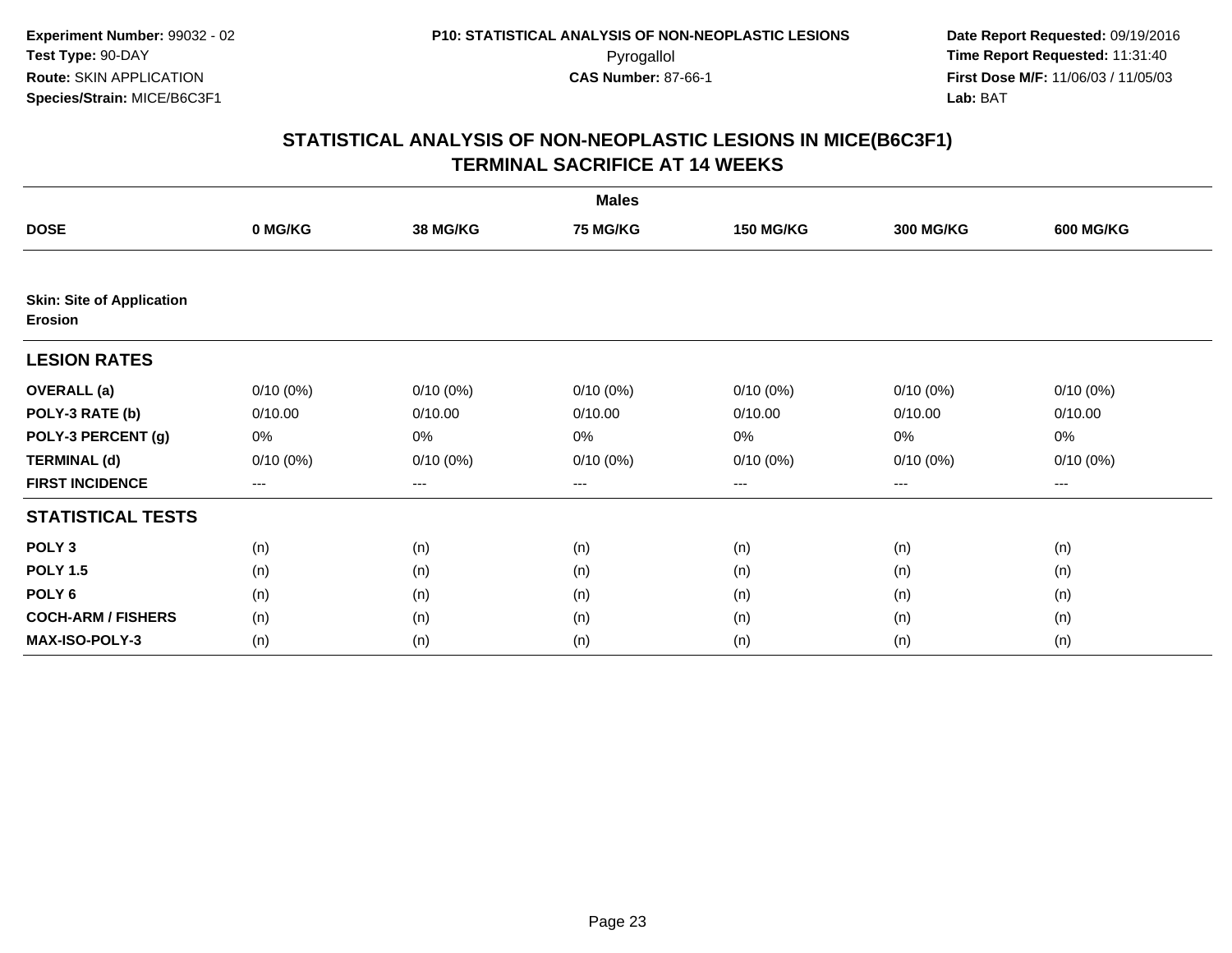|                                                           | <b>Males</b> |                 |                 |                  |                  |                  |  |  |  |
|-----------------------------------------------------------|--------------|-----------------|-----------------|------------------|------------------|------------------|--|--|--|
| <b>DOSE</b>                                               | 0 MG/KG      | <b>38 MG/KG</b> | <b>75 MG/KG</b> | <b>150 MG/KG</b> | <b>300 MG/KG</b> | <b>600 MG/KG</b> |  |  |  |
|                                                           |              |                 |                 |                  |                  |                  |  |  |  |
| <b>Skin: Site of Application</b><br><b>Hyperkeratosis</b> |              |                 |                 |                  |                  |                  |  |  |  |
| <b>LESION RATES</b>                                       |              |                 |                 |                  |                  |                  |  |  |  |
| <b>OVERALL</b> (a)                                        | $0/10(0\%)$  | 10/10 (100%)    | 10/10 (100%)    | 10/10 (100%)     | 10/10 (100%)     | 10/10 (100%)     |  |  |  |
| POLY-3 RATE (b)                                           | 0/10.00      | 10/10.00        | 10/10.00        | 10/10.00         | 10/10.00         | 10/10.00         |  |  |  |
| POLY-3 PERCENT (g)                                        | 0%           | 100%            | 100%            | 100%             | 100%             | 100%             |  |  |  |
| <b>TERMINAL (d)</b>                                       | $0/10(0\%)$  | 10/10 (100%)    | 10/10 (100%)    | 10/10 (100%)     | 10/10 (100%)     | 10/10 (100%)     |  |  |  |
| <b>FIRST INCIDENCE</b>                                    | $\cdots$     | 93 (T)          | 93 (T)          | 93 (T)           | 93 (T)           | 93 (T)           |  |  |  |
| <b>STATISTICAL TESTS</b>                                  |              |                 |                 |                  |                  |                  |  |  |  |
| POLY <sub>3</sub>                                         | P<0.001**    | P<0.001**       | P<0.001**       | P<0.001**        | P<0.001**        | P<0.001**        |  |  |  |
| <b>POLY 1.5</b>                                           | P<0.001**    | P<0.001**       | P<0.001**       | P<0.001**        | P<0.001**        | P<0.001**        |  |  |  |
| POLY <sub>6</sub>                                         | P<0.001**    | $P<0.001**$     | P<0.001**       | P<0.001**        | P<0.001**        | P<0.001**        |  |  |  |
| <b>COCH-ARM / FISHERS</b>                                 | P<0.001**    | P<0.001**       | P<0.001**       | P<0.001**        | P<0.001**        | P<0.001**        |  |  |  |
| <b>MAX-ISO-POLY-3</b>                                     | P<0.001**    | (e)             | (e)             | (e)              | (e)              | (e)              |  |  |  |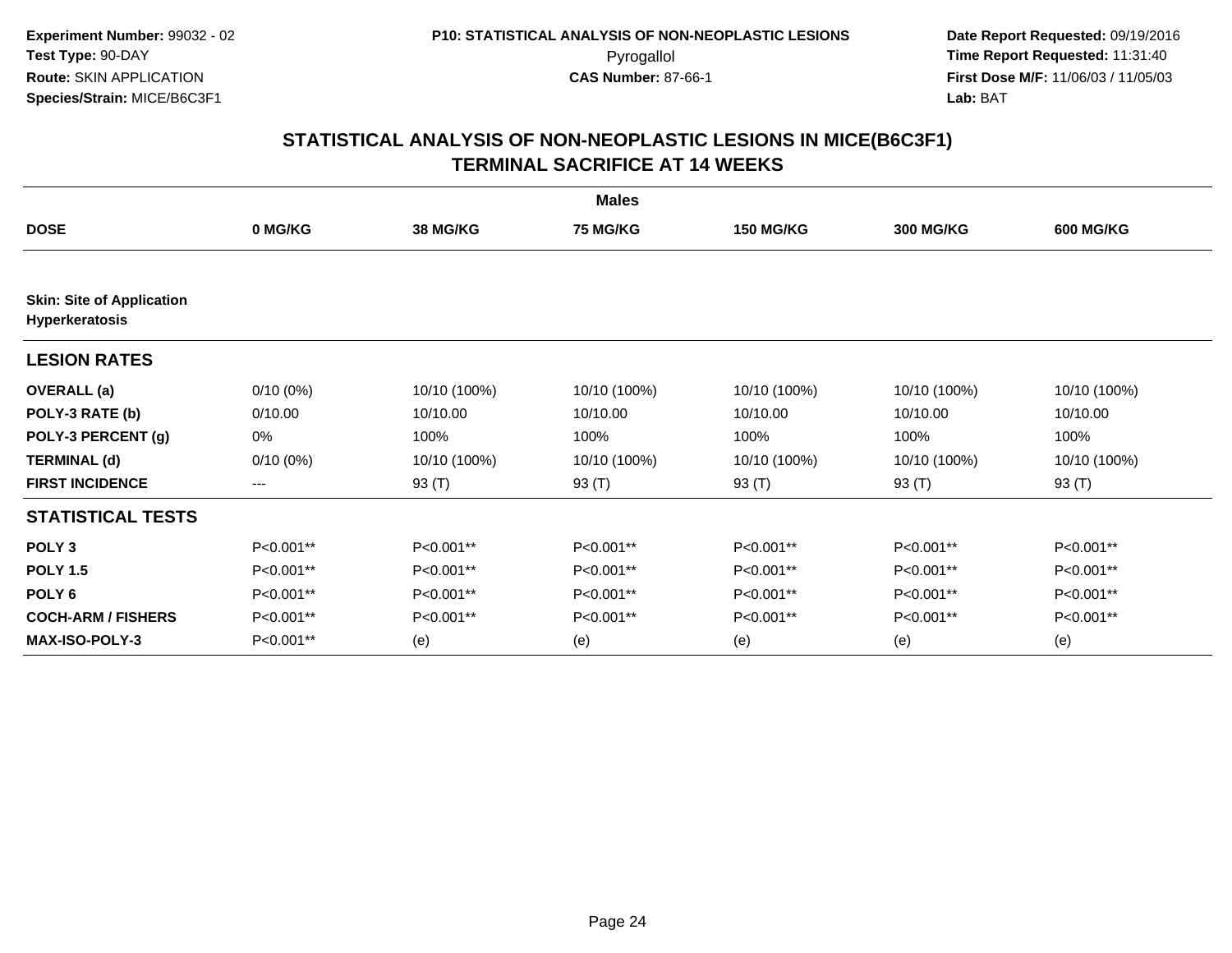|                                  | <b>Males</b> |              |                 |                  |                  |                  |  |  |  |
|----------------------------------|--------------|--------------|-----------------|------------------|------------------|------------------|--|--|--|
| <b>DOSE</b>                      | 0 MG/KG      | 38 MG/KG     | <b>75 MG/KG</b> | <b>150 MG/KG</b> | <b>300 MG/KG</b> | <b>600 MG/KG</b> |  |  |  |
| <b>Skin: Site of Application</b> |              |              |                 |                  |                  |                  |  |  |  |
| Hyperplasia                      |              |              |                 |                  |                  |                  |  |  |  |
| <b>LESION RATES</b>              |              |              |                 |                  |                  |                  |  |  |  |
| <b>OVERALL</b> (a)               | $0/10(0\%)$  | 10/10 (100%) | 10/10 (100%)    | 10/10 (100%)     | 10/10 (100%)     | 10/10 (100%)     |  |  |  |
| POLY-3 RATE (b)                  | 0/10.00      | 10/10.00     | 10/10.00        | 10/10.00         | 10/10.00         | 10/10.00         |  |  |  |
| POLY-3 PERCENT (g)               | 0%           | 100%         | 100%            | 100%             | 100%             | 100%             |  |  |  |
| <b>TERMINAL (d)</b>              | $0/10(0\%)$  | 10/10 (100%) | 10/10 (100%)    | 10/10 (100%)     | 10/10 (100%)     | 10/10 (100%)     |  |  |  |
| <b>FIRST INCIDENCE</b>           | $\cdots$     | 93 (T)       | 93 (T)          | 93 (T)           | 93 (T)           | 93 (T)           |  |  |  |
| <b>STATISTICAL TESTS</b>         |              |              |                 |                  |                  |                  |  |  |  |
| POLY <sub>3</sub>                | P<0.001**    | P<0.001**    | P<0.001**       | P<0.001**        | P<0.001**        | P<0.001**        |  |  |  |
| <b>POLY 1.5</b>                  | P<0.001**    | P<0.001**    | P<0.001**       | P<0.001**        | P<0.001**        | P<0.001**        |  |  |  |
| POLY <sub>6</sub>                | P<0.001**    | P<0.001**    | P<0.001**       | P<0.001**        | P<0.001**        | P<0.001**        |  |  |  |
| <b>COCH-ARM / FISHERS</b>        | P<0.001**    | P<0.001**    | P<0.001**       | P<0.001**        | P<0.001**        | P<0.001**        |  |  |  |
| <b>MAX-ISO-POLY-3</b>            | P<0.001**    | (e)          | (e)             | (e)              | (e)              | (e)              |  |  |  |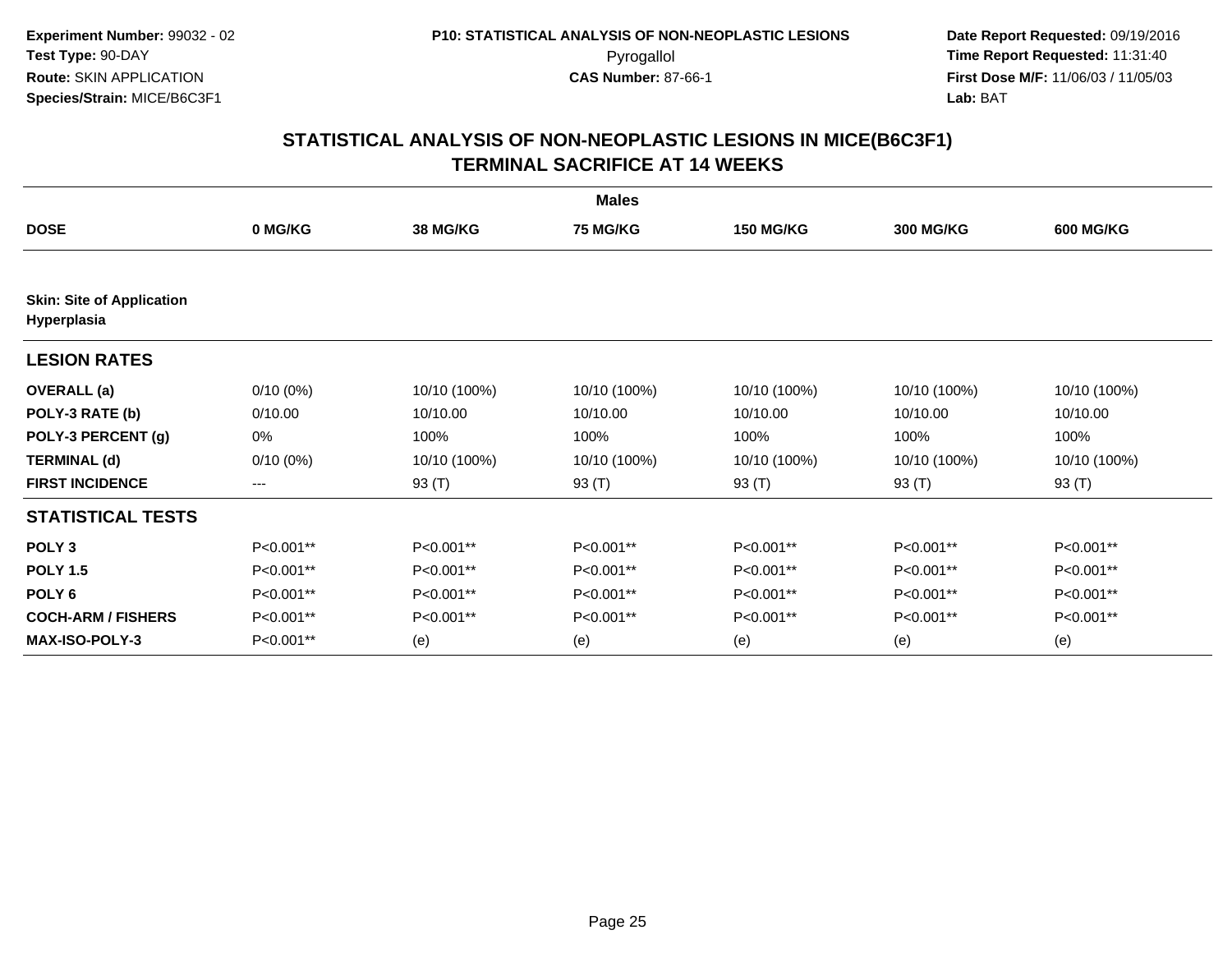|                                  | <b>Males</b> |              |                 |                  |                  |                  |  |  |  |
|----------------------------------|--------------|--------------|-----------------|------------------|------------------|------------------|--|--|--|
| <b>DOSE</b>                      | 0 MG/KG      | 38 MG/KG     | <b>75 MG/KG</b> | <b>150 MG/KG</b> | <b>300 MG/KG</b> | <b>600 MG/KG</b> |  |  |  |
| <b>Skin: Site of Application</b> |              |              |                 |                  |                  |                  |  |  |  |
| <b>Inflammation Chronic</b>      |              |              |                 |                  |                  |                  |  |  |  |
| <b>LESION RATES</b>              |              |              |                 |                  |                  |                  |  |  |  |
| <b>OVERALL</b> (a)               | $0/10(0\%)$  | 10/10 (100%) | 10/10 (100%)    | 10/10 (100%)     | 10/10 (100%)     | 10/10 (100%)     |  |  |  |
| POLY-3 RATE (b)                  | 0/10.00      | 10/10.00     | 10/10.00        | 10/10.00         | 10/10.00         | 10/10.00         |  |  |  |
| POLY-3 PERCENT (g)               | 0%           | 100%         | 100%            | 100%             | 100%             | 100%             |  |  |  |
| <b>TERMINAL (d)</b>              | $0/10(0\%)$  | 10/10 (100%) | 10/10 (100%)    | 10/10 (100%)     | 10/10 (100%)     | 10/10 (100%)     |  |  |  |
| <b>FIRST INCIDENCE</b>           | $\cdots$     | 93 (T)       | 93 (T)          | 93 (T)           | 93 (T)           | 93 (T)           |  |  |  |
| <b>STATISTICAL TESTS</b>         |              |              |                 |                  |                  |                  |  |  |  |
| POLY <sub>3</sub>                | P<0.001**    | P<0.001**    | P<0.001**       | P<0.001**        | P<0.001**        | P<0.001**        |  |  |  |
| <b>POLY 1.5</b>                  | P<0.001**    | P<0.001**    | P<0.001**       | P<0.001**        | P<0.001**        | P<0.001**        |  |  |  |
| POLY <sub>6</sub>                | P<0.001**    | P<0.001**    | P<0.001**       | P<0.001**        | P<0.001**        | P<0.001**        |  |  |  |
| <b>COCH-ARM / FISHERS</b>        | P<0.001**    | P<0.001**    | P<0.001**       | P<0.001**        | P<0.001**        | P<0.001**        |  |  |  |
| <b>MAX-ISO-POLY-3</b>            | P<0.001**    | (e)          | (e)             | (e)              | (e)              | (e)              |  |  |  |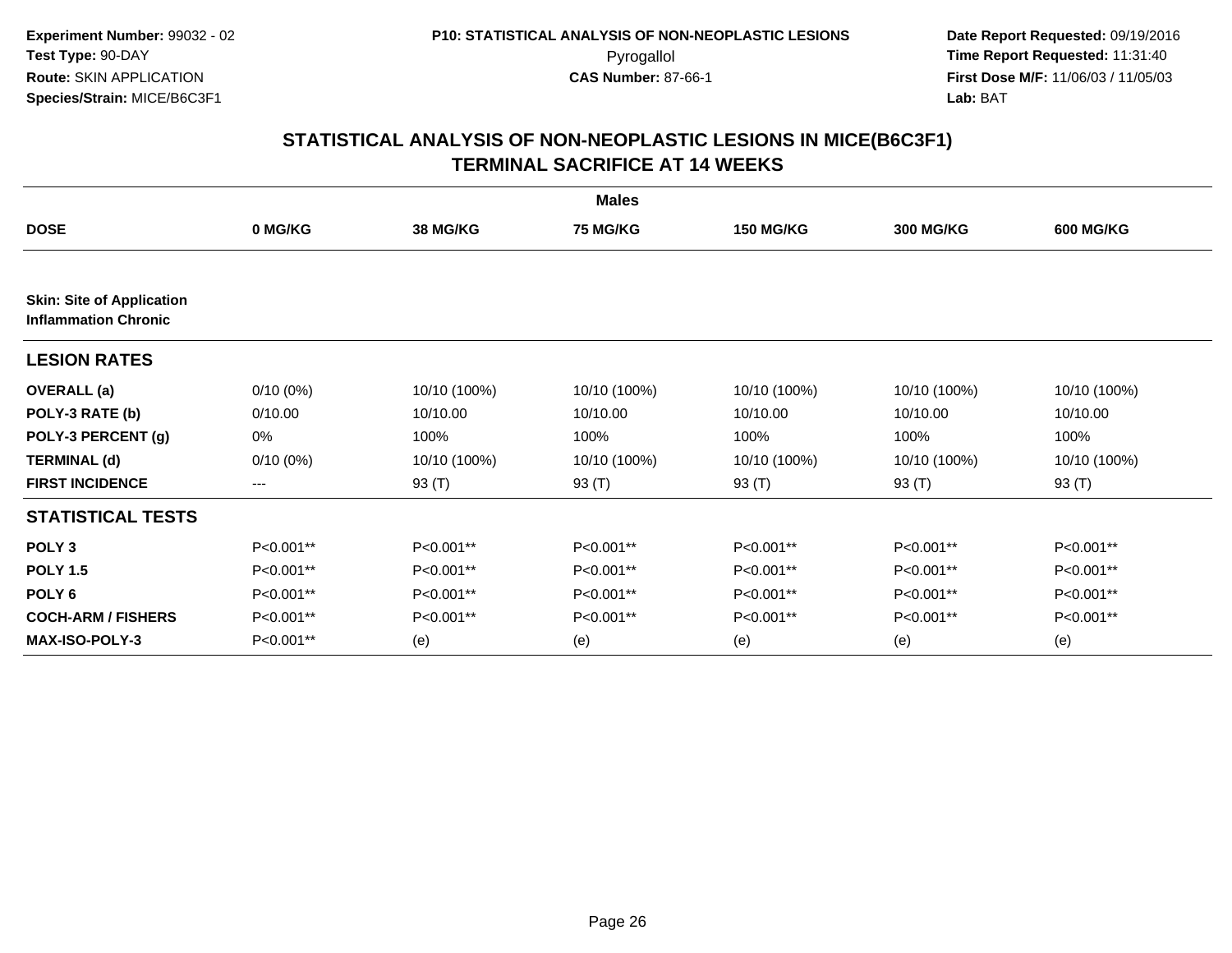|                                                                       |             |                 | <b>Males</b>    |                   |                  |                  |
|-----------------------------------------------------------------------|-------------|-----------------|-----------------|-------------------|------------------|------------------|
| <b>DOSE</b>                                                           | 0 MG/KG     | <b>38 MG/KG</b> | <b>75 MG/KG</b> | <b>150 MG/KG</b>  | <b>300 MG/KG</b> | <b>600 MG/KG</b> |
|                                                                       |             |                 |                 |                   |                  |                  |
| <b>Skin: Site of Application</b><br><b>Inflammation Chronic Focal</b> |             |                 |                 |                   |                  |                  |
| <b>LESION RATES</b>                                                   |             |                 |                 |                   |                  |                  |
| <b>OVERALL</b> (a)                                                    | $0/10(0\%)$ | $0/10(0\%)$     | $0/10(0\%)$     | $0/10(0\%)$       | $0/10(0\%)$      | $0/10(0\%)$      |
| POLY-3 RATE (b)                                                       | 0/10.00     | 0/10.00         | 0/10.00         | 0/10.00           | 0/10.00          | 0/10.00          |
| POLY-3 PERCENT (g)                                                    | 0%          | 0%              | 0%              | 0%                | 0%               | 0%               |
| <b>TERMINAL (d)</b>                                                   | $0/10(0\%)$ | $0/10(0\%)$     | $0/10(0\%)$     | $0/10(0\%)$       | $0/10(0\%)$      | $0/10(0\%)$      |
| <b>FIRST INCIDENCE</b>                                                | $---$       | ---             | ---             | $\qquad \qquad -$ | ---              | $---$            |
| <b>STATISTICAL TESTS</b>                                              |             |                 |                 |                   |                  |                  |
| POLY <sub>3</sub>                                                     | (n)         | (n)             | (n)             | (n)               | (n)              | (n)              |
| <b>POLY 1.5</b>                                                       | (n)         | (n)             | (n)             | (n)               | (n)              | (n)              |
| POLY <sub>6</sub>                                                     | (n)         | (n)             | (n)             | (n)               | (n)              | (n)              |
| <b>COCH-ARM / FISHERS</b>                                             | (n)         | (n)             | (n)             | (n)               | (n)              | (n)              |
| MAX-ISO-POLY-3                                                        | (n)         | (n)             | (n)             | (n)               | (n)              | (n)              |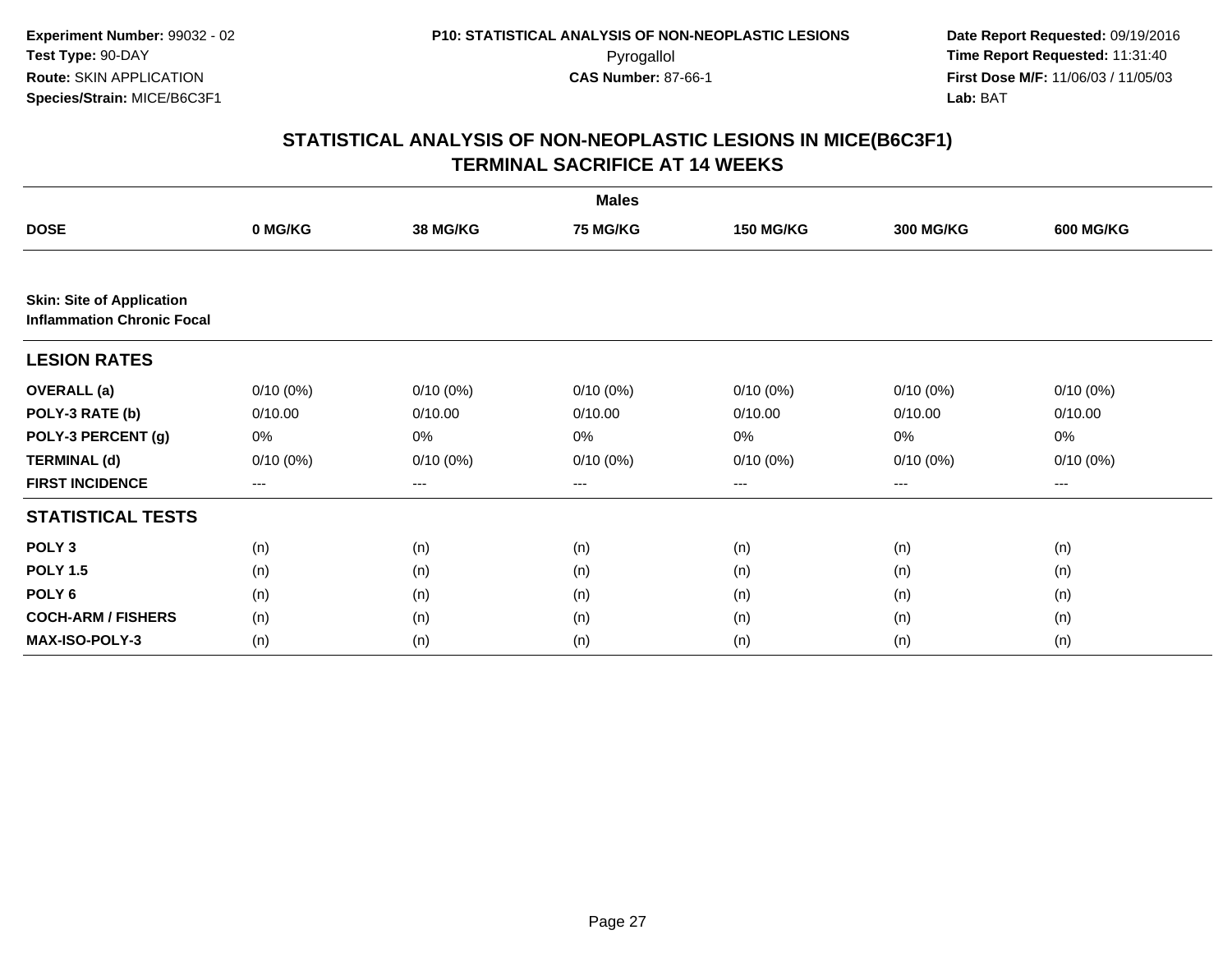|                                                     |                        |                 | <b>Males</b>    |                   |                  |                  |
|-----------------------------------------------------|------------------------|-----------------|-----------------|-------------------|------------------|------------------|
| <b>DOSE</b>                                         | 0 MG/KG                | <b>38 MG/KG</b> | <b>75 MG/KG</b> | <b>150 MG/KG</b>  | <b>300 MG/KG</b> | <b>600 MG/KG</b> |
|                                                     |                        |                 |                 |                   |                  |                  |
| <b>Skin: Site of Application</b><br><b>Necrosis</b> |                        |                 |                 |                   |                  |                  |
| <b>LESION RATES</b>                                 |                        |                 |                 |                   |                  |                  |
| <b>OVERALL</b> (a)                                  | $0/10(0\%)$            | $0/10(0\%)$     | $0/10(0\%)$     | $0/10(0\%)$       | $0/10(0\%)$      | $0/10(0\%)$      |
| POLY-3 RATE (b)                                     | 0/10.00                | 0/10.00         | 0/10.00         | 0/10.00           | 0/10.00          | 0/10.00          |
| POLY-3 PERCENT (g)                                  | 0%                     | 0%              | 0%              | 0%                | $0\%$            | 0%               |
| <b>TERMINAL (d)</b>                                 | $0/10(0\%)$            | $0/10(0\%)$     | $0/10(0\%)$     | $0/10(0\%)$       | $0/10(0\%)$      | $0/10(0\%)$      |
| <b>FIRST INCIDENCE</b>                              | $\qquad \qquad \cdots$ | $---$           | ---             | $\qquad \qquad -$ | $---$            | $---$            |
| <b>STATISTICAL TESTS</b>                            |                        |                 |                 |                   |                  |                  |
| POLY <sub>3</sub>                                   | (n)                    | (n)             | (n)             | (n)               | (n)              | (n)              |
| <b>POLY 1.5</b>                                     | (n)                    | (n)             | (n)             | (n)               | (n)              | (n)              |
| POLY <sub>6</sub>                                   | (n)                    | (n)             | (n)             | (n)               | (n)              | (n)              |
| <b>COCH-ARM / FISHERS</b>                           | (n)                    | (n)             | (n)             | (n)               | (n)              | (n)              |
| MAX-ISO-POLY-3                                      | (n)                    | (n)             | (n)             | (n)               | (n)              | (n)              |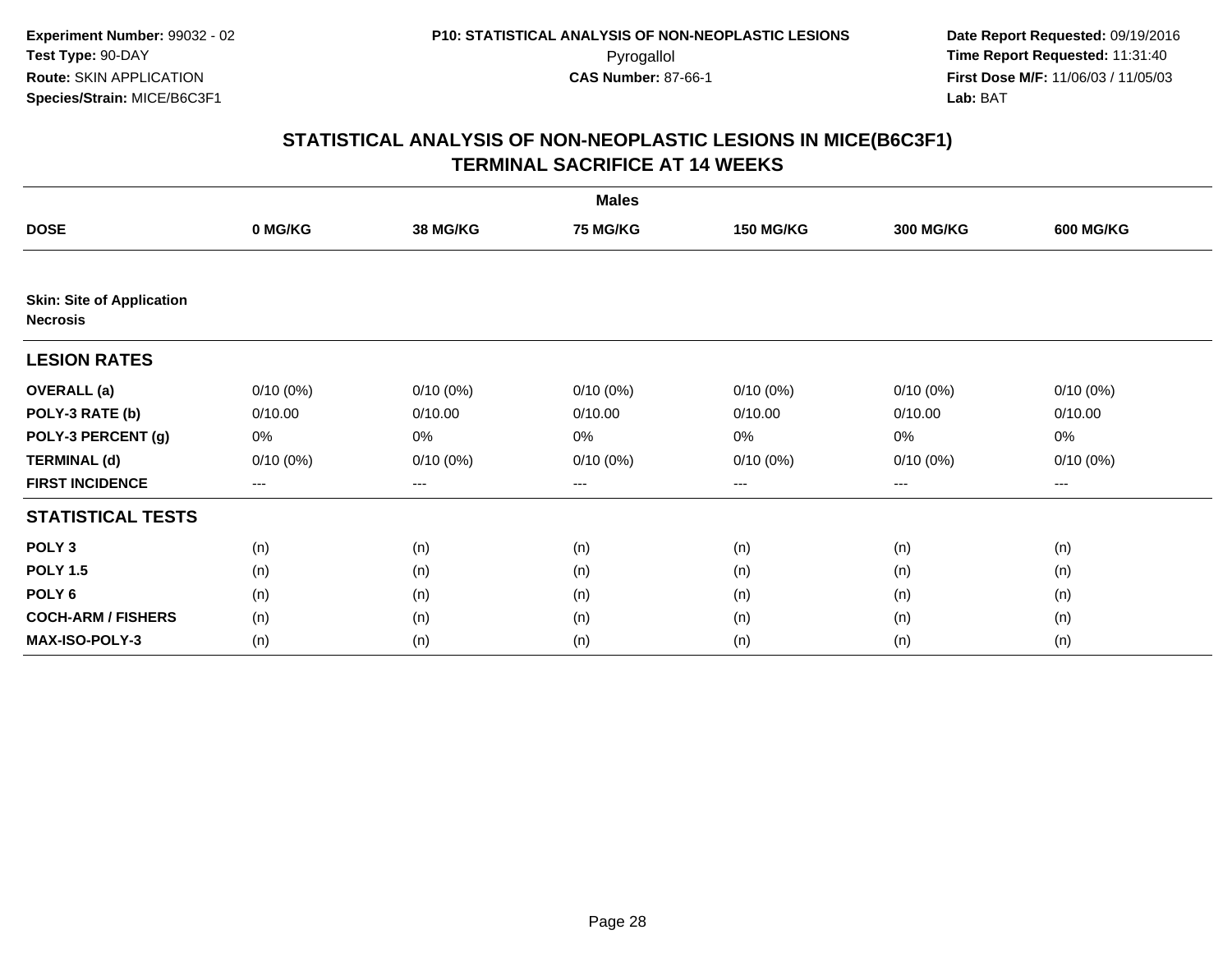|                                                  |                        |                        | <b>Males</b>    |                  |                  |                  |
|--------------------------------------------------|------------------------|------------------------|-----------------|------------------|------------------|------------------|
| <b>DOSE</b>                                      | 0 MG/KG                | <b>38 MG/KG</b>        | <b>75 MG/KG</b> | <b>150 MG/KG</b> | <b>300 MG/KG</b> | <b>600 MG/KG</b> |
|                                                  |                        |                        |                 |                  |                  |                  |
| <b>Skin: Site of Application</b><br><b>Ulcer</b> |                        |                        |                 |                  |                  |                  |
| <b>LESION RATES</b>                              |                        |                        |                 |                  |                  |                  |
| <b>OVERALL</b> (a)                               | $0/10(0\%)$            | $0/10(0\%)$            | $0/10(0\%)$     | $0/10(0\%)$      | 1/10 (10%)       | 2/10 (20%)       |
| POLY-3 RATE (b)                                  | 0/10.00                | 0/10.00                | 0/10.00         | 0/10.00          | 1/10.00          | 2/10.00          |
| POLY-3 PERCENT (g)                               | 0%                     | 0%                     | 0%              | 0%               | 10%              | 20%              |
| <b>TERMINAL (d)</b>                              | $0/10(0\%)$            | $0/10(0\%)$            | $0/10(0\%)$     | $0/10(0\%)$      | 1/10 (10%)       | 2/10 (20%)       |
| <b>FIRST INCIDENCE</b>                           | $\qquad \qquad \cdots$ | $\qquad \qquad \cdots$ | ---             | ---              | 93 (T)           | 93 (T)           |
| <b>STATISTICAL TESTS</b>                         |                        |                        |                 |                  |                  |                  |
| POLY <sub>3</sub>                                | $P=0.013*$             | (e)                    | (e)             | (e)              | $P = 0.500$      | $P=0.227$        |
| <b>POLY 1.5</b>                                  | $P=0.013*$             | (e)                    | (e)             | (e)              | $P = 0.500$      | $P=0.227$        |
| POLY <sub>6</sub>                                | $P=0.013*$             | (e)                    | (e)             | (e)              | $P = 0.500$      | $P=0.227$        |
| <b>COCH-ARM / FISHERS</b>                        | $P=0.013*$             | (e)                    | (e)             | (e)              | $P = 0.500$      | $P = 0.237$      |
| <b>MAX-ISO-POLY-3</b>                            | $P=0.012*$             | (e)                    | (e)             | (e)              | $P = 0.158$      | $P = 0.066$      |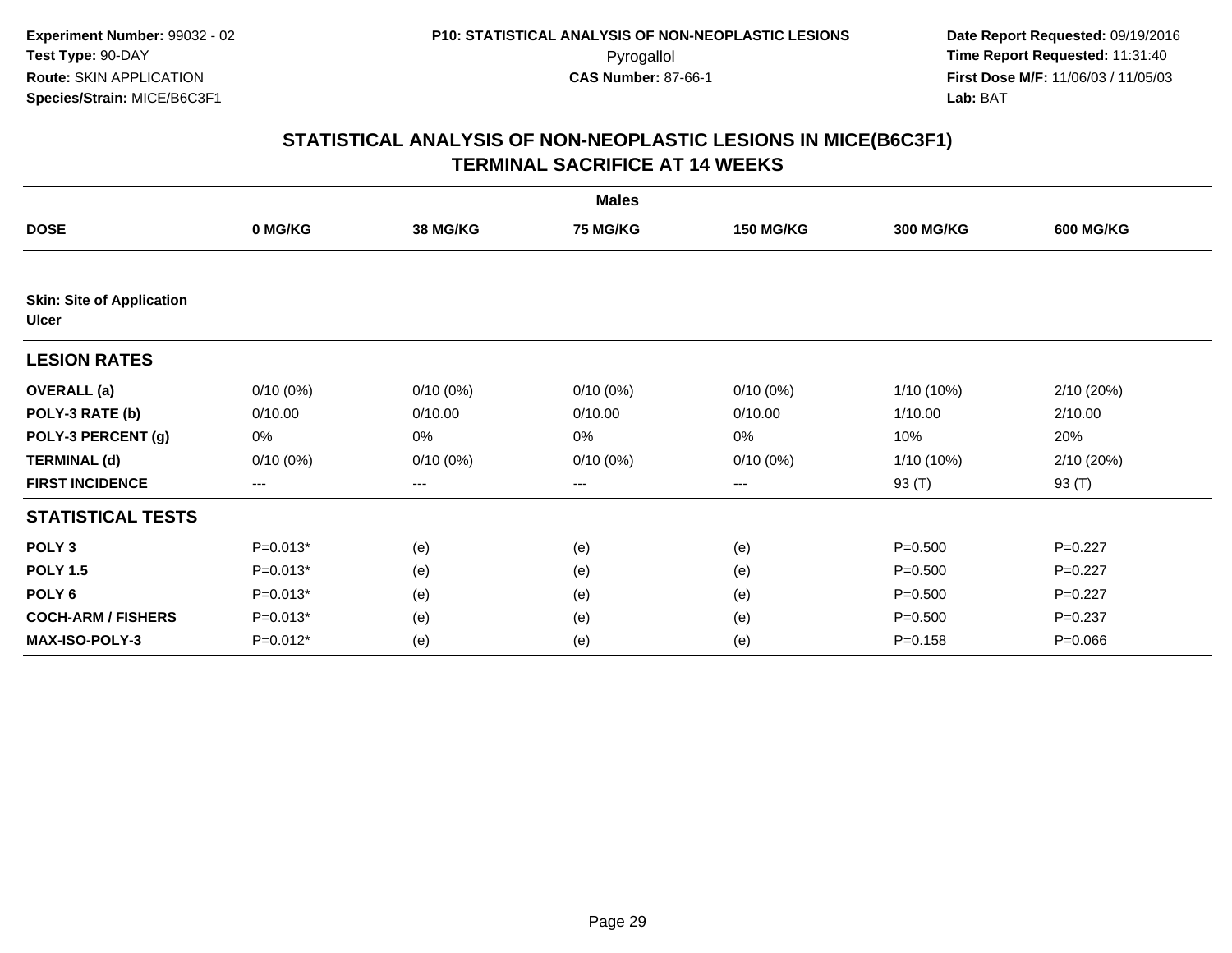|                                                          |                   |                 | <b>Males</b>    |                  |                  |                  |
|----------------------------------------------------------|-------------------|-----------------|-----------------|------------------|------------------|------------------|
| <b>DOSE</b>                                              | 0 MG/KG           | <b>38 MG/KG</b> | <b>75 MG/KG</b> | <b>150 MG/KG</b> | <b>300 MG/KG</b> | <b>600 MG/KG</b> |
|                                                          |                   |                 |                 |                  |                  |                  |
| <b>Spleen</b><br><b>Hematopoietic Cell Proliferation</b> |                   |                 |                 |                  |                  |                  |
| <b>LESION RATES</b>                                      |                   |                 |                 |                  |                  |                  |
| <b>OVERALL</b> (a)                                       | 0/10(0%)          | $0/10(0\%)$     | 2/10 (20%)      | 2/10 (20%)       | 3/10(30%)        | 6/10 (60%)       |
| POLY-3 RATE (b)                                          | 0/10.00           | 0/10.00         | 2/10.00         | 2/10.00          | 3/10.00          | 6/10.00          |
| POLY-3 PERCENT (g)                                       | 0%                | 0%              | 20%             | 20%              | 30%              | 60%              |
| <b>TERMINAL (d)</b>                                      | $0/10(0\%)$       | $0/10(0\%)$     | 2/10 (20%)      | 2/10 (20%)       | $3/10(30\%)$     | 6/10 (60%)       |
| <b>FIRST INCIDENCE</b>                                   | $\qquad \qquad -$ | ---             | 93 (T)          | 93 (T)           | 93 (T)           | 93 (T)           |
| <b>STATISTICAL TESTS</b>                                 |                   |                 |                 |                  |                  |                  |
| POLY <sub>3</sub>                                        | P<0.001**         | (e)             | $P=0.227$       | $P=0.227$        | $P = 0.095$      | P<0.001**        |
| <b>POLY 1.5</b>                                          | P<0.001**         | (e)             | $P=0.227$       | $P=0.227$        | $P = 0.095$      | P<0.001**        |
| POLY <sub>6</sub>                                        | P<0.001**         | (e)             | $P=0.227$       | $P=0.227$        | $P = 0.095$      | P<0.001**        |
| <b>COCH-ARM / FISHERS</b>                                | P<0.001**         | (e)             | $P=0.237$       | $P=0.237$        | $P=0.105$        | P=0.005**        |
| <b>MAX-ISO-POLY-3</b>                                    | P<0.001**         | (e)             | $P = 0.066$     | $P = 0.066$      | $P=0.025*$       | P<0.001**        |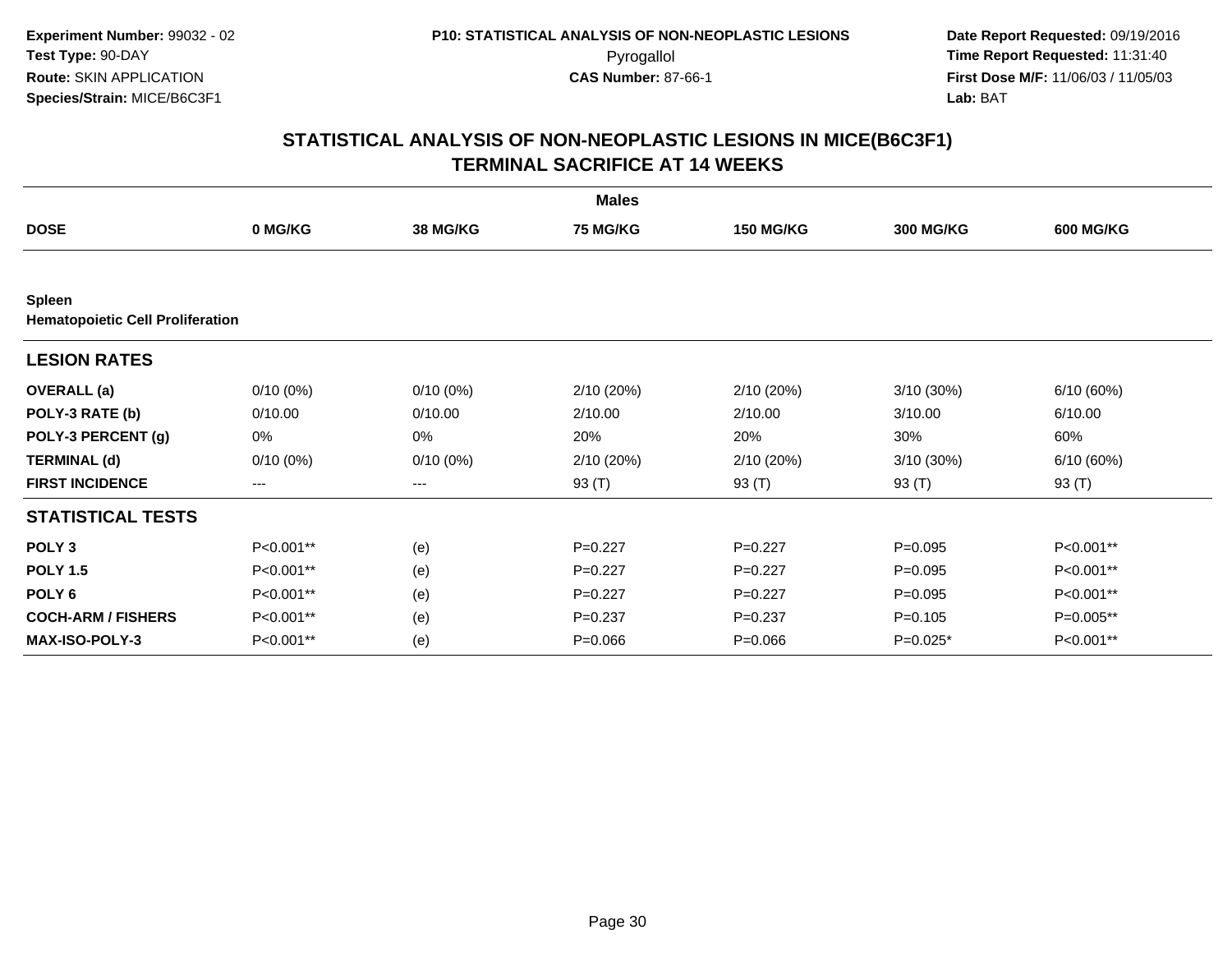|                                                               |              |                 | <b>Males</b>    |                   |                  |                  |
|---------------------------------------------------------------|--------------|-----------------|-----------------|-------------------|------------------|------------------|
| <b>DOSE</b>                                                   | 0 MG/KG      | <b>38 MG/KG</b> | <b>75 MG/KG</b> | <b>150 MG/KG</b>  | <b>300 MG/KG</b> | <b>600 MG/KG</b> |
|                                                               |              |                 |                 |                   |                  |                  |
| <b>Thyroid Gland</b><br><b>Infiltration Cellular Lymphoid</b> |              |                 |                 |                   |                  |                  |
| <b>LESION RATES</b>                                           |              |                 |                 |                   |                  |                  |
| <b>OVERALL</b> (a)                                            | 1/10 (10%)   | $0/0 (0\%)$     | $0/0 (0\%)$     | $0/0 (0\%)$       | $0/10(0\%)$      | $0/10(0\%)$      |
| POLY-3 RATE (b)                                               | 1/10.00      | 0/0.00          | 0/0.00          | 0/0.00            | 0/10.00          | 0/10.00          |
| POLY-3 PERCENT (g)                                            | 10%          | 0%              | 0%              | 0%                | 0%               | 0%               |
| <b>TERMINAL (d)</b>                                           | $1/10(10\%)$ | $0/0 (0\%)$     | $0/0 (0\%)$     | $0/0 (0\%)$       | $0/10(0\%)$      | $0/10(0\%)$      |
| <b>FIRST INCIDENCE</b>                                        | 93 (T)       | $---$           | ---             | $\qquad \qquad -$ | $---$            | $---$            |
| <b>STATISTICAL TESTS</b>                                      |              |                 |                 |                   |                  |                  |
| POLY <sub>3</sub>                                             | (e)          | (e)             | (e)             | (e)               | $P = 0.500N$     | P=0.500N         |
| <b>POLY 1.5</b>                                               | (e)          | (e)             | (e)             | (e)               | $P = 0.500N$     | $P = 0.500N$     |
| POLY <sub>6</sub>                                             | (e)          | (e)             | (e)             | (e)               | $P = 0.500N$     | $P = 0.500N$     |
| <b>COCH-ARM / FISHERS</b>                                     | P=0.267N     | (e)             | (e)             | (e)               | $P = 0.500N$     | P=0.500N         |
| <b>MAX-ISO-POLY-3</b>                                         | (e)          | (e)             | (e)             | (e)               | P=0.158N         | P=0.158N         |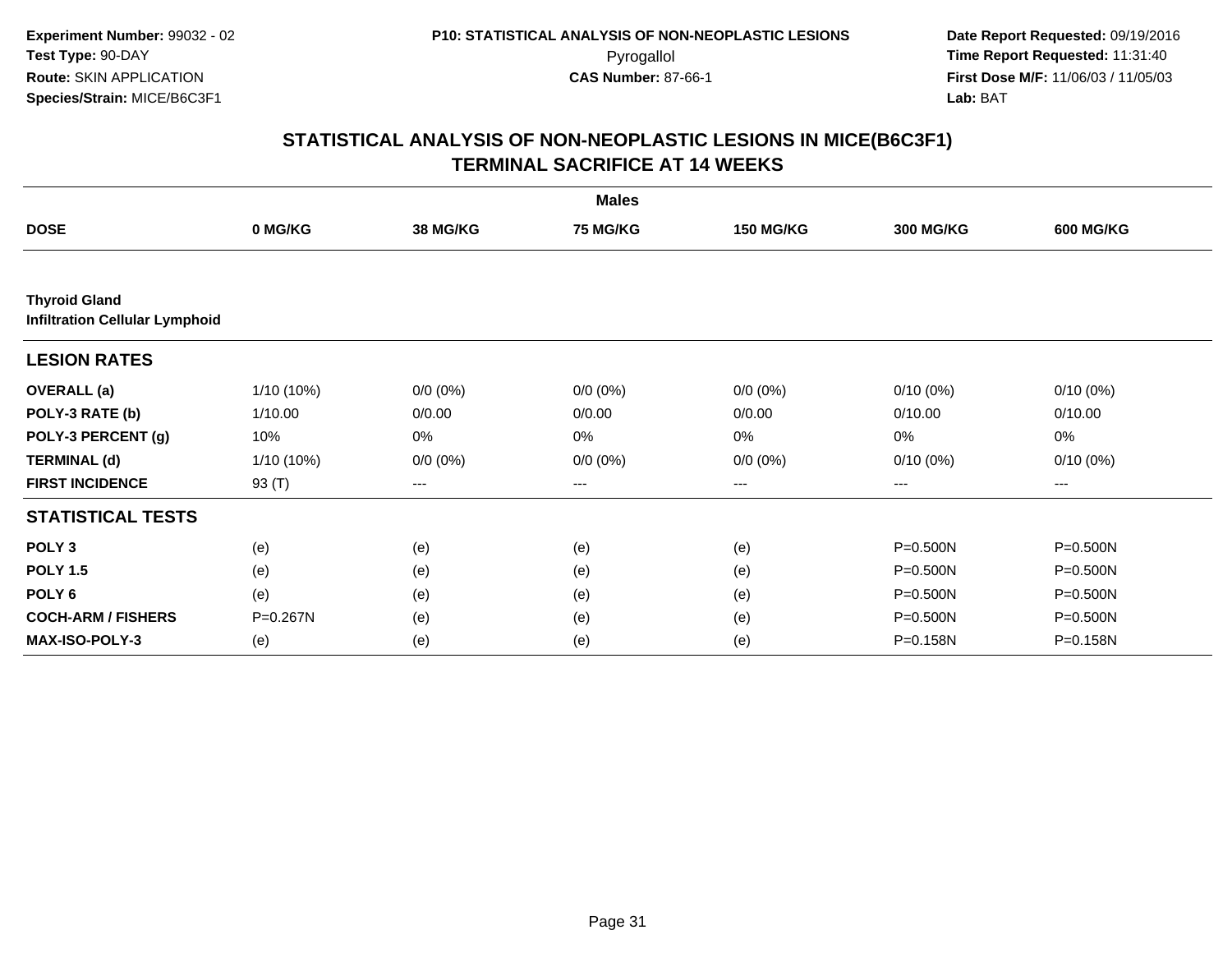|                                                                         |             |                 | <b>Males</b>    |                  |                  |                  |
|-------------------------------------------------------------------------|-------------|-----------------|-----------------|------------------|------------------|------------------|
| <b>DOSE</b>                                                             | 0 MG/KG     | <b>38 MG/KG</b> | <b>75 MG/KG</b> | <b>150 MG/KG</b> | <b>300 MG/KG</b> | <b>600 MG/KG</b> |
|                                                                         |             |                 |                 |                  |                  |                  |
| <b>Urinary Bladder</b><br><b>Infiltration Cellular Mononuclear Cell</b> |             |                 |                 |                  |                  |                  |
| <b>LESION RATES</b>                                                     |             |                 |                 |                  |                  |                  |
| <b>OVERALL</b> (a)                                                      | $0/10(0\%)$ | $0/0 (0\%)$     | $0/0 (0\%)$     | $0/0 (0\%)$      | $0/0 (0\%)$      | $0/10(0\%)$      |
| POLY-3 RATE (b)                                                         | 0/10.00     | 0/0.00          | 0/0.00          | 0/0.00           | 0/0.00           | 0/10.00          |
| POLY-3 PERCENT (g)                                                      | 0%          | $0\%$           | 0%              | 0%               | $0\%$            | 0%               |
| <b>TERMINAL (d)</b>                                                     | $0/10(0\%)$ | $0/0 (0\%)$     | $0/0 (0\%)$     | $0/0 (0\%)$      | $0/0 (0\%)$      | $0/10(0\%)$      |
| <b>FIRST INCIDENCE</b>                                                  | $---$       | $---$           | ---             | $---$            | ---              | $--$             |
| <b>STATISTICAL TESTS</b>                                                |             |                 |                 |                  |                  |                  |
| POLY <sub>3</sub>                                                       | (n)         | (n)             | (n)             | (n)              | (n)              | (n)              |
| <b>POLY 1.5</b>                                                         | (n)         | (n)             | (n)             | (n)              | (n)              | (n)              |
| POLY <sub>6</sub>                                                       | (n)         | (n)             | (n)             | (n)              | (n)              | (n)              |
| <b>COCH-ARM / FISHERS</b>                                               | (n)         | (n)             | (n)             | (n)              | (n)              | (n)              |
| <b>MAX-ISO-POLY-3</b>                                                   | (n)         | (n)             | (n)             | (n)              | (n)              | (n)              |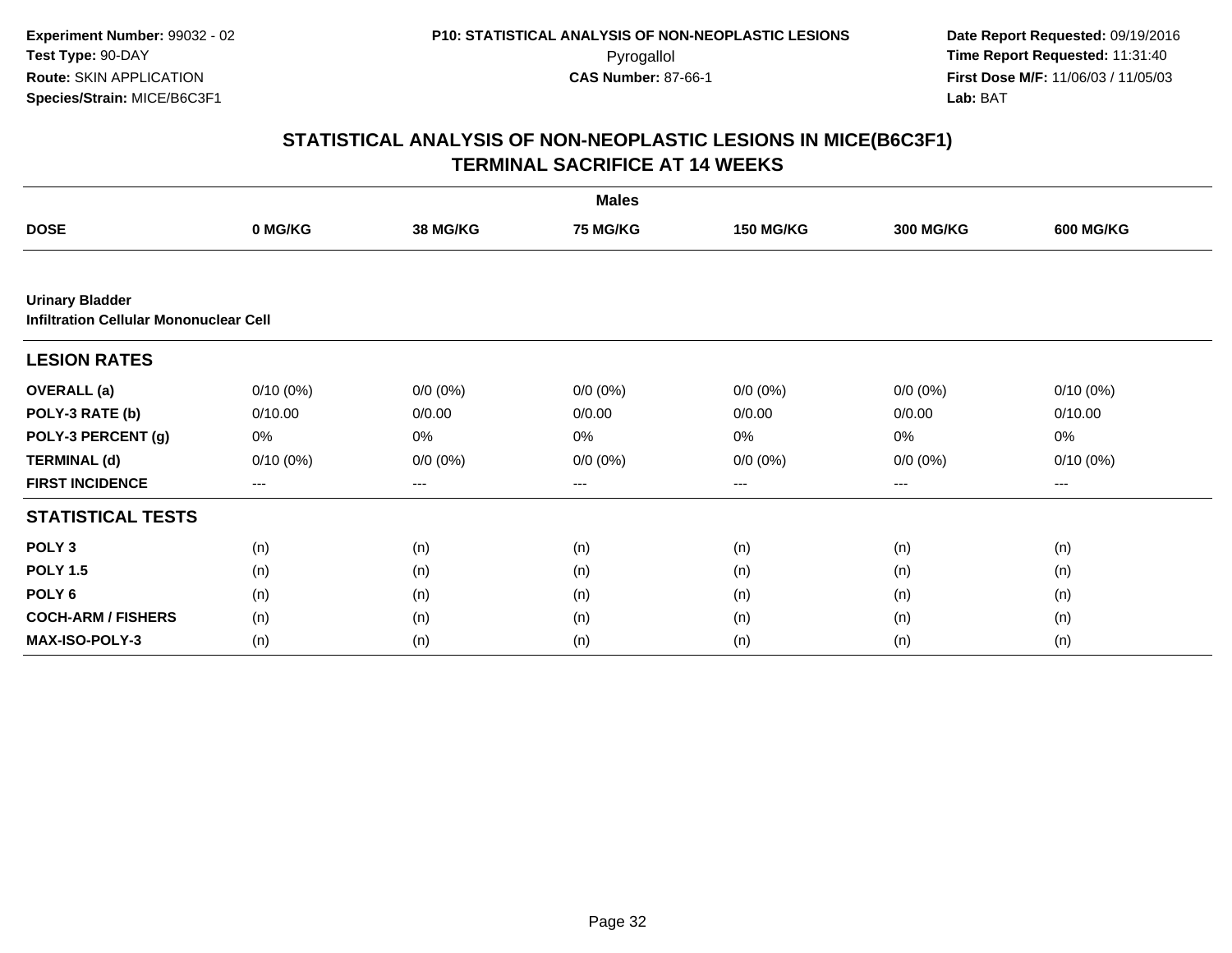|                                        |             |                 | <b>Males</b>    |                  |                  |                  |
|----------------------------------------|-------------|-----------------|-----------------|------------------|------------------|------------------|
| <b>DOSE</b>                            | 0 MG/KG     | <b>38 MG/KG</b> | <b>75 MG/KG</b> | <b>150 MG/KG</b> | <b>300 MG/KG</b> | <b>600 MG/KG</b> |
|                                        |             |                 |                 |                  |                  |                  |
| <b>Urinary Bladder</b><br>Inflammation |             |                 |                 |                  |                  |                  |
| <b>LESION RATES</b>                    |             |                 |                 |                  |                  |                  |
| <b>OVERALL</b> (a)                     | 1/10 (10%)  | $0/0 (0\%)$     | $0/0 (0\%)$     | $0/0 (0\%)$      | $0/0 (0\%)$      | 2/10 (20%)       |
| POLY-3 RATE (b)                        | 1/10.00     | 0/0.00          | 0/0.00          | 0/0.00           | 0/0.00           | 2/10.00          |
| POLY-3 PERCENT (g)                     | 10%         | 0%              | 0%              | 0%               | 0%               | 20%              |
| <b>TERMINAL (d)</b>                    | 1/10 (10%)  | $0/0 (0\%)$     | $0/0 (0\%)$     | $0/0 (0\%)$      | $0/0 (0\%)$      | 2/10 (20%)       |
| <b>FIRST INCIDENCE</b>                 | 93 (T)      | $--$            | ---             | $--$             | ---              | 93 (T)           |
| <b>STATISTICAL TESTS</b>               |             |                 |                 |                  |                  |                  |
| POLY <sub>3</sub>                      | (e)         | (e)             | (e)             | (e)              | (e)              | $P = 0.500$      |
| <b>POLY 1.5</b>                        | (e)         | (e)             | (e)             | (e)              | (e)              | $P = 0.500$      |
| POLY 6                                 | (e)         | (e)             | (e)             | (e)              | (e)              | $P = 0.500$      |
| <b>COCH-ARM / FISHERS</b>              | $P = 0.377$ | (e)             | (e)             | (e)              | (e)              | $P = 0.500$      |
| <b>MAX-ISO-POLY-3</b>                  | (e)         | (e)             | (e)             | (e)              | (e)              | $P = 0.274$      |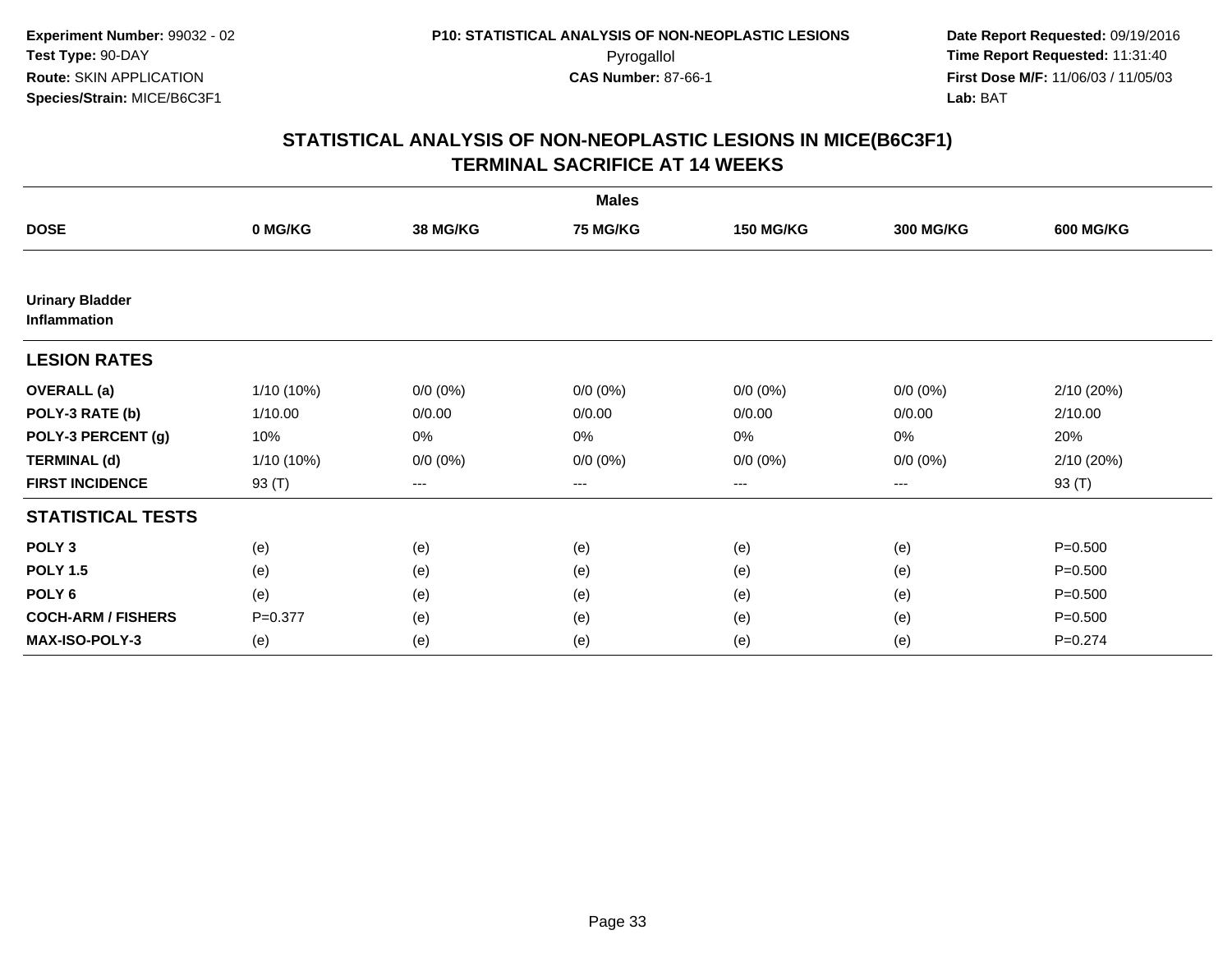|                                      | <b>Females</b> |                 |                 |                  |                  |                  |  |  |  |
|--------------------------------------|----------------|-----------------|-----------------|------------------|------------------|------------------|--|--|--|
| <b>DOSE</b>                          | 0 MG/KG        | <b>38 MG/KG</b> | <b>75 MG/KG</b> | <b>150 MG/KG</b> | <b>300 MG/KG</b> | <b>600 MG/KG</b> |  |  |  |
|                                      |                |                 |                 |                  |                  |                  |  |  |  |
| <b>Adrenal Cortex</b><br>Hyperplasia |                |                 |                 |                  |                  |                  |  |  |  |
| <b>LESION RATES</b>                  |                |                 |                 |                  |                  |                  |  |  |  |
| <b>OVERALL</b> (a)                   | $0/10(0\%)$    | $0/0 (0\%)$     | $0/0 (0\%)$     | $0/0 (0\%)$      | $0/0 (0\%)$      | $0/10(0\%)$      |  |  |  |
| POLY-3 RATE (b)                      | 0/10.00        | 0/0.00          | 0/0.00          | 0/0.00           | 0/0.00           | 0/10.00          |  |  |  |
| POLY-3 PERCENT (g)                   | 0%             | 0%              | 0%              | 0%               | $0\%$            | 0%               |  |  |  |
| <b>TERMINAL (d)</b>                  | $0/10(0\%)$    | $0/0 (0\%)$     | $0/0 (0\%)$     | $0/0 (0\%)$      | $0/0 (0\%)$      | $0/10(0\%)$      |  |  |  |
| <b>FIRST INCIDENCE</b>               | $---$          | $---$           | $---$           | $\cdots$         | $\cdots$         | ---              |  |  |  |
| <b>STATISTICAL TESTS</b>             |                |                 |                 |                  |                  |                  |  |  |  |
| POLY <sub>3</sub>                    | (n)            | (n)             | (n)             | (n)              | (n)              | (n)              |  |  |  |
| <b>POLY 1.5</b>                      | (n)            | (n)             | (n)             | (n)              | (n)              | (n)              |  |  |  |
| POLY 6                               | (n)            | (n)             | (n)             | (n)              | (n)              | (n)              |  |  |  |
| <b>COCH-ARM / FISHERS</b>            | (n)            | (n)             | (n)             | (n)              | (n)              | (n)              |  |  |  |
| MAX-ISO-POLY-3                       | (n)            | (n)             | (n)             | (n)              | (n)              | (n)              |  |  |  |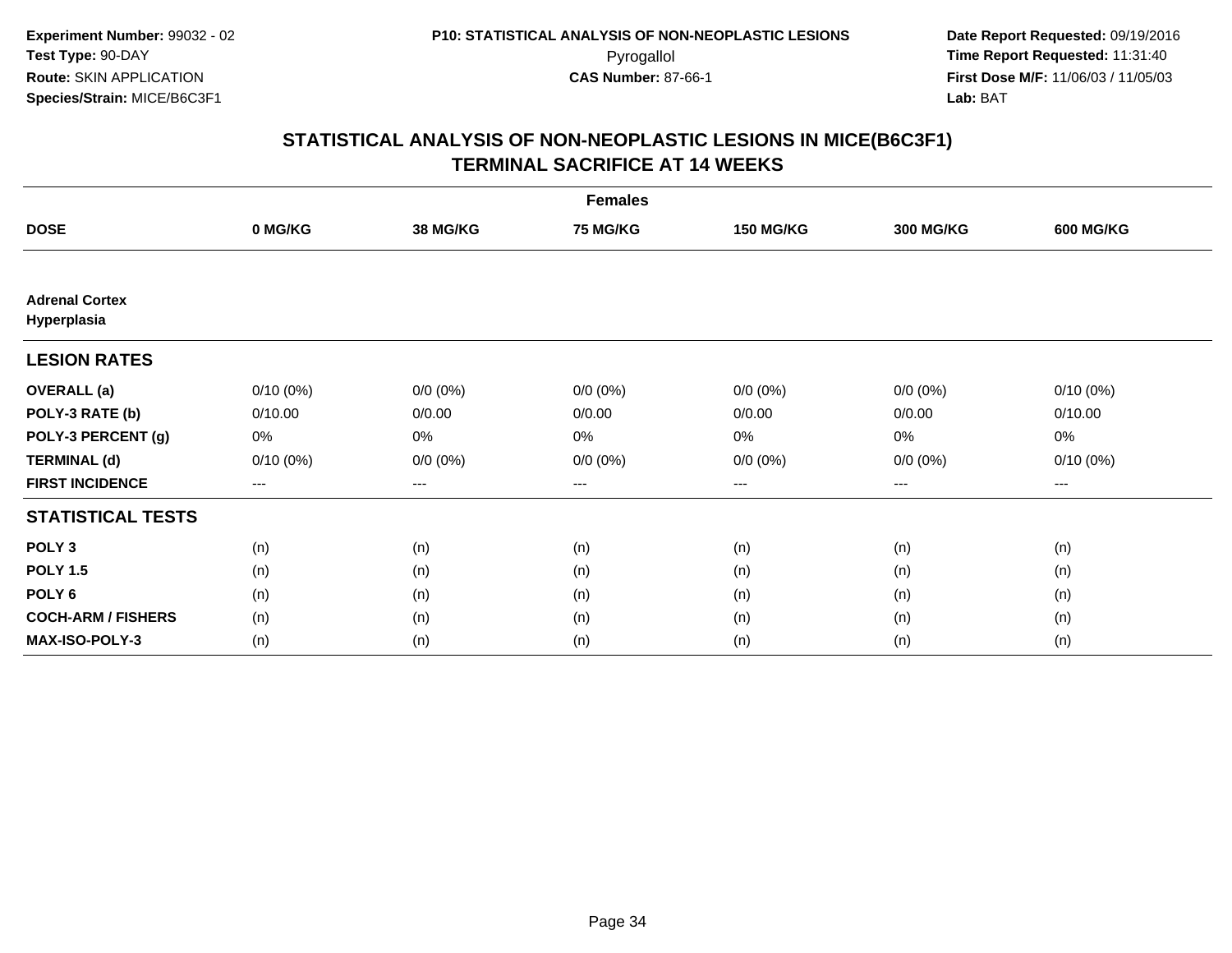|                                                   | <b>Females</b> |                        |             |                   |                  |                  |  |  |
|---------------------------------------------------|----------------|------------------------|-------------|-------------------|------------------|------------------|--|--|
| <b>DOSE</b>                                       | 0 MG/KG        | <b>38 MG/KG</b>        | 75 MG/KG    | <b>150 MG/KG</b>  | <b>300 MG/KG</b> | <b>600 MG/KG</b> |  |  |
|                                                   |                |                        |             |                   |                  |                  |  |  |
| <b>Adrenal Cortex: Subcapsular</b><br>Hyperplasia |                |                        |             |                   |                  |                  |  |  |
| <b>LESION RATES</b>                               |                |                        |             |                   |                  |                  |  |  |
| <b>OVERALL</b> (a)                                | 10/10 (100%)   | $0/0 (0\%)$            | $0/0 (0\%)$ | $0/0 (0\%)$       | $0/0 (0\%)$      | 10/10 (100%)     |  |  |
| POLY-3 RATE (b)                                   | 10/10.00       | 0/0.00                 | 0/0.00      | 0/0.00            | 0/0.00           | 10/10.00         |  |  |
| POLY-3 PERCENT (g)                                | 100%           | 0%                     | 0%          | 0%                | 0%               | 100%             |  |  |
| <b>TERMINAL (d)</b>                               | 10/10 (100%)   | $0/0 (0\%)$            | $0/0 (0\%)$ | $0/0 (0\%)$       | $0/0 (0\%)$      | 10/10 (100%)     |  |  |
| <b>FIRST INCIDENCE</b>                            | 93 (T)         | $\qquad \qquad \cdots$ | ---         | $\qquad \qquad -$ | ---              | 93 (T)           |  |  |
| <b>STATISTICAL TESTS</b>                          |                |                        |             |                   |                  |                  |  |  |
| POLY <sub>3</sub>                                 | (e)            | (e)                    | (e)         | (e)               | (e)              | (e)              |  |  |
| <b>POLY 1.5</b>                                   | (e)            | (e)                    | (e)         | (e)               | (e)              | (e)              |  |  |
| POLY <sub>6</sub>                                 | (e)            | (e)                    | (e)         | (e)               | (e)              | (e)              |  |  |
| <b>COCH-ARM / FISHERS</b>                         | (e)            | (e)                    | (e)         | (e)               | (e)              | (e)              |  |  |
| MAX-ISO-POLY-3                                    | (e)            | (e)                    | (e)         | (e)               | (e)              | (e)              |  |  |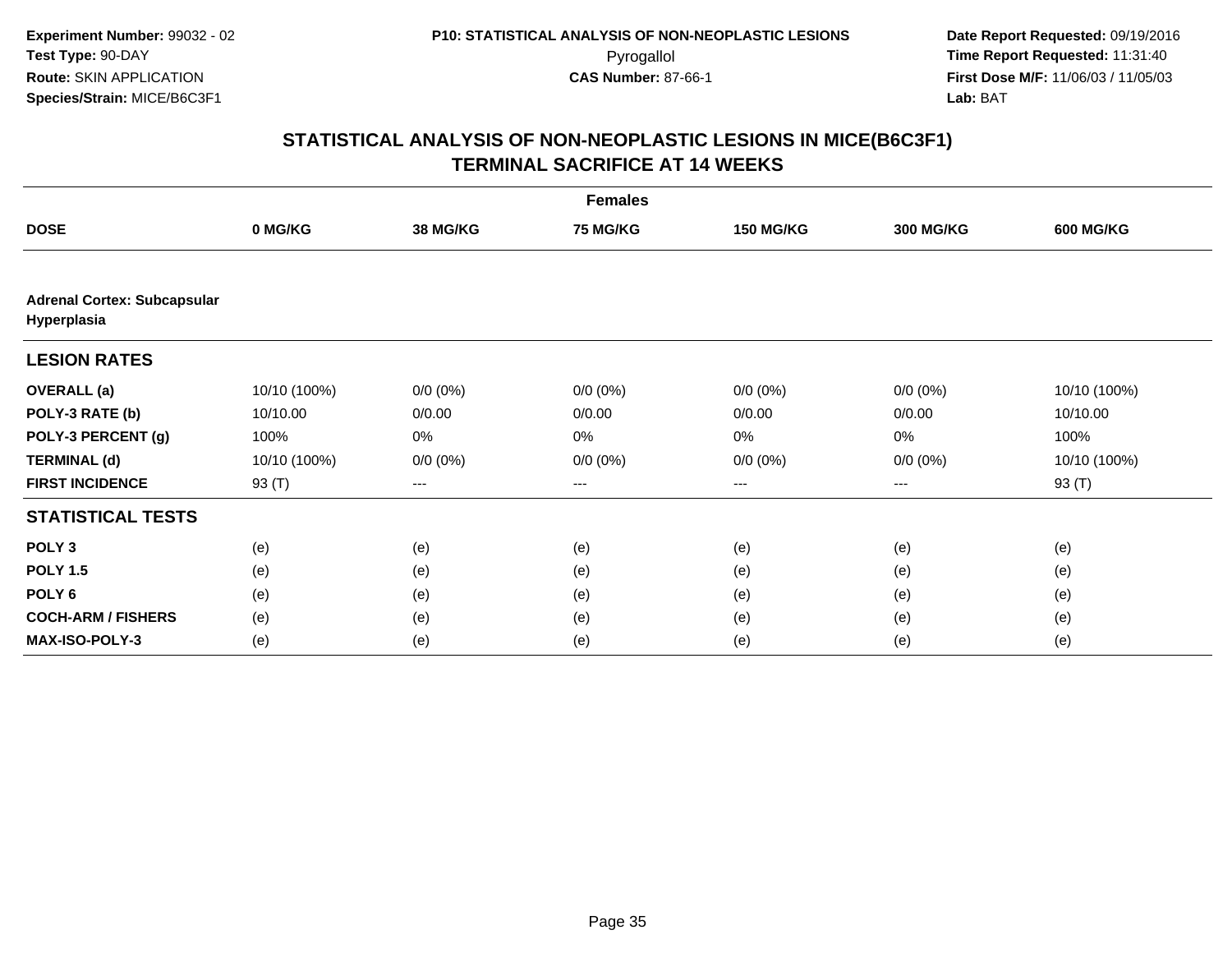|                                       | <b>Females</b> |                 |                 |                  |                  |                  |  |  |  |
|---------------------------------------|----------------|-----------------|-----------------|------------------|------------------|------------------|--|--|--|
| <b>DOSE</b>                           | 0 MG/KG        | <b>38 MG/KG</b> | <b>75 MG/KG</b> | <b>150 MG/KG</b> | <b>300 MG/KG</b> | <b>600 MG/KG</b> |  |  |  |
|                                       |                |                 |                 |                  |                  |                  |  |  |  |
| <b>Clitoral Gland</b><br>Inflammation |                |                 |                 |                  |                  |                  |  |  |  |
| <b>LESION RATES</b>                   |                |                 |                 |                  |                  |                  |  |  |  |
| <b>OVERALL</b> (a)                    | 1/10 (10%)     | $0/0 (0\%)$     | $0/0 (0\%)$     | $0/0 (0\%)$      | $0/0 (0\%)$      | $0/10(0\%)$      |  |  |  |
| POLY-3 RATE (b)                       | 1/10.00        | 0/0.00          | 0/0.00          | 0/0.00           | 0/0.00           | 0/10.00          |  |  |  |
| POLY-3 PERCENT (g)                    | 10%            | 0%              | 0%              | 0%               | $0\%$            | 0%               |  |  |  |
| <b>TERMINAL (d)</b>                   | 1/10 (10%)     | $0/0 (0\%)$     | $0/0 (0\%)$     | $0/0 (0\%)$      | $0/0 (0\%)$      | $0/10(0\%)$      |  |  |  |
| <b>FIRST INCIDENCE</b>                | 93 (T)         | $--$            | ---             | ---              | ---              | ---              |  |  |  |
| <b>STATISTICAL TESTS</b>              |                |                 |                 |                  |                  |                  |  |  |  |
| POLY <sub>3</sub>                     | (e)            | (e)             | (e)             | (e)              | (e)              | P=0.500N         |  |  |  |
| <b>POLY 1.5</b>                       | (e)            | (e)             | (e)             | (e)              | (e)              | P=0.500N         |  |  |  |
| POLY 6                                | (e)            | (e)             | (e)             | (e)              | (e)              | P=0.500N         |  |  |  |
| <b>COCH-ARM / FISHERS</b>             | P=0.304N       | (e)             | (e)             | (e)              | (e)              | P=0.500N         |  |  |  |
| <b>MAX-ISO-POLY-3</b>                 | (e)            | (e)             | (e)             | (e)              | (e)              | P=0.158N         |  |  |  |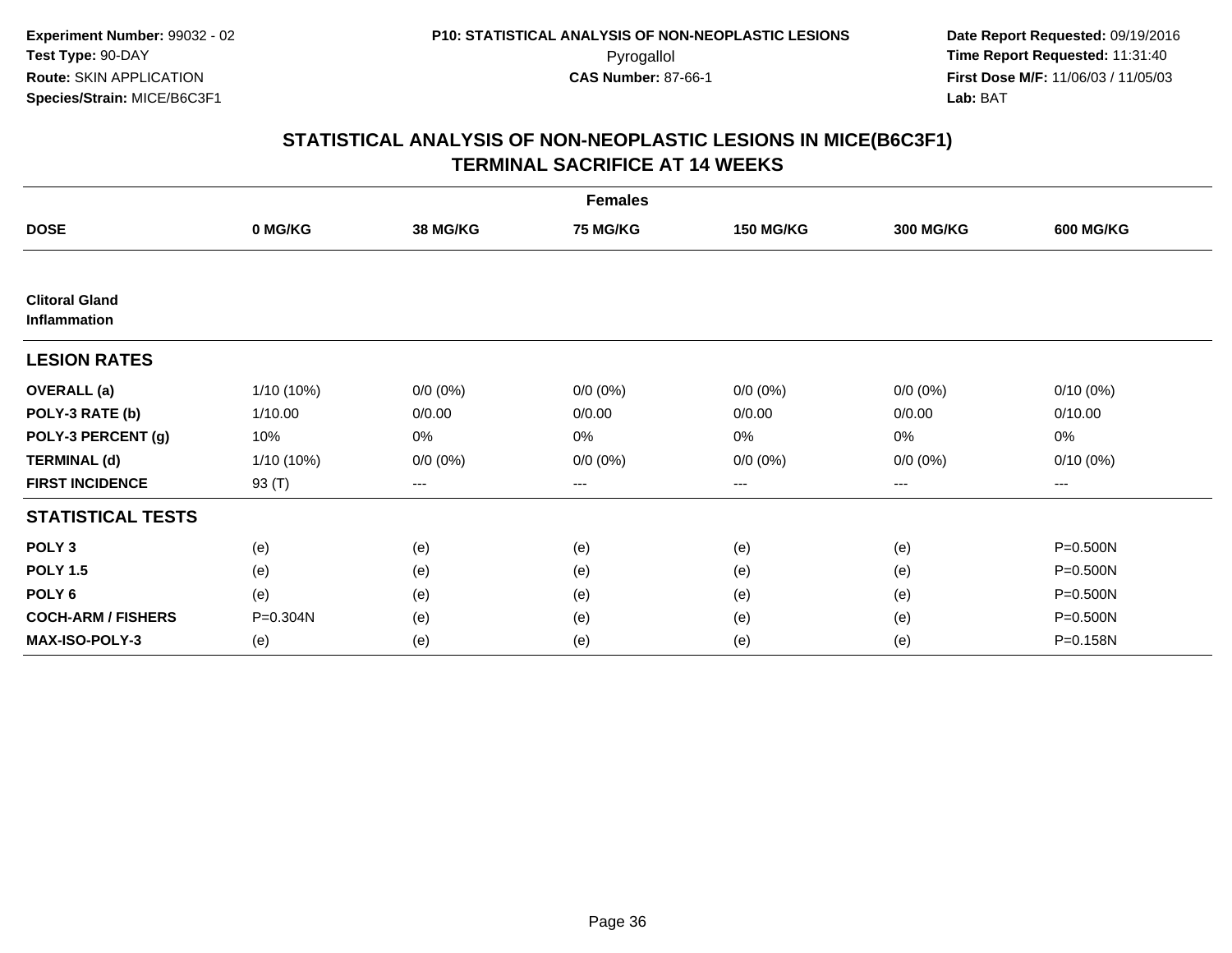| <b>Females</b>                                                      |            |                   |                 |                   |                  |                  |  |  |
|---------------------------------------------------------------------|------------|-------------------|-----------------|-------------------|------------------|------------------|--|--|
| <b>DOSE</b>                                                         | 0 MG/KG    | <b>38 MG/KG</b>   | <b>75 MG/KG</b> | <b>150 MG/KG</b>  | <b>300 MG/KG</b> | <b>600 MG/KG</b> |  |  |
|                                                                     |            |                   |                 |                   |                  |                  |  |  |
| <b>Gallbladder</b><br><b>Infiltration Cellular Mononuclear Cell</b> |            |                   |                 |                   |                  |                  |  |  |
| <b>LESION RATES</b>                                                 |            |                   |                 |                   |                  |                  |  |  |
| <b>OVERALL</b> (a)                                                  | 1/10 (10%) | $0/0 (0\%)$       | $0/0 (0\%)$     | $0/0 (0\%)$       | $0/0 (0\%)$      | $0/10(0\%)$      |  |  |
| POLY-3 RATE (b)                                                     | 1/10.00    | 0/0.00            | 0/0.00          | 0/0.00            | 0/0.00           | 0/10.00          |  |  |
| POLY-3 PERCENT (g)                                                  | 10%        | 0%                | 0%              | 0%                | $0\%$            | 0%               |  |  |
| <b>TERMINAL (d)</b>                                                 | 1/10 (10%) | $0/0 (0\%)$       | $0/0 (0\%)$     | $0/0 (0\%)$       | $0/0 (0\%)$      | $0/10(0\%)$      |  |  |
| <b>FIRST INCIDENCE</b>                                              | 93 (T)     | $\qquad \qquad -$ | ---             | $\qquad \qquad -$ | $---$            | ---              |  |  |
| <b>STATISTICAL TESTS</b>                                            |            |                   |                 |                   |                  |                  |  |  |
| POLY <sub>3</sub>                                                   | (e)        | (e)               | (e)             | (e)               | (e)              | P=0.500N         |  |  |
| <b>POLY 1.5</b>                                                     | (e)        | (e)               | (e)             | (e)               | (e)              | P=0.500N         |  |  |
| POLY <sub>6</sub>                                                   | (e)        | (e)               | (e)             | (e)               | (e)              | P=0.500N         |  |  |
| <b>COCH-ARM / FISHERS</b>                                           | P=0.304N   | (e)               | (e)             | (e)               | (e)              | P=0.500N         |  |  |
| <b>MAX-ISO-POLY-3</b>                                               | (e)        | (e)               | (e)             | (e)               | (e)              | P=0.158N         |  |  |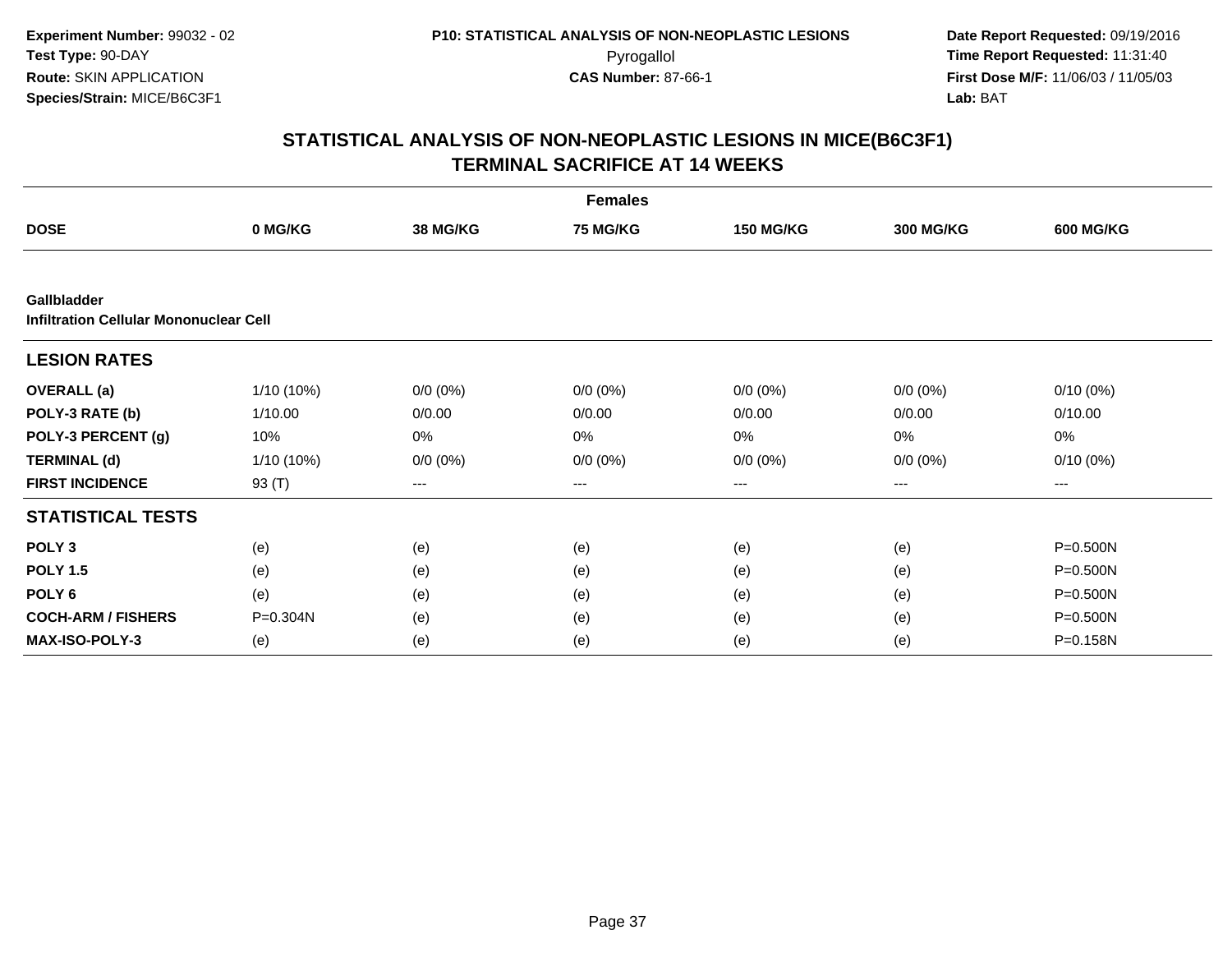|                                                        | <b>Females</b>         |                 |                 |                   |                  |                  |  |  |  |
|--------------------------------------------------------|------------------------|-----------------|-----------------|-------------------|------------------|------------------|--|--|--|
| <b>DOSE</b>                                            | 0 MG/KG                | <b>38 MG/KG</b> | <b>75 MG/KG</b> | <b>150 MG/KG</b>  | <b>300 MG/KG</b> | <b>600 MG/KG</b> |  |  |  |
|                                                        |                        |                 |                 |                   |                  |                  |  |  |  |
| Gallbladder<br>Infiltration Cellular Polymorphonuclear |                        |                 |                 |                   |                  |                  |  |  |  |
| <b>LESION RATES</b>                                    |                        |                 |                 |                   |                  |                  |  |  |  |
| <b>OVERALL</b> (a)                                     | $0/10(0\%)$            | $0/0 (0\%)$     | $0/0 (0\%)$     | $0/0 (0\%)$       | $0/0 (0\%)$      | $0/10(0\%)$      |  |  |  |
| POLY-3 RATE (b)                                        | 0/10.00                | 0/0.00          | 0/0.00          | 0/0.00            | 0/0.00           | 0/10.00          |  |  |  |
| POLY-3 PERCENT (g)                                     | 0%                     | 0%              | 0%              | 0%                | 0%               | 0%               |  |  |  |
| <b>TERMINAL (d)</b>                                    | $0/10(0\%)$            | $0/0 (0\%)$     | $0/0 (0\%)$     | $0/0 (0\%)$       | $0/0 (0\%)$      | $0/10(0\%)$      |  |  |  |
| <b>FIRST INCIDENCE</b>                                 | $\qquad \qquad \cdots$ | $---$           | ---             | $\qquad \qquad -$ | ---              | $---$            |  |  |  |
| <b>STATISTICAL TESTS</b>                               |                        |                 |                 |                   |                  |                  |  |  |  |
| POLY <sub>3</sub>                                      | (n)                    | (n)             | (n)             | (n)               | (n)              | (n)              |  |  |  |
| <b>POLY 1.5</b>                                        | (n)                    | (n)             | (n)             | (n)               | (n)              | (n)              |  |  |  |
| POLY <sub>6</sub>                                      | (n)                    | (n)             | (n)             | (n)               | (n)              | (n)              |  |  |  |
| <b>COCH-ARM / FISHERS</b>                              | (n)                    | (n)             | (n)             | (n)               | (n)              | (n)              |  |  |  |
| <b>MAX-ISO-POLY-3</b>                                  | (n)                    | (n)             | (n)             | (n)               | (n)              | (n)              |  |  |  |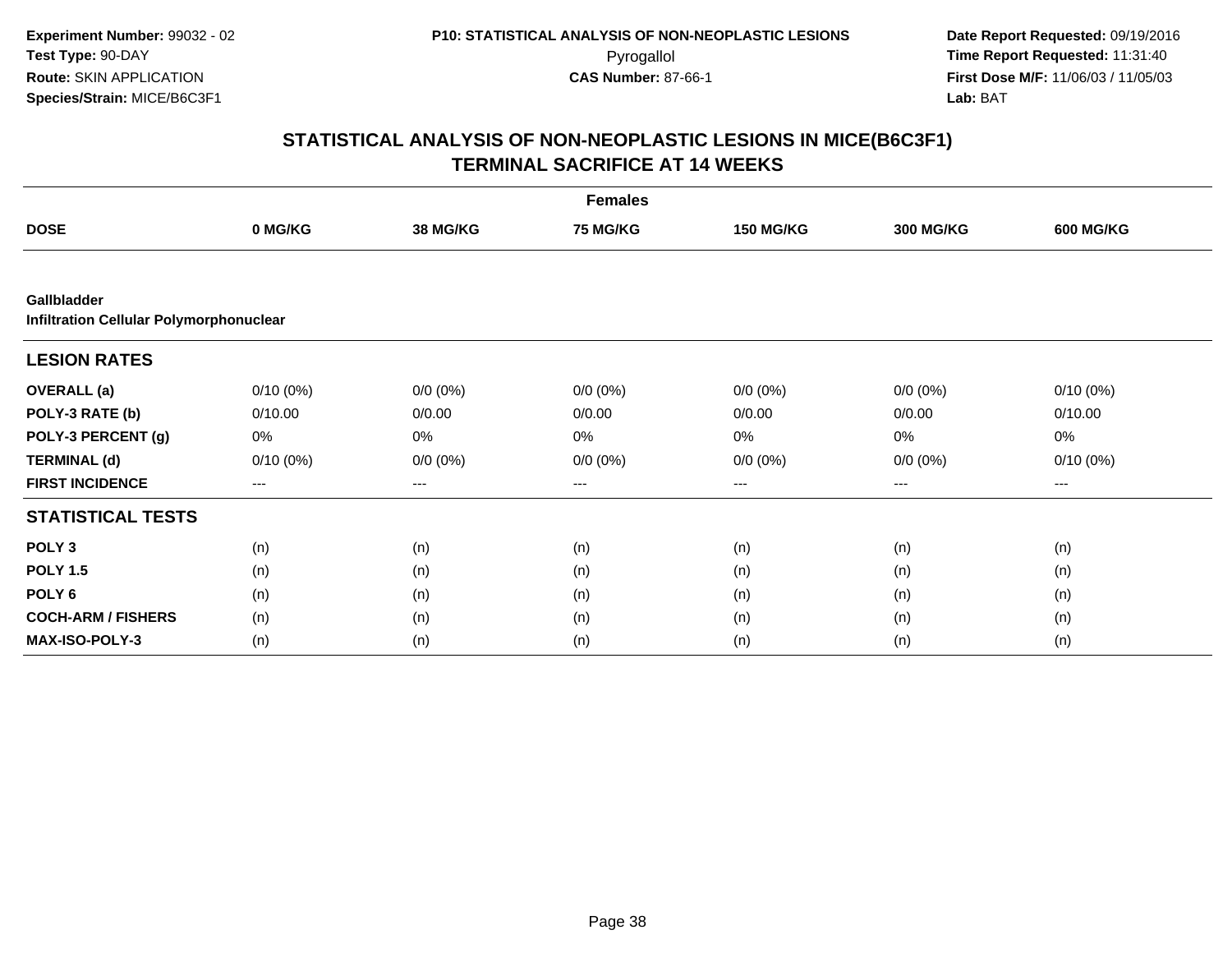| <b>Females</b>                                      |             |             |             |                  |             |                  |  |  |
|-----------------------------------------------------|-------------|-------------|-------------|------------------|-------------|------------------|--|--|
| <b>DOSE</b>                                         | 0 MG/KG     | 38 MG/KG    | 75 MG/KG    | <b>150 MG/KG</b> | 300 MG/KG   | <b>600 MG/KG</b> |  |  |
|                                                     |             |             |             |                  |             |                  |  |  |
| <b>Harderian Gland</b><br><b>Inflammation Focal</b> |             |             |             |                  |             |                  |  |  |
| <b>LESION RATES</b>                                 |             |             |             |                  |             |                  |  |  |
| <b>OVERALL</b> (a)                                  | $0/10(0\%)$ | $0/0 (0\%)$ | $0/0 (0\%)$ | $0/0 (0\%)$      | $0/0 (0\%)$ | 1/10 (10%)       |  |  |
| POLY-3 RATE (b)                                     | 0/10.00     | 0/0.00      | 0/0.00      | 0/0.00           | 0/0.00      | 1/10.00          |  |  |
| POLY-3 PERCENT (g)                                  | 0%          | 0%          | 0%          | 0%               | 0%          | 10%              |  |  |
| <b>TERMINAL (d)</b>                                 | $0/10(0\%)$ | $0/0 (0\%)$ | $0/0 (0\%)$ | $0/0 (0\%)$      | $0/0 (0\%)$ | 1/10 (10%)       |  |  |
| <b>FIRST INCIDENCE</b>                              | $---$       | $---$       | ---         | $\cdots$         | $---$       | 93 (T)           |  |  |
| <b>STATISTICAL TESTS</b>                            |             |             |             |                  |             |                  |  |  |
| POLY <sub>3</sub>                                   | (e)         | (e)         | (e)         | (e)              | (e)         | $P = 0.500$      |  |  |
| <b>POLY 1.5</b>                                     | (e)         | (e)         | (e)         | (e)              | (e)         | $P = 0.500$      |  |  |
| POLY <sub>6</sub>                                   | (e)         | (e)         | (e)         | (e)              | (e)         | $P = 0.500$      |  |  |
| <b>COCH-ARM / FISHERS</b>                           | $P = 0.304$ | (e)         | (e)         | (e)              | (e)         | $P = 0.500$      |  |  |
| <b>MAX-ISO-POLY-3</b>                               | (e)         | (e)         | (e)         | (e)              | (e)         | $P = 0.158$      |  |  |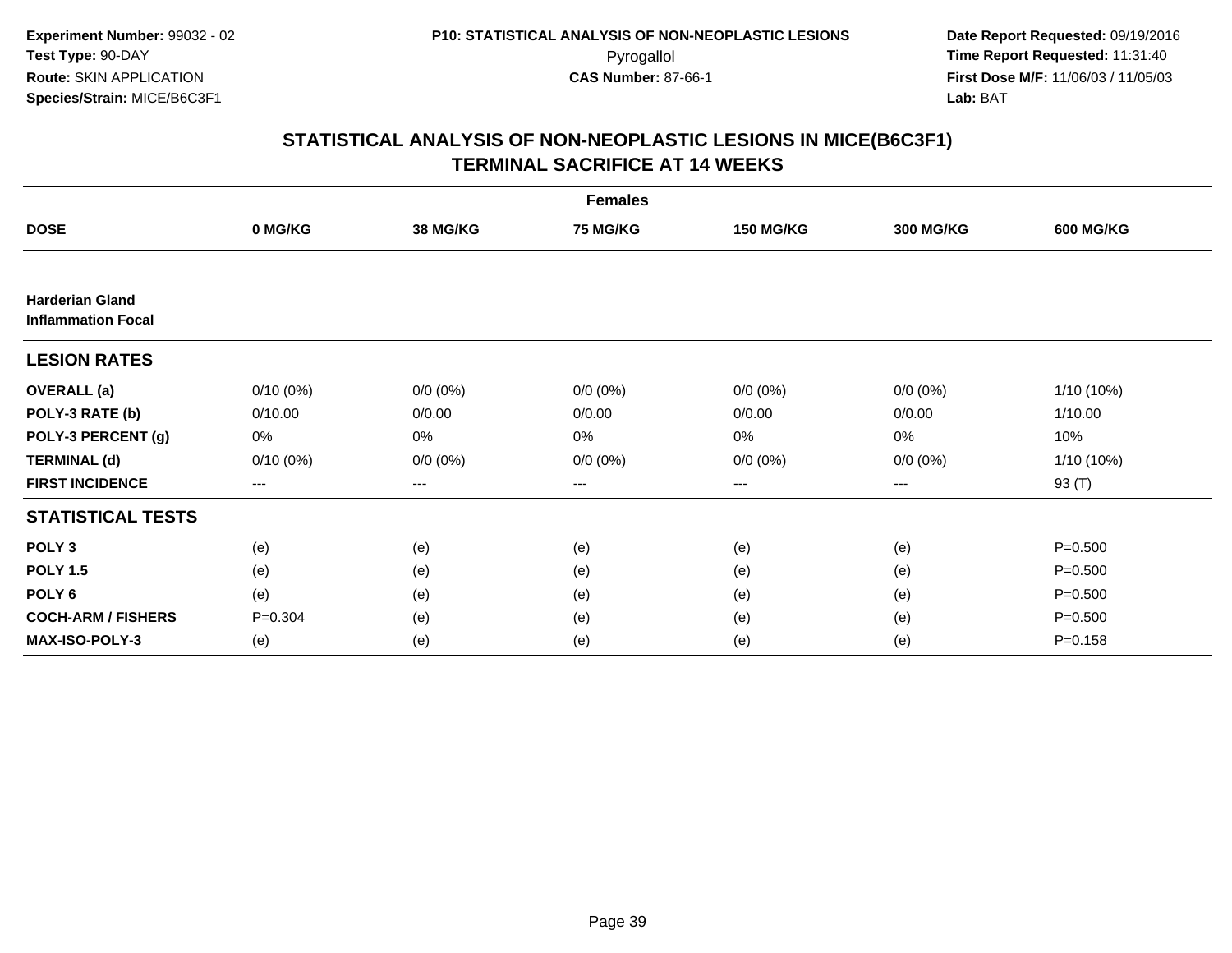| <b>Females</b>                                        |              |                 |                 |                  |                  |                  |  |  |
|-------------------------------------------------------|--------------|-----------------|-----------------|------------------|------------------|------------------|--|--|
| <b>DOSE</b>                                           | 0 MG/KG      | <b>38 MG/KG</b> | <b>75 MG/KG</b> | <b>150 MG/KG</b> | <b>300 MG/KG</b> | <b>600 MG/KG</b> |  |  |
|                                                       |              |                 |                 |                  |                  |                  |  |  |
| <b>Intestine Large, Cecum</b><br>Hyperplasia Lymphoid |              |                 |                 |                  |                  |                  |  |  |
| <b>LESION RATES</b>                                   |              |                 |                 |                  |                  |                  |  |  |
| <b>OVERALL</b> (a)                                    | $1/10(10\%)$ | $0/0 (0\%)$     | $0/0 (0\%)$     | $0/0 (0\%)$      | $0/0 (0\%)$      | $0/10(0\%)$      |  |  |
| POLY-3 RATE (b)                                       | 1/10.00      | 0/0.00          | 0/0.00          | 0/0.00           | 0/0.00           | 0/10.00          |  |  |
| POLY-3 PERCENT (g)                                    | 10%          | 0%              | 0%              | 0%               | $0\%$            | 0%               |  |  |
| <b>TERMINAL (d)</b>                                   | $1/10(10\%)$ | $0/0 (0\%)$     | $0/0 (0\%)$     | $0/0 (0\%)$      | $0/0 (0\%)$      | $0/10(0\%)$      |  |  |
| <b>FIRST INCIDENCE</b>                                | 93 (T)       | $---$           | ---             | $\cdots$         | $\cdots$         | $---$            |  |  |
| <b>STATISTICAL TESTS</b>                              |              |                 |                 |                  |                  |                  |  |  |
| POLY <sub>3</sub>                                     | (e)          | (e)             | (e)             | (e)              | (e)              | P=0.500N         |  |  |
| <b>POLY 1.5</b>                                       | (e)          | (e)             | (e)             | (e)              | (e)              | P=0.500N         |  |  |
| POLY <sub>6</sub>                                     | (e)          | (e)             | (e)             | (e)              | (e)              | $P = 0.500N$     |  |  |
| <b>COCH-ARM / FISHERS</b>                             | P=0.304N     | (e)             | (e)             | (e)              | (e)              | P=0.500N         |  |  |
| MAX-ISO-POLY-3                                        | (e)          | (e)             | (e)             | (e)              | (e)              | P=0.158N         |  |  |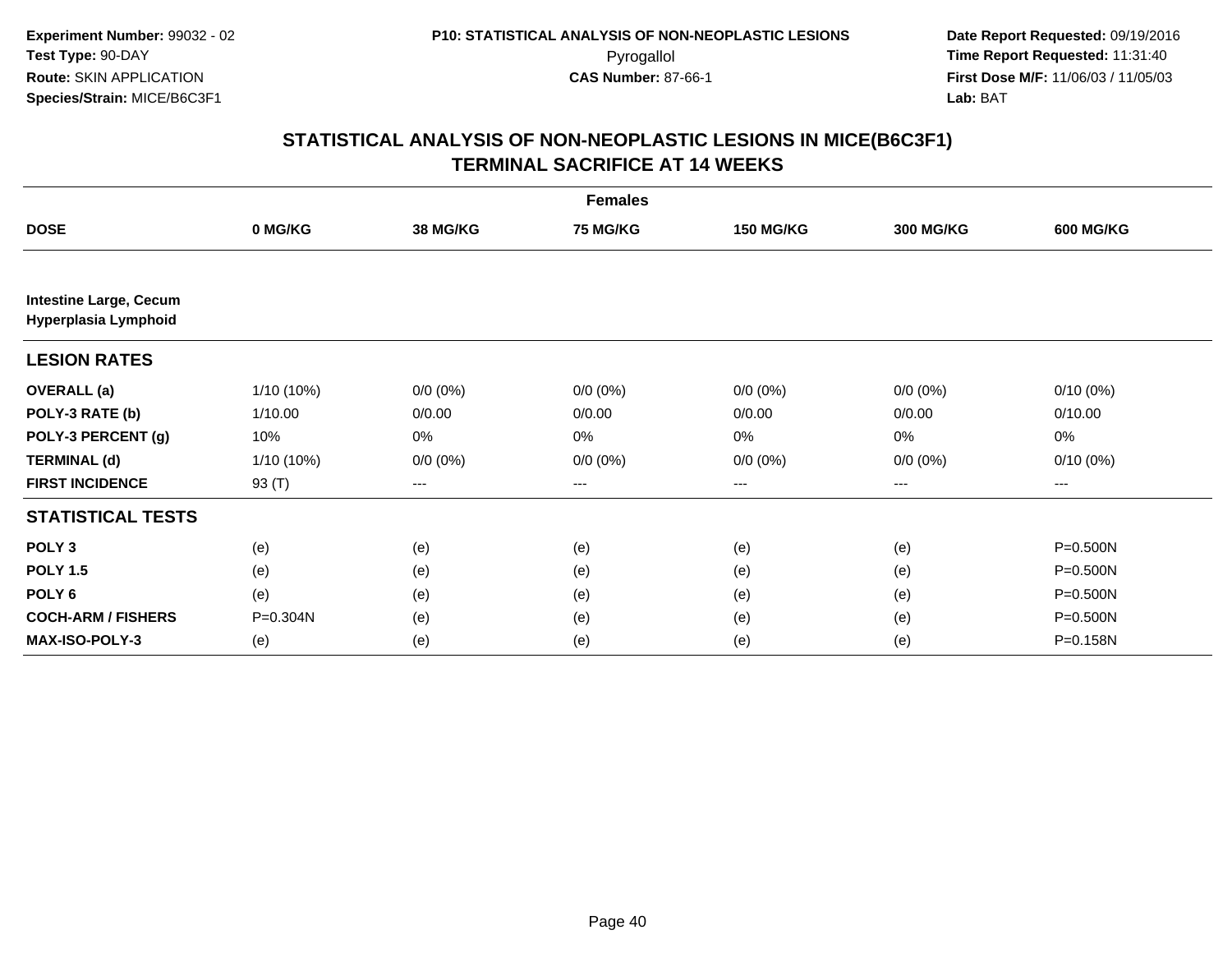| <b>Females</b>                                         |              |                 |                 |                  |                  |                  |  |  |
|--------------------------------------------------------|--------------|-----------------|-----------------|------------------|------------------|------------------|--|--|
| <b>DOSE</b>                                            | 0 MG/KG      | <b>38 MG/KG</b> | <b>75 MG/KG</b> | <b>150 MG/KG</b> | <b>300 MG/KG</b> | <b>600 MG/KG</b> |  |  |
|                                                        |              |                 |                 |                  |                  |                  |  |  |
| Intestine Large, Cecum: Lymphoid Tissue<br>Hyperplasia |              |                 |                 |                  |                  |                  |  |  |
| <b>LESION RATES</b>                                    |              |                 |                 |                  |                  |                  |  |  |
| <b>OVERALL</b> (a)                                     | $1/10(10\%)$ | $0/0 (0\%)$     | $0/0 (0\%)$     | $0/0 (0\%)$      | $0/0 (0\%)$      | $0/10(0\%)$      |  |  |
| POLY-3 RATE (b)                                        | 1/10.00      | 0/0.00          | 0/0.00          | 0/0.00           | 0/0.00           | 0/10.00          |  |  |
| POLY-3 PERCENT (g)                                     | 10%          | 0%              | 0%              | 0%               | 0%               | 0%               |  |  |
| <b>TERMINAL (d)</b>                                    | $1/10(10\%)$ | $0/0 (0\%)$     | $0/0 (0\%)$     | $0/0 (0\%)$      | $0/0 (0\%)$      | $0/10(0\%)$      |  |  |
| <b>FIRST INCIDENCE</b>                                 | 93 (T)       | $---$           | ---             | $\cdots$         | $\cdots$         | $---$            |  |  |
| <b>STATISTICAL TESTS</b>                               |              |                 |                 |                  |                  |                  |  |  |
| POLY <sub>3</sub>                                      | (e)          | (e)             | (e)             | (e)              | (e)              | $P = 0.500N$     |  |  |
| <b>POLY 1.5</b>                                        | (e)          | (e)             | (e)             | (e)              | (e)              | P=0.500N         |  |  |
| POLY <sub>6</sub>                                      | (e)          | (e)             | (e)             | (e)              | (e)              | $P = 0.500N$     |  |  |
| <b>COCH-ARM / FISHERS</b>                              | $P = 0.304N$ | (e)             | (e)             | (e)              | (e)              | P=0.500N         |  |  |
| <b>MAX-ISO-POLY-3</b>                                  | (e)          | (e)             | (e)             | (e)              | (e)              | P=0.158N         |  |  |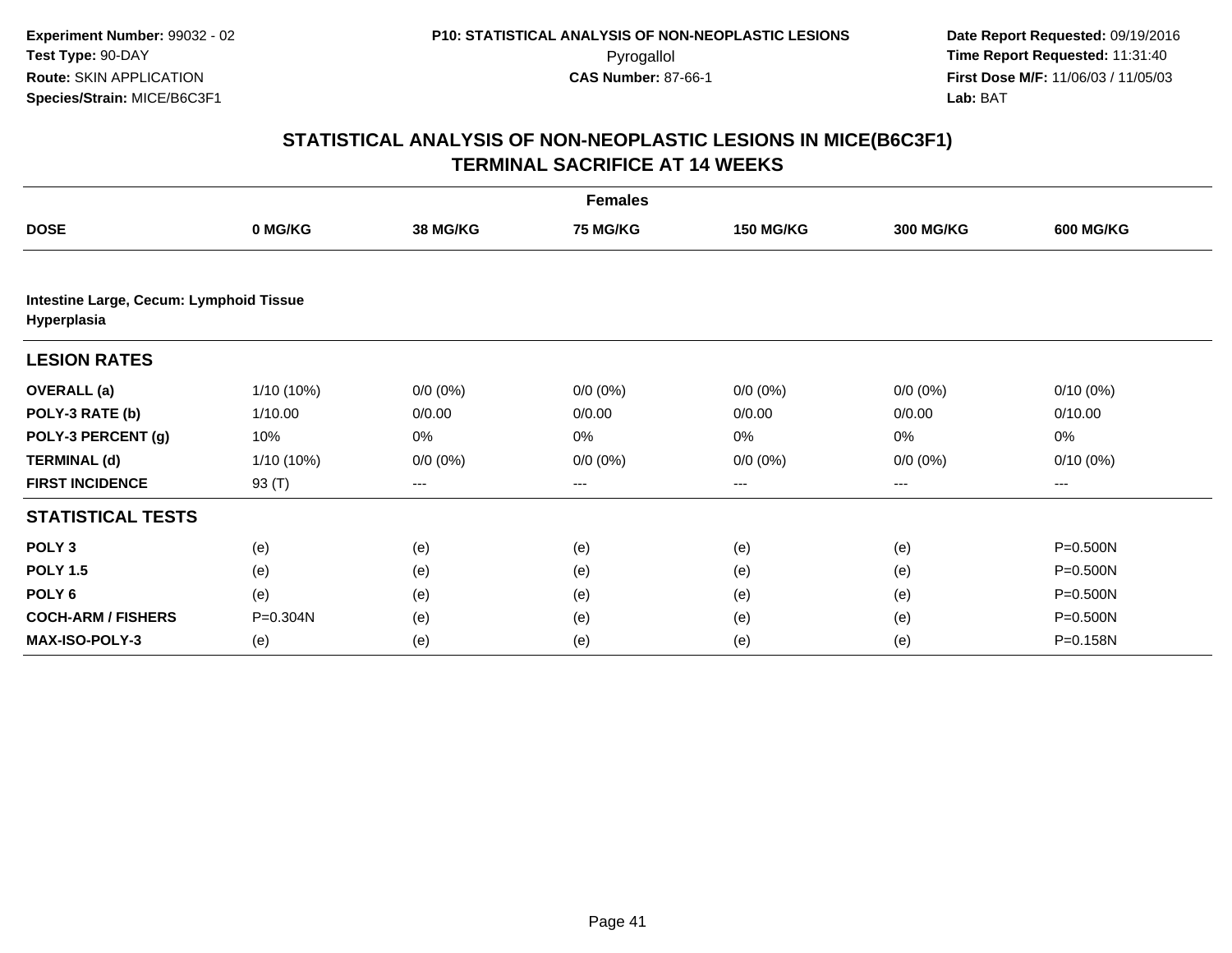| <b>Females</b>                                         |              |                 |                 |                  |                  |                  |  |  |
|--------------------------------------------------------|--------------|-----------------|-----------------|------------------|------------------|------------------|--|--|
| <b>DOSE</b>                                            | 0 MG/KG      | <b>38 MG/KG</b> | <b>75 MG/KG</b> | <b>150 MG/KG</b> | <b>300 MG/KG</b> | <b>600 MG/KG</b> |  |  |
|                                                        |              |                 |                 |                  |                  |                  |  |  |
| Intestine Small, Jejunum: Peyer's Patch<br>Hyperplasia |              |                 |                 |                  |                  |                  |  |  |
| <b>LESION RATES</b>                                    |              |                 |                 |                  |                  |                  |  |  |
| <b>OVERALL</b> (a)                                     | $1/10(10\%)$ | $0/0 (0\%)$     | $0/0 (0\%)$     | $0/0 (0\%)$      | $0/0 (0\%)$      | $0/10(0\%)$      |  |  |
| POLY-3 RATE (b)                                        | 1/10.00      | 0/0.00          | 0/0.00          | 0/0.00           | 0/0.00           | 0/10.00          |  |  |
| POLY-3 PERCENT (g)                                     | 10%          | 0%              | 0%              | 0%               | 0%               | 0%               |  |  |
| <b>TERMINAL (d)</b>                                    | $1/10(10\%)$ | $0/0 (0\%)$     | $0/0 (0\%)$     | $0/0 (0\%)$      | $0/0 (0\%)$      | $0/10(0\%)$      |  |  |
| <b>FIRST INCIDENCE</b>                                 | 93 (T)       | $---$           | ---             | $\cdots$         | $\cdots$         | $---$            |  |  |
| <b>STATISTICAL TESTS</b>                               |              |                 |                 |                  |                  |                  |  |  |
| POLY <sub>3</sub>                                      | (e)          | (e)             | (e)             | (e)              | (e)              | $P = 0.500N$     |  |  |
| <b>POLY 1.5</b>                                        | (e)          | (e)             | (e)             | (e)              | (e)              | P=0.500N         |  |  |
| POLY <sub>6</sub>                                      | (e)          | (e)             | (e)             | (e)              | (e)              | $P = 0.500N$     |  |  |
| <b>COCH-ARM / FISHERS</b>                              | $P = 0.304N$ | (e)             | (e)             | (e)              | (e)              | P=0.500N         |  |  |
| <b>MAX-ISO-POLY-3</b>                                  | (e)          | (e)             | (e)             | (e)              | (e)              | P=0.158N         |  |  |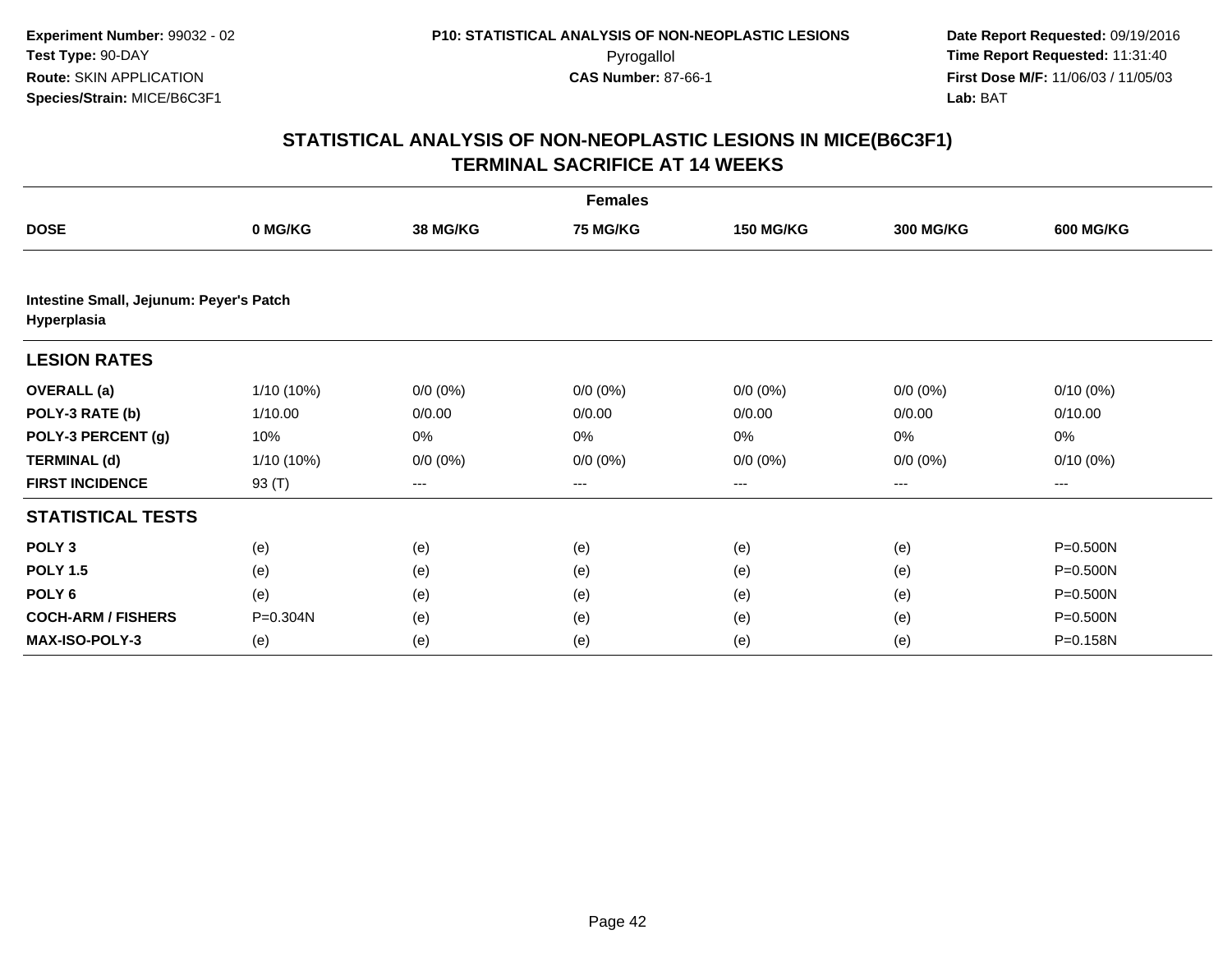| <b>Females</b>                                                  |                   |                 |                 |                  |                  |                  |  |  |
|-----------------------------------------------------------------|-------------------|-----------------|-----------------|------------------|------------------|------------------|--|--|
| <b>DOSE</b>                                                     | 0 MG/KG           | <b>38 MG/KG</b> | <b>75 MG/KG</b> | <b>150 MG/KG</b> | <b>300 MG/KG</b> | <b>600 MG/KG</b> |  |  |
|                                                                 |                   |                 |                 |                  |                  |                  |  |  |
| Intestine Small, Jejunum: Peyer's Patch<br>Hyperplasia Lymphoid |                   |                 |                 |                  |                  |                  |  |  |
| <b>LESION RATES</b>                                             |                   |                 |                 |                  |                  |                  |  |  |
| <b>OVERALL</b> (a)                                              | $0/10(0\%)$       | $0/0 (0\%)$     | $0/0 (0\%)$     | $0/0 (0\%)$      | $0/0 (0\%)$      | $0/10(0\%)$      |  |  |
| POLY-3 RATE (b)                                                 | 0/10.00           | 0/0.00          | 0/0.00          | 0/0.00           | 0/0.00           | 0/10.00          |  |  |
| POLY-3 PERCENT (g)                                              | 0%                | 0%              | 0%              | 0%               | 0%               | 0%               |  |  |
| <b>TERMINAL (d)</b>                                             | $0/10(0\%)$       | $0/0 (0\%)$     | $0/0 (0\%)$     | $0/0 (0\%)$      | $0/0 (0\%)$      | $0/10(0\%)$      |  |  |
| <b>FIRST INCIDENCE</b>                                          | $\qquad \qquad -$ | ---             | ---             | $---$            | ---              | ---              |  |  |
| <b>STATISTICAL TESTS</b>                                        |                   |                 |                 |                  |                  |                  |  |  |
| POLY <sub>3</sub>                                               | (n)               | (n)             | (n)             | (n)              | (n)              | (n)              |  |  |
| <b>POLY 1.5</b>                                                 | (n)               | (n)             | (n)             | (n)              | (n)              | (n)              |  |  |
| POLY <sub>6</sub>                                               | (n)               | (n)             | (n)             | (n)              | (n)              | (n)              |  |  |
| <b>COCH-ARM / FISHERS</b>                                       | (n)               | (n)             | (n)             | (n)              | (n)              | (n)              |  |  |
| MAX-ISO-POLY-3                                                  | (n)               | (n)             | (n)             | (n)              | (n)              | (n)              |  |  |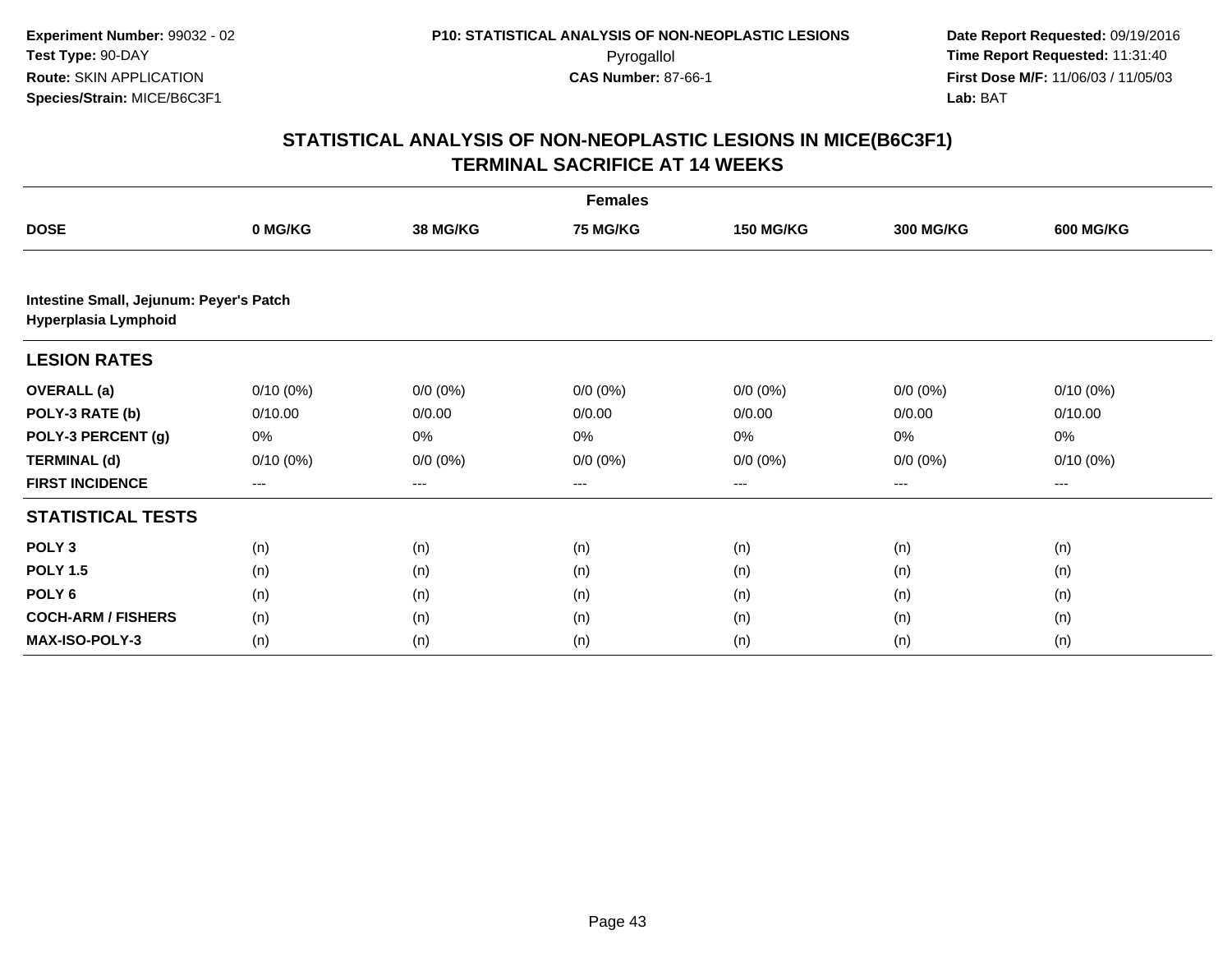| <b>Females</b>            |             |                   |             |                  |                  |                  |  |  |
|---------------------------|-------------|-------------------|-------------|------------------|------------------|------------------|--|--|
| <b>DOSE</b>               | 0 MG/KG     | 38 MG/KG          | 75 MG/KG    | <b>150 MG/KG</b> | <b>300 MG/KG</b> | <b>600 MG/KG</b> |  |  |
|                           |             |                   |             |                  |                  |                  |  |  |
| Kidney<br>Inflammation    |             |                   |             |                  |                  |                  |  |  |
| <b>LESION RATES</b>       |             |                   |             |                  |                  |                  |  |  |
| <b>OVERALL</b> (a)        | 4/10 (40%)  | $0/0 (0\%)$       | $0/0 (0\%)$ | $0/0 (0\%)$      | $0/0 (0\%)$      | 7/10 (70%)       |  |  |
| POLY-3 RATE (b)           | 4/10.00     | 0/0.00            | 0/0.00      | 0/0.00           | 0/0.00           | 7/10.00          |  |  |
| POLY-3 PERCENT (g)        | 40%         | $0\%$             | 0%          | 0%               | $0\%$            | 70%              |  |  |
| <b>TERMINAL (d)</b>       | 4/10 (40%)  | $0/0 (0\%)$       | $0/0 (0\%)$ | $0/0 (0\%)$      | $0/0 (0\%)$      | 7/10 (70%)       |  |  |
| <b>FIRST INCIDENCE</b>    | 93 (T)      | $\qquad \qquad -$ | $---$       | $--$             | $---$            | 93 (T)           |  |  |
| <b>STATISTICAL TESTS</b>  |             |                   |             |                  |                  |                  |  |  |
| POLY <sub>3</sub>         | (e)         | (e)               | (e)         | (e)              | (e)              | $P = 0.186$      |  |  |
| <b>POLY 1.5</b>           | (e)         | (e)               | (e)         | (e)              | (e)              | $P = 0.186$      |  |  |
| POLY <sub>6</sub>         | (e)         | (e)               | (e)         | (e)              | (e)              | $P = 0.186$      |  |  |
| <b>COCH-ARM / FISHERS</b> | $P = 0.131$ | (e)               | (e)         | (e)              | (e)              | $P = 0.185$      |  |  |
| MAX-ISO-POLY-3            | (e)         | (e)               | (e)         | (e)              | (e)              | $P = 0.089$      |  |  |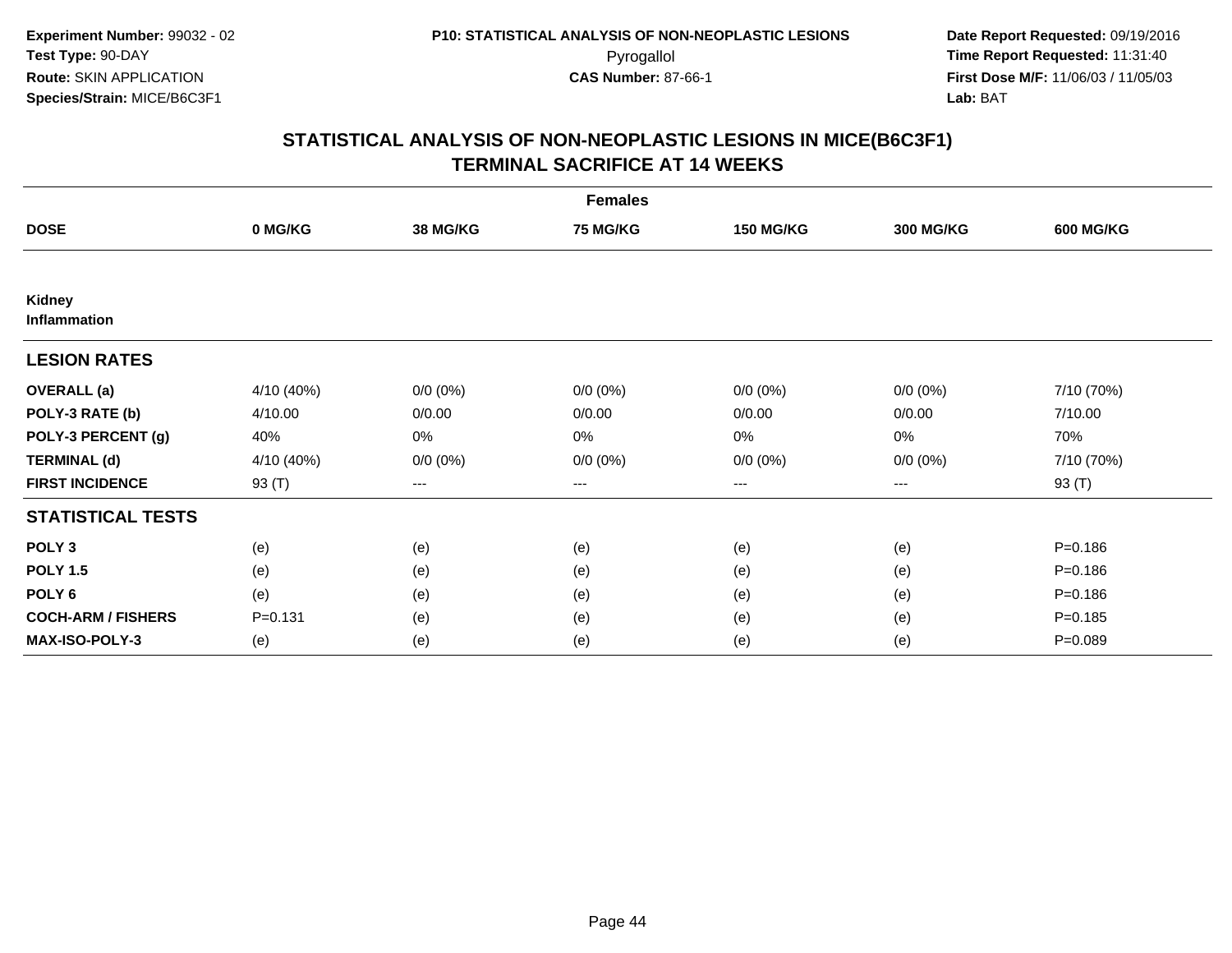| <b>Females</b>               |            |                 |                 |                  |                  |                  |  |  |
|------------------------------|------------|-----------------|-----------------|------------------|------------------|------------------|--|--|
| <b>DOSE</b>                  | 0 MG/KG    | <b>38 MG/KG</b> | <b>75 MG/KG</b> | <b>150 MG/KG</b> | <b>300 MG/KG</b> | <b>600 MG/KG</b> |  |  |
|                              |            |                 |                 |                  |                  |                  |  |  |
| <b>Kidney</b><br>Nephropathy |            |                 |                 |                  |                  |                  |  |  |
| <b>LESION RATES</b>          |            |                 |                 |                  |                  |                  |  |  |
| <b>OVERALL</b> (a)           | 1/10 (10%) | $0/0 (0\%)$     | $0/0 (0\%)$     | $0/0 (0\%)$      | $0/0 (0\%)$      | $0/10(0\%)$      |  |  |
| POLY-3 RATE (b)              | 1/10.00    | 0/0.00          | 0/0.00          | 0/0.00           | 0/0.00           | 0/10.00          |  |  |
| POLY-3 PERCENT (g)           | 10%        | 0%              | 0%              | 0%               | $0\%$            | 0%               |  |  |
| <b>TERMINAL (d)</b>          | 1/10 (10%) | $0/0 (0\%)$     | $0/0 (0\%)$     | $0/0 (0\%)$      | $0/0 (0\%)$      | $0/10(0\%)$      |  |  |
| <b>FIRST INCIDENCE</b>       | 93 (T)     | $--$            | ---             | ---              | $--$             | ---              |  |  |
| <b>STATISTICAL TESTS</b>     |            |                 |                 |                  |                  |                  |  |  |
| POLY <sub>3</sub>            | (e)        | (e)             | (e)             | (e)              | (e)              | P=0.500N         |  |  |
| <b>POLY 1.5</b>              | (e)        | (e)             | (e)             | (e)              | (e)              | P=0.500N         |  |  |
| POLY 6                       | (e)        | (e)             | (e)             | (e)              | (e)              | P=0.500N         |  |  |
| <b>COCH-ARM / FISHERS</b>    | P=0.304N   | (e)             | (e)             | (e)              | (e)              | P=0.500N         |  |  |
| <b>MAX-ISO-POLY-3</b>        | (e)        | (e)             | (e)             | (e)              | (e)              | P=0.158N         |  |  |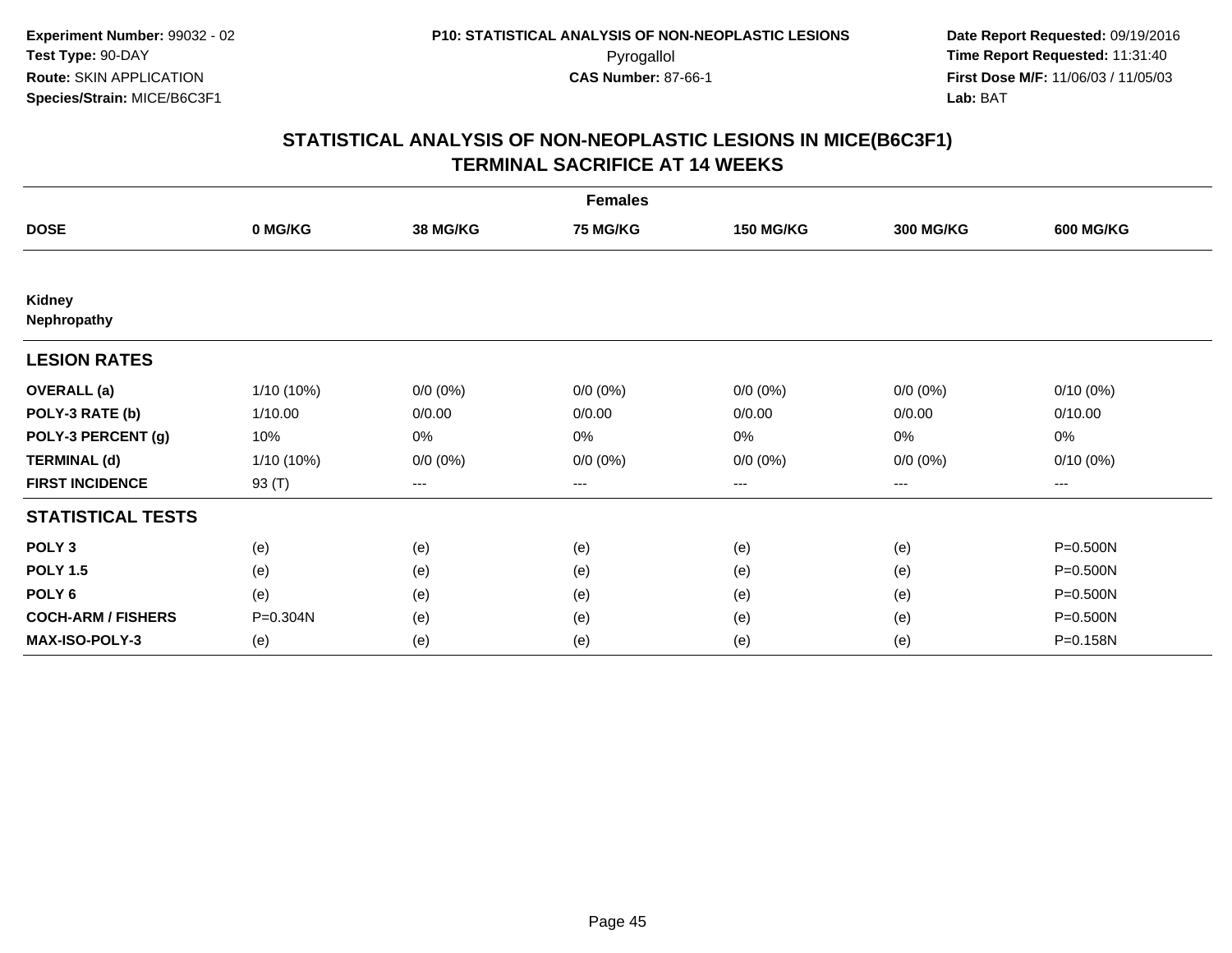| <b>Females</b>                                                  |             |                 |                 |                   |                  |                  |  |  |
|-----------------------------------------------------------------|-------------|-----------------|-----------------|-------------------|------------------|------------------|--|--|
| <b>DOSE</b>                                                     | 0 MG/KG     | <b>38 MG/KG</b> | <b>75 MG/KG</b> | <b>150 MG/KG</b>  | <b>300 MG/KG</b> | <b>600 MG/KG</b> |  |  |
|                                                                 |             |                 |                 |                   |                  |                  |  |  |
| <b>Kidney: Renal Tubule</b><br><b>Vacuolization Cytoplasmic</b> |             |                 |                 |                   |                  |                  |  |  |
| <b>LESION RATES</b>                                             |             |                 |                 |                   |                  |                  |  |  |
| <b>OVERALL</b> (a)                                              | $0/10(0\%)$ | $0/0 (0\%)$     | $0/0 (0\%)$     | $0/0 (0\%)$       | $0/0 (0\%)$      | $0/10(0\%)$      |  |  |
| POLY-3 RATE (b)                                                 | 0/10.00     | 0/0.00          | 0/0.00          | 0/0.00            | 0/0.00           | 0/10.00          |  |  |
| POLY-3 PERCENT (g)                                              | 0%          | 0%              | 0%              | 0%                | 0%               | 0%               |  |  |
| <b>TERMINAL (d)</b>                                             | $0/10(0\%)$ | $0/0 (0\%)$     | $0/0 (0\%)$     | $0/0 (0\%)$       | $0/0 (0\%)$      | $0/10(0\%)$      |  |  |
| <b>FIRST INCIDENCE</b>                                          | $---$       | ---             | ---             | $\qquad \qquad -$ | ---              | $--$             |  |  |
| <b>STATISTICAL TESTS</b>                                        |             |                 |                 |                   |                  |                  |  |  |
| POLY <sub>3</sub>                                               | (n)         | (n)             | (n)             | (n)               | (n)              | (n)              |  |  |
| <b>POLY 1.5</b>                                                 | (n)         | (n)             | (n)             | (n)               | (n)              | (n)              |  |  |
| POLY <sub>6</sub>                                               | (n)         | (n)             | (n)             | (n)               | (n)              | (n)              |  |  |
| <b>COCH-ARM / FISHERS</b>                                       | (n)         | (n)             | (n)             | (n)               | (n)              | (n)              |  |  |
| MAX-ISO-POLY-3                                                  | (n)         | (n)             | (n)             | (n)               | (n)              | (n)              |  |  |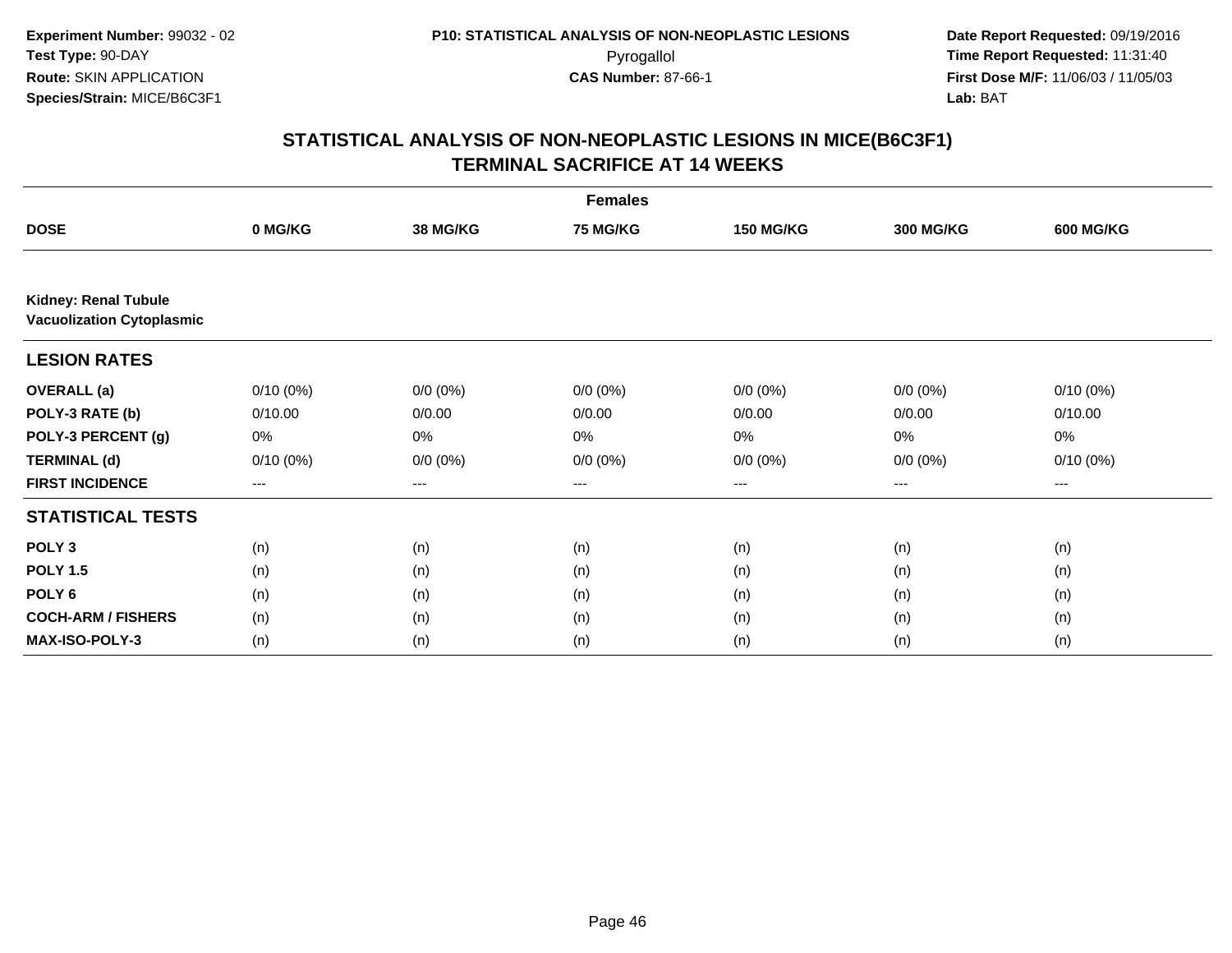| <b>Females</b>                                   |            |             |             |                  |                  |                  |  |  |
|--------------------------------------------------|------------|-------------|-------------|------------------|------------------|------------------|--|--|
| <b>DOSE</b>                                      | 0 MG/KG    | 38 MG/KG    | 75 MG/KG    | <b>150 MG/KG</b> | <b>300 MG/KG</b> | <b>600 MG/KG</b> |  |  |
|                                                  |            |             |             |                  |                  |                  |  |  |
| Liver<br><b>Hematopoietic Cell Proliferation</b> |            |             |             |                  |                  |                  |  |  |
| <b>LESION RATES</b>                              |            |             |             |                  |                  |                  |  |  |
| <b>OVERALL</b> (a)                               | 8/10 (80%) | $0/0 (0\%)$ | $0/0 (0\%)$ | $0/0 (0\%)$      | $0/0 (0\%)$      | 6/10(60%)        |  |  |
| POLY-3 RATE (b)                                  | 8/10.00    | 0/0.00      | 0/0.00      | 0/0.00           | 0/0.00           | 6/10.00          |  |  |
| POLY-3 PERCENT (g)                               | 80%        | 0%          | 0%          | 0%               | 0%               | 60%              |  |  |
| <b>TERMINAL (d)</b>                              | 8/10 (80%) | $0/0 (0\%)$ | $0/0 (0\%)$ | $0/0 (0\%)$      | $0/0 (0\%)$      | 6/10(60%)        |  |  |
| <b>FIRST INCIDENCE</b>                           | 93 (T)     | $---$       | ---         | ---              | ---              | 93 (T)           |  |  |
| <b>STATISTICAL TESTS</b>                         |            |             |             |                  |                  |                  |  |  |
| POLY <sub>3</sub>                                | (e)        | (e)         | (e)         | (e)              | (e)              | P=0.318N         |  |  |
| <b>POLY 1.5</b>                                  | (e)        | (e)         | (e)         | (e)              | (e)              | P=0.318N         |  |  |
| POLY <sub>6</sub>                                | (e)        | (e)         | (e)         | (e)              | (e)              | P=0.318N         |  |  |
| <b>COCH-ARM / FISHERS</b>                        | P=0.232N   | (e)         | (e)         | (e)              | (e)              | P=0.314N         |  |  |
| <b>MAX-ISO-POLY-3</b>                            | (e)        | (e)         | (e)         | (e)              | (e)              | P=0.172N         |  |  |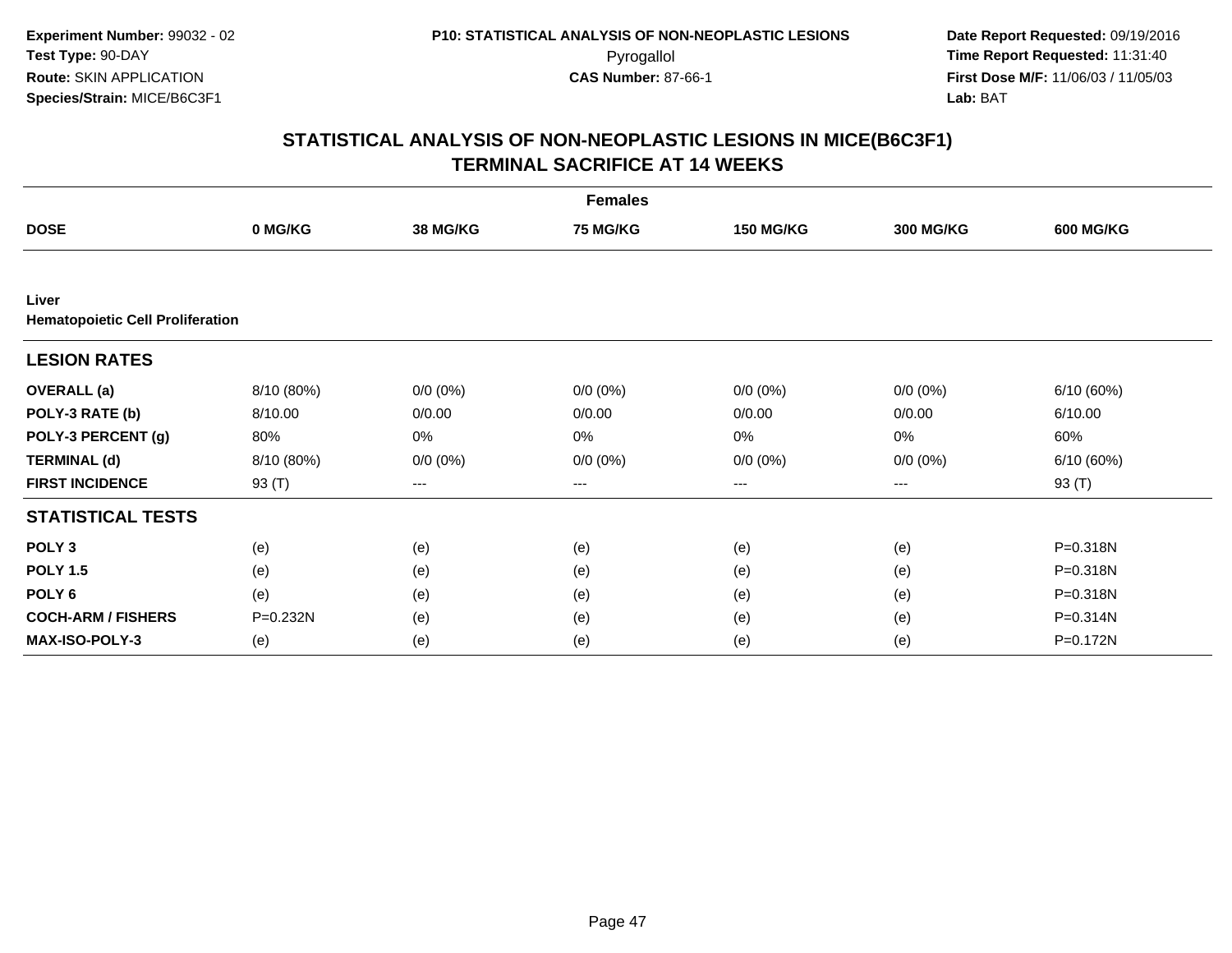| <b>Females</b>            |             |             |             |                  |                  |                  |  |  |
|---------------------------|-------------|-------------|-------------|------------------|------------------|------------------|--|--|
| <b>DOSE</b>               | 0 MG/KG     | 38 MG/KG    | 75 MG/KG    | <b>150 MG/KG</b> | <b>300 MG/KG</b> | <b>600 MG/KG</b> |  |  |
|                           |             |             |             |                  |                  |                  |  |  |
| Liver<br>Inflammation     |             |             |             |                  |                  |                  |  |  |
| <b>LESION RATES</b>       |             |             |             |                  |                  |                  |  |  |
| <b>OVERALL</b> (a)        | 4/10 (40%)  | $0/0 (0\%)$ | $0/0 (0\%)$ | $0/0 (0\%)$      | $0/0 (0\%)$      | 5/10 (50%)       |  |  |
| POLY-3 RATE (b)           | 4/10.00     | 0/0.00      | 0/0.00      | 0/0.00           | 0/0.00           | 5/10.00          |  |  |
| POLY-3 PERCENT (g)        | 40%         | 0%          | 0%          | 0%               | $0\%$            | 50%              |  |  |
| <b>TERMINAL (d)</b>       | 4/10 (40%)  | $0/0 (0\%)$ | $0/0 (0\%)$ | $0/0 (0\%)$      | $0/0 (0\%)$      | 5/10 (50%)       |  |  |
| <b>FIRST INCIDENCE</b>    | 93 (T)      | $--$        | ---         | ---              | $---$            | 93 (T)           |  |  |
| <b>STATISTICAL TESTS</b>  |             |             |             |                  |                  |                  |  |  |
| POLY <sub>3</sub>         | (e)         | (e)         | (e)         | (e)              | (e)              | $P = 0.500$      |  |  |
| <b>POLY 1.5</b>           | (e)         | (e)         | (e)         | (e)              | (e)              | $P = 0.500$      |  |  |
| POLY 6                    | (e)         | (e)         | (e)         | (e)              | (e)              | $P = 0.500$      |  |  |
| <b>COCH-ARM / FISHERS</b> | $P = 0.411$ | (e)         | (e)         | (e)              | (e)              | $P = 0.500$      |  |  |
| <b>MAX-ISO-POLY-3</b>     | (e)         | (e)         | (e)         | (e)              | (e)              | $P=0.332$        |  |  |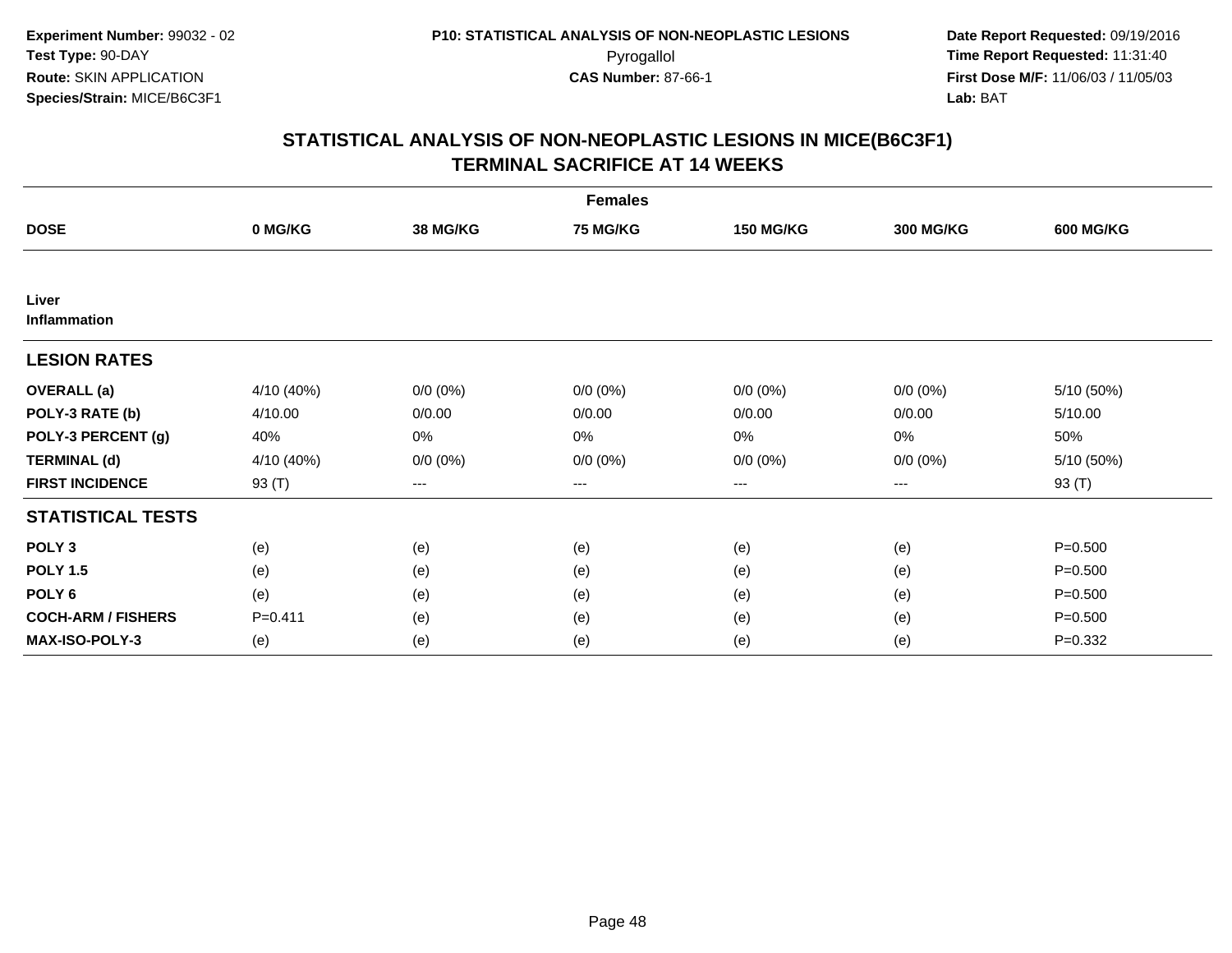| <b>Females</b>                            |                        |                 |                 |                   |                  |                  |  |  |
|-------------------------------------------|------------------------|-----------------|-----------------|-------------------|------------------|------------------|--|--|
| <b>DOSE</b>                               | 0 MG/KG                | <b>38 MG/KG</b> | <b>75 MG/KG</b> | <b>150 MG/KG</b>  | <b>300 MG/KG</b> | <b>600 MG/KG</b> |  |  |
|                                           |                        |                 |                 |                   |                  |                  |  |  |
| Lung: Perivascular<br><b>Inflammation</b> |                        |                 |                 |                   |                  |                  |  |  |
| <b>LESION RATES</b>                       |                        |                 |                 |                   |                  |                  |  |  |
| <b>OVERALL</b> (a)                        | $0/10(0\%)$            | $0/0 (0\%)$     | $0/0 (0\%)$     | $0/0 (0\%)$       | $0/0 (0\%)$      | 1/10 (10%)       |  |  |
| POLY-3 RATE (b)                           | 0/10.00                | 0/0.00          | 0/0.00          | 0/0.00            | 0/0.00           | 1/10.00          |  |  |
| POLY-3 PERCENT (g)                        | 0%                     | $0\%$           | 0%              | $0\%$             | $0\%$            | 10%              |  |  |
| <b>TERMINAL (d)</b>                       | $0/10(0\%)$            | $0/0 (0\%)$     | $0/0 (0\%)$     | $0/0 (0\%)$       | $0/0 (0\%)$      | 1/10 (10%)       |  |  |
| <b>FIRST INCIDENCE</b>                    | $\qquad \qquad \cdots$ | $---$           | ---             | $\qquad \qquad -$ | $---$            | 93 (T)           |  |  |
| <b>STATISTICAL TESTS</b>                  |                        |                 |                 |                   |                  |                  |  |  |
| POLY <sub>3</sub>                         | (e)                    | (e)             | (e)             | (e)               | (e)              | $P = 0.500$      |  |  |
| <b>POLY 1.5</b>                           | (e)                    | (e)             | (e)             | (e)               | (e)              | $P = 0.500$      |  |  |
| POLY <sub>6</sub>                         | (e)                    | (e)             | (e)             | (e)               | (e)              | $P = 0.500$      |  |  |
| <b>COCH-ARM / FISHERS</b>                 | $P = 0.304$            | (e)             | (e)             | (e)               | (e)              | $P = 0.500$      |  |  |
| <b>MAX-ISO-POLY-3</b>                     | (e)                    | (e)             | (e)             | (e)               | (e)              | $P = 0.158$      |  |  |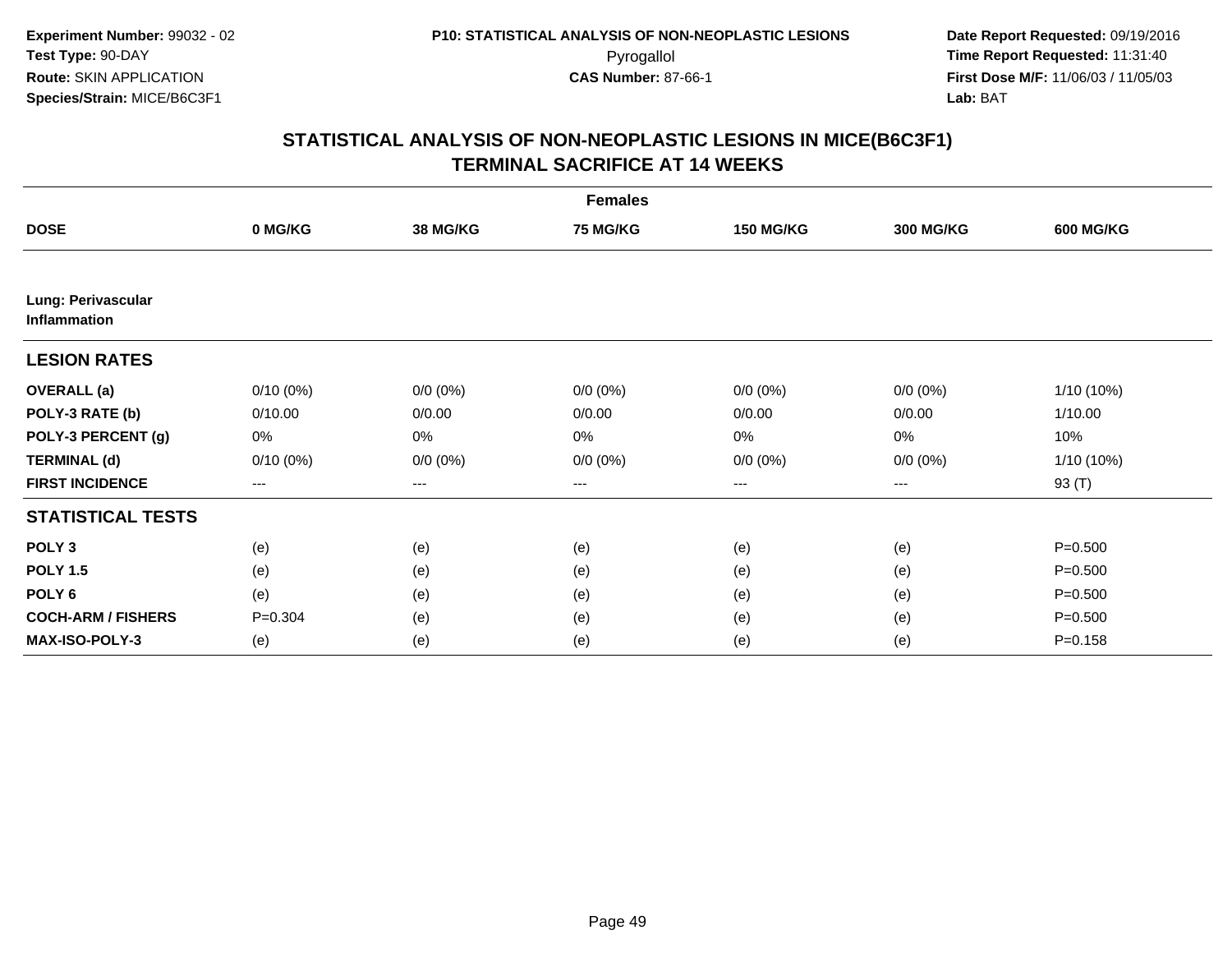|                              | <b>Females</b> |                 |             |                   |                        |                  |  |  |  |
|------------------------------|----------------|-----------------|-------------|-------------------|------------------------|------------------|--|--|--|
| <b>DOSE</b>                  | 0 MG/KG        | <b>38 MG/KG</b> | 75 MG/KG    | <b>150 MG/KG</b>  | <b>300 MG/KG</b>       | <b>600 MG/KG</b> |  |  |  |
|                              |                |                 |             |                   |                        |                  |  |  |  |
| Lung: Serosa<br>Inflammation |                |                 |             |                   |                        |                  |  |  |  |
| <b>LESION RATES</b>          |                |                 |             |                   |                        |                  |  |  |  |
| <b>OVERALL</b> (a)           | $0/10(0\%)$    | $0/0 (0\%)$     | $0/0 (0\%)$ | $0/0 (0\%)$       | $0/0 (0\%)$            | $0/10(0\%)$      |  |  |  |
| POLY-3 RATE (b)              | 0/10.00        | 0/0.00          | 0/0.00      | 0/0.00            | 0/0.00                 | 0/10.00          |  |  |  |
| POLY-3 PERCENT (g)           | 0%             | 0%              | 0%          | 0%                | $0\%$                  | 0%               |  |  |  |
| <b>TERMINAL (d)</b>          | $0/10(0\%)$    | $0/0 (0\%)$     | $0/0 (0\%)$ | $0/0 (0\%)$       | $0/0 (0\%)$            | $0/10(0\%)$      |  |  |  |
| <b>FIRST INCIDENCE</b>       | $--$           | $--$            | $---$       | $\qquad \qquad -$ | $\qquad \qquad \cdots$ | ---              |  |  |  |
| <b>STATISTICAL TESTS</b>     |                |                 |             |                   |                        |                  |  |  |  |
| POLY <sub>3</sub>            | (n)            | (n)             | (n)         | (n)               | (n)                    | (n)              |  |  |  |
| <b>POLY 1.5</b>              | (n)            | (n)             | (n)         | (n)               | (n)                    | (n)              |  |  |  |
| POLY 6                       | (n)            | (n)             | (n)         | (n)               | (n)                    | (n)              |  |  |  |
| <b>COCH-ARM / FISHERS</b>    | (n)            | (n)             | (n)         | (n)               | (n)                    | (n)              |  |  |  |
| <b>MAX-ISO-POLY-3</b>        | (n)            | (n)             | (n)         | (n)               | (n)                    | (n)              |  |  |  |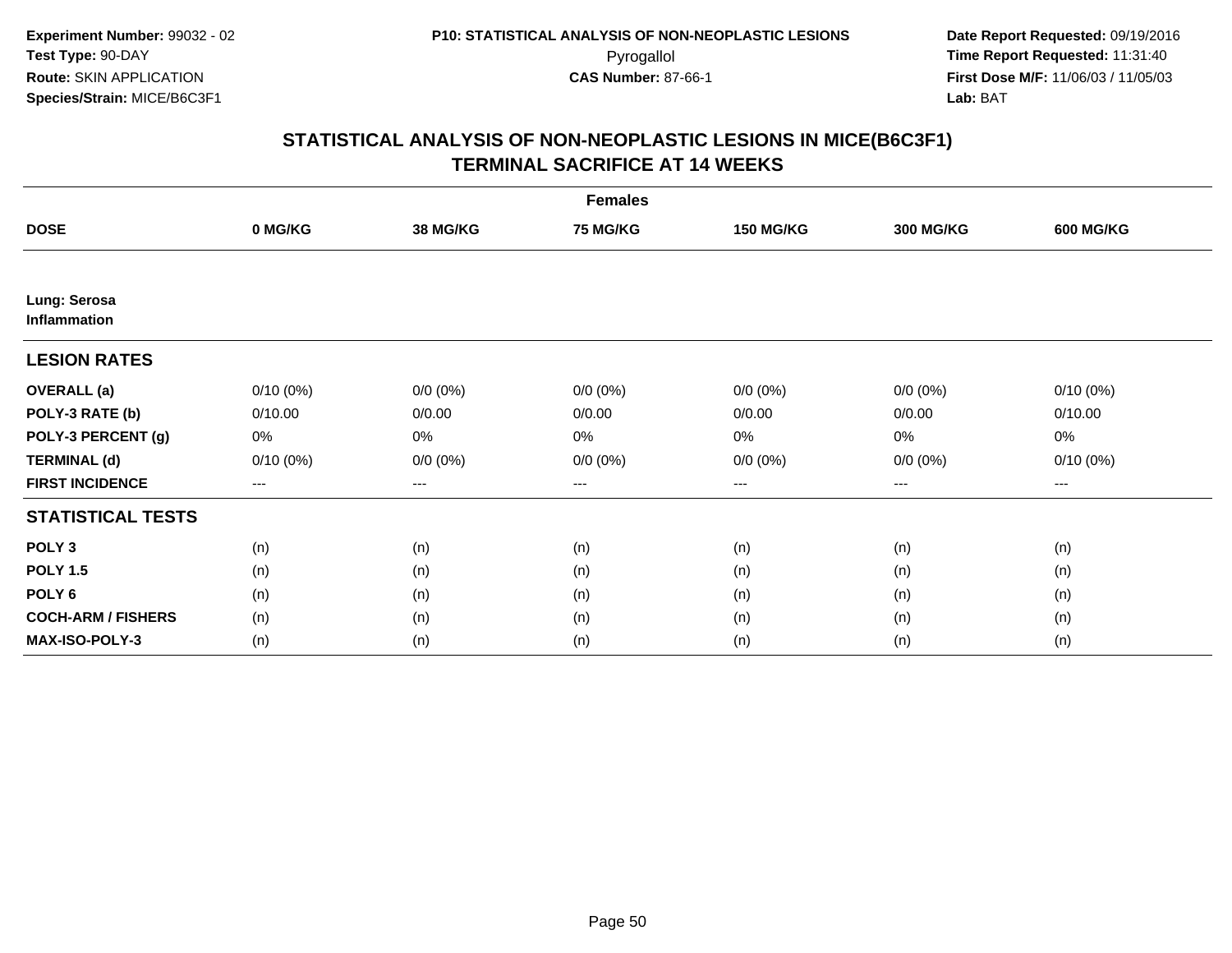|                                          | <b>Females</b> |                   |                 |                  |                  |                  |  |  |  |
|------------------------------------------|----------------|-------------------|-----------------|------------------|------------------|------------------|--|--|--|
| <b>DOSE</b>                              | 0 MG/KG        | <b>38 MG/KG</b>   | <b>75 MG/KG</b> | <b>150 MG/KG</b> | <b>300 MG/KG</b> | <b>600 MG/KG</b> |  |  |  |
|                                          |                |                   |                 |                  |                  |                  |  |  |  |
| <b>Pancreas</b><br><b>Ectopic Spleen</b> |                |                   |                 |                  |                  |                  |  |  |  |
|                                          |                |                   |                 |                  |                  |                  |  |  |  |
| <b>LESION RATES</b>                      |                |                   |                 |                  |                  |                  |  |  |  |
| <b>OVERALL</b> (a)                       | $0/10(0\%)$    | $0/0 (0\%)$       | $0/0 (0\%)$     | $0/0 (0\%)$      | $0/0 (0\%)$      | $1/10(10\%)$     |  |  |  |
| POLY-3 RATE (b)                          | 0/10.00        | 0/0.00            | 0/0.00          | 0/0.00           | 0/0.00           | 1/10.00          |  |  |  |
| POLY-3 PERCENT (g)                       | 0%             | 0%                | 0%              | 0%               | 0%               | 10%              |  |  |  |
| <b>TERMINAL (d)</b>                      | $0/10(0\%)$    | $0/0 (0\%)$       | $0/0 (0\%)$     | $0/0 (0\%)$      | $0/0 (0\%)$      | $1/10(10\%)$     |  |  |  |
| <b>FIRST INCIDENCE</b>                   | $--$           | $\qquad \qquad -$ | $---$           | ---              | ---              | 93 (T)           |  |  |  |
| <b>STATISTICAL TESTS</b>                 |                |                   |                 |                  |                  |                  |  |  |  |
| POLY <sub>3</sub>                        | (e)            | (e)               | (e)             | (e)              | (e)              | $P = 0.500$      |  |  |  |
| <b>POLY 1.5</b>                          | (e)            | (e)               | (e)             | (e)              | (e)              | $P = 0.500$      |  |  |  |
| POLY <sub>6</sub>                        | (e)            | (e)               | (e)             | (e)              | (e)              | $P = 0.500$      |  |  |  |
| <b>COCH-ARM / FISHERS</b>                | $P = 0.304$    | (e)               | (e)             | (e)              | (e)              | $P = 0.500$      |  |  |  |
| <b>MAX-ISO-POLY-3</b>                    | (e)            | (e)               | (e)             | (e)              | (e)              | $P = 0.158$      |  |  |  |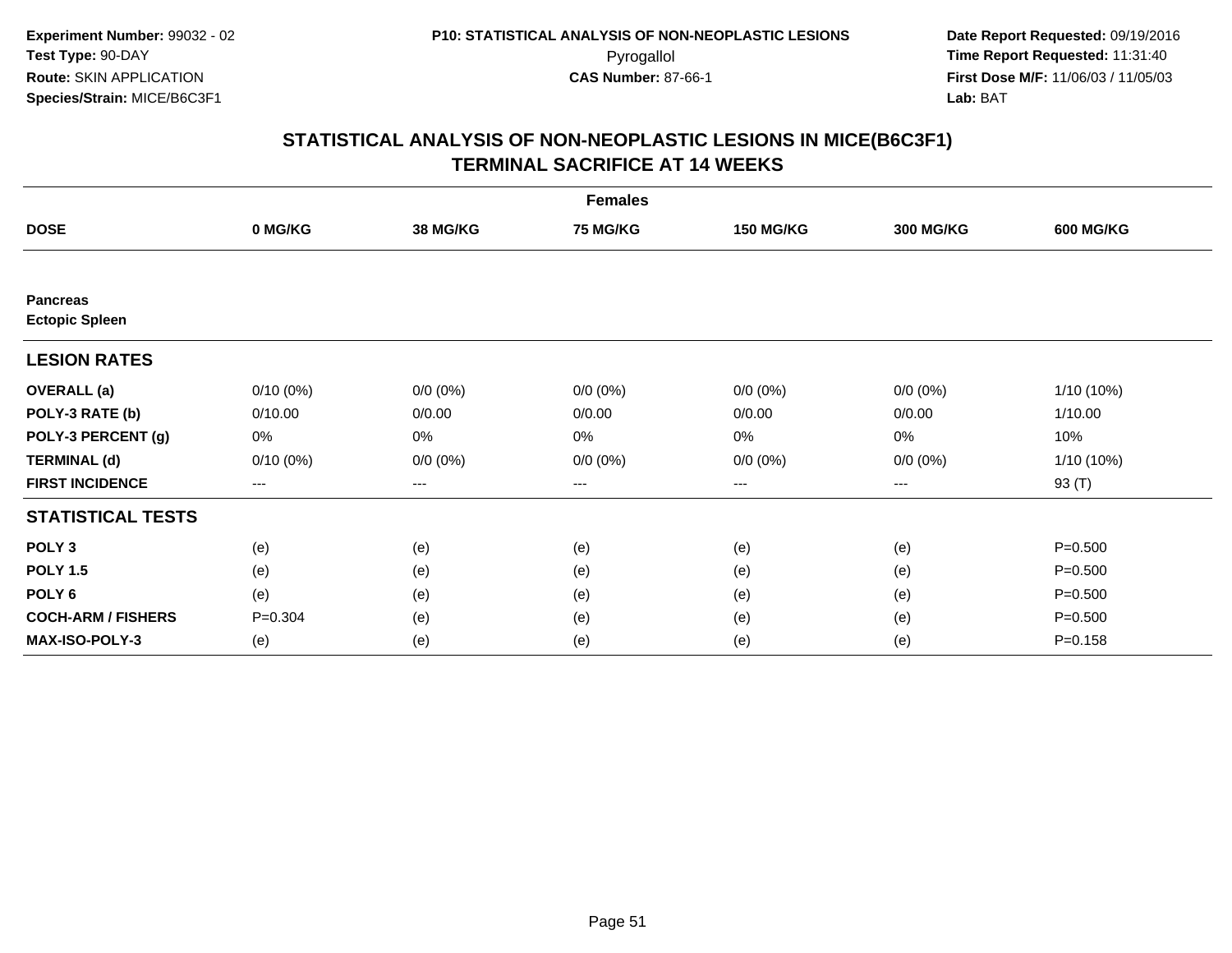|                                                   | <b>Females</b> |                   |                 |                  |                   |                  |  |  |  |
|---------------------------------------------------|----------------|-------------------|-----------------|------------------|-------------------|------------------|--|--|--|
| <b>DOSE</b>                                       | 0 MG/KG        | <b>38 MG/KG</b>   | <b>75 MG/KG</b> | <b>150 MG/KG</b> | <b>300 MG/KG</b>  | <b>600 MG/KG</b> |  |  |  |
|                                                   |                |                   |                 |                  |                   |                  |  |  |  |
| <b>Parathyroid Gland</b><br><b>Ectopic Thymus</b> |                |                   |                 |                  |                   |                  |  |  |  |
| <b>LESION RATES</b>                               |                |                   |                 |                  |                   |                  |  |  |  |
| <b>OVERALL</b> (a)                                | 0/8(0%)        | $0/0 (0\%)$       | $0/0 (0\%)$     | $0/0 (0\%)$      | $0/0 (0\%)$       | 1/9 (11%)        |  |  |  |
| POLY-3 RATE (b)                                   | 0/8.00         | 0/0.00            | 0/0.00          | 0/0.00           | 0/0.00            | 1/9.00           |  |  |  |
| POLY-3 PERCENT (g)                                | 0%             | $0\%$             | 0%              | 0%               | 0%                | 11.1%            |  |  |  |
| <b>TERMINAL (d)</b>                               | 0/8(0%)        | $0/0 (0\%)$       | $0/0 (0\%)$     | $0/0 (0\%)$      | $0/0 (0\%)$       | 1/9(11%)         |  |  |  |
| <b>FIRST INCIDENCE</b>                            | $--$           | $\qquad \qquad -$ | $---$           | ---              | $\qquad \qquad -$ | 93 (T)           |  |  |  |
| <b>STATISTICAL TESTS</b>                          |                |                   |                 |                  |                   |                  |  |  |  |
| POLY <sub>3</sub>                                 | (e)            | (e)               | (e)             | (e)              | (e)               | $P=0.523$        |  |  |  |
| <b>POLY 1.5</b>                                   | (e)            | (e)               | (e)             | (e)              | (e)               | $P = 0.523$      |  |  |  |
| POLY <sub>6</sub>                                 | (e)            | (e)               | (e)             | (e)              | (e)               | $P = 0.523$      |  |  |  |
| <b>COCH-ARM / FISHERS</b>                         | $P = 0.324$    | (e)               | (e)             | (e)              | (e)               | $P = 0.529$      |  |  |  |
| MAX-ISO-POLY-3                                    | (e)            | (e)               | (e)             | (e)              | (e)               | $P = 0.180$      |  |  |  |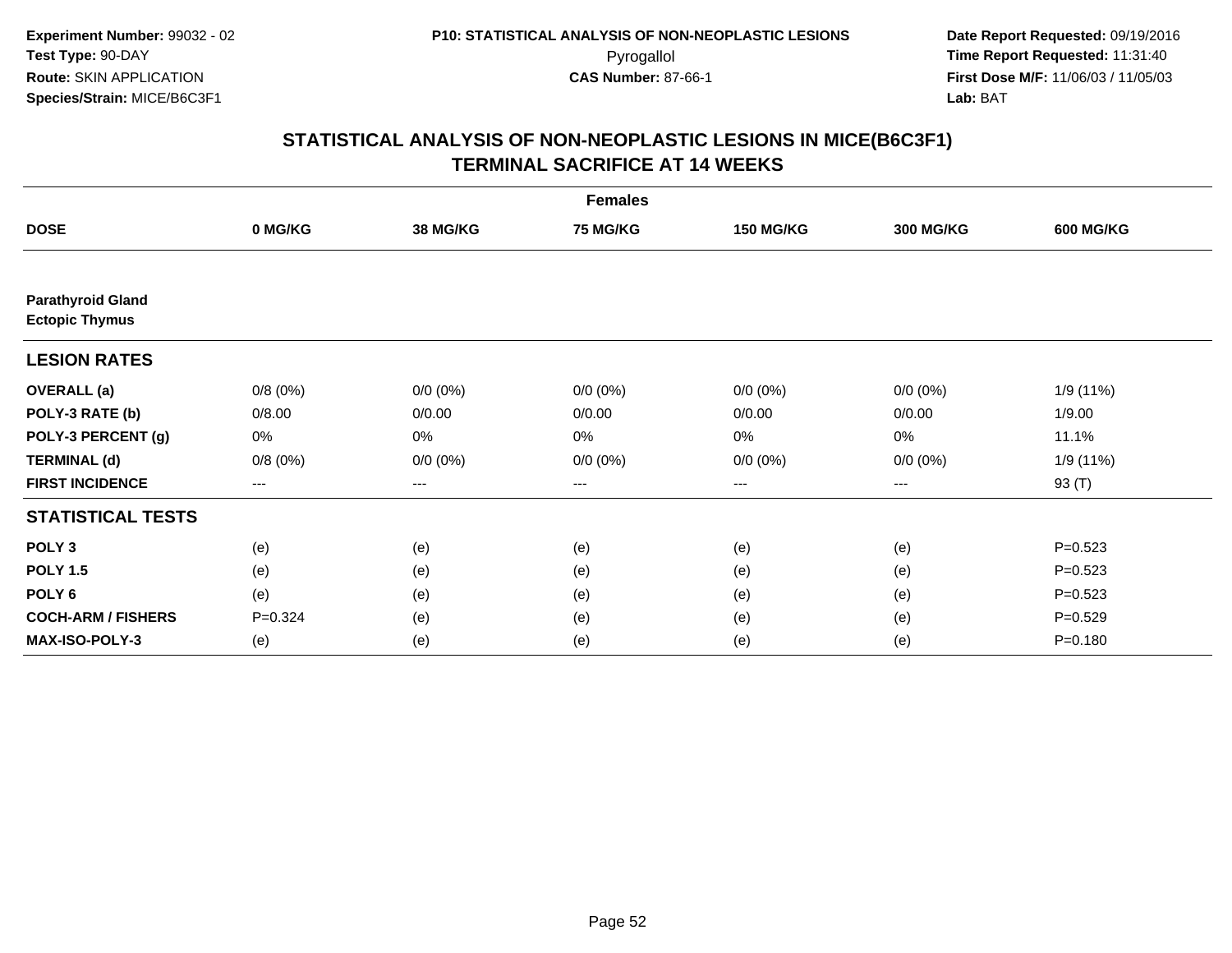|                                                    |             |             | <b>Females</b> |                  |                  |                  |
|----------------------------------------------------|-------------|-------------|----------------|------------------|------------------|------------------|
| <b>DOSE</b>                                        | 0 MG/KG     | 38 MG/KG    | 75 MG/KG       | <b>150 MG/KG</b> | <b>300 MG/KG</b> | <b>600 MG/KG</b> |
|                                                    |             |             |                |                  |                  |                  |
| <b>Skin: Site of Application</b><br><b>Erosion</b> |             |             |                |                  |                  |                  |
| <b>LESION RATES</b>                                |             |             |                |                  |                  |                  |
| <b>OVERALL</b> (a)                                 | $0/10(0\%)$ | $0/10(0\%)$ | $0/10(0\%)$    | $0/10(0\%)$      | $0/10(0\%)$      | 1/10 (10%)       |
| POLY-3 RATE (b)                                    | 0/10.00     | 0/10.00     | 0/10.00        | 0/10.00          | 0/10.00          | 1/10.00          |
| POLY-3 PERCENT (g)                                 | 0%          | 0%          | 0%             | 0%               | 0%               | 10%              |
| <b>TERMINAL (d)</b>                                | $0/10(0\%)$ | $0/10(0\%)$ | $0/10(0\%)$    | $0/10(0\%)$      | $0/10(0\%)$      | 1/10 (10%)       |
| <b>FIRST INCIDENCE</b>                             | $---$       | ---         | ---            | $\cdots$         | ---              | 93 (T)           |
| <b>STATISTICAL TESTS</b>                           |             |             |                |                  |                  |                  |
| POLY <sub>3</sub>                                  | $P = 0.107$ | (e)         | (e)            | (e)              | (e)              | $P = 0.500$      |
| <b>POLY 1.5</b>                                    | $P = 0.107$ | (e)         | (e)            | (e)              | (e)              | $P = 0.500$      |
| POLY <sub>6</sub>                                  | $P = 0.107$ | (e)         | (e)            | (e)              | (e)              | $P = 0.500$      |
| <b>COCH-ARM / FISHERS</b>                          | $P = 0.105$ | (e)         | (e)            | (e)              | (e)              | $P = 0.500$      |
| <b>MAX-ISO-POLY-3</b>                              | P=0.041*    | (e)         | (e)            | (e)              | (e)              | $P = 0.158$      |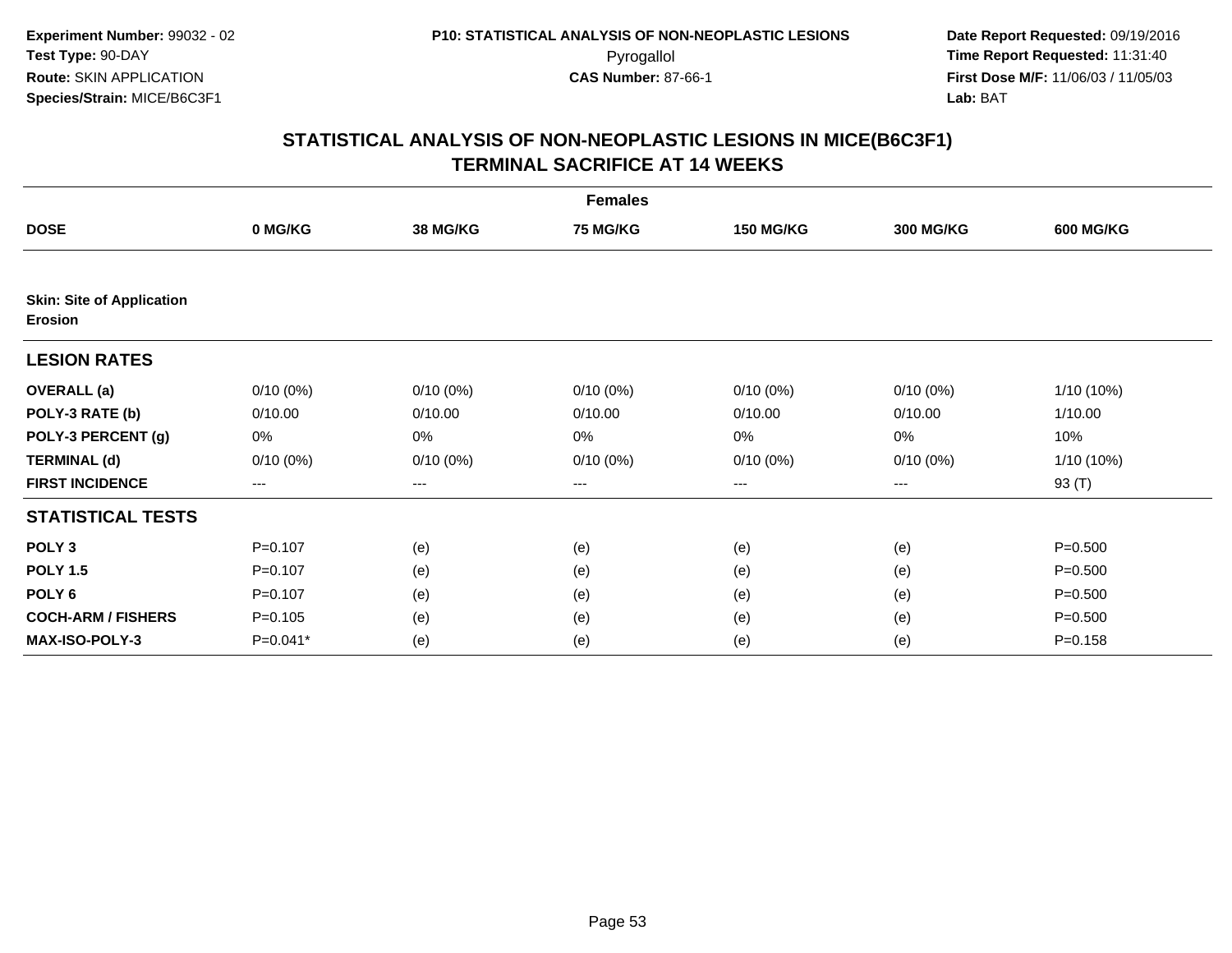|                                                    | <b>Females</b>         |                 |                 |                  |                  |                  |  |  |  |
|----------------------------------------------------|------------------------|-----------------|-----------------|------------------|------------------|------------------|--|--|--|
| <b>DOSE</b>                                        | 0 MG/KG                | <b>38 MG/KG</b> | <b>75 MG/KG</b> | <b>150 MG/KG</b> | <b>300 MG/KG</b> | <b>600 MG/KG</b> |  |  |  |
|                                                    |                        |                 |                 |                  |                  |                  |  |  |  |
| <b>Skin: Site of Application</b><br>Hyperkeratosis |                        |                 |                 |                  |                  |                  |  |  |  |
| <b>LESION RATES</b>                                |                        |                 |                 |                  |                  |                  |  |  |  |
| <b>OVERALL</b> (a)                                 | $0/10(0\%)$            | 10/10 (100%)    | 10/10 (100%)    | 10/10 (100%)     | $9/10(90\%)$     | 10/10 (100%)     |  |  |  |
| POLY-3 RATE (b)                                    | 0/10.00                | 10/10.00        | 10/10.00        | 10/10.00         | 9/10.00          | 10/10.00         |  |  |  |
| POLY-3 PERCENT (g)                                 | 0%                     | 100%            | 100%            | 100%             | 90%              | 100%             |  |  |  |
| <b>TERMINAL (d)</b>                                | $0/10(0\%)$            | 10/10 (100%)    | 10/10 (100%)    | 10/10 (100%)     | 9/10 (90%)       | 10/10 (100%)     |  |  |  |
| <b>FIRST INCIDENCE</b>                             | $\qquad \qquad \cdots$ | 93 (T)          | 93 (T)          | 93 (T)           | 93 (T)           | 93 (T)           |  |  |  |
| <b>STATISTICAL TESTS</b>                           |                        |                 |                 |                  |                  |                  |  |  |  |
| POLY <sub>3</sub>                                  | P<0.001**              | P<0.001**       | P<0.001**       | P<0.001**        | P<0.001**        | P<0.001**        |  |  |  |
| <b>POLY 1.5</b>                                    | P<0.001**              | P<0.001**       | P<0.001**       | P<0.001**        | P<0.001**        | P<0.001**        |  |  |  |
| POLY <sub>6</sub>                                  | P<0.001**              | P<0.001**       | P<0.001**       | P<0.001**        | P<0.001**        | P<0.001**        |  |  |  |
| <b>COCH-ARM / FISHERS</b>                          | P=0.003**              | P<0.001**       | P<0.001**       | P<0.001**        | P<0.001**        | P<0.001**        |  |  |  |
| <b>MAX-ISO-POLY-3</b>                              | P<0.001**              | (e)             | (e)             | (e)              | P<0.001**        | (e)              |  |  |  |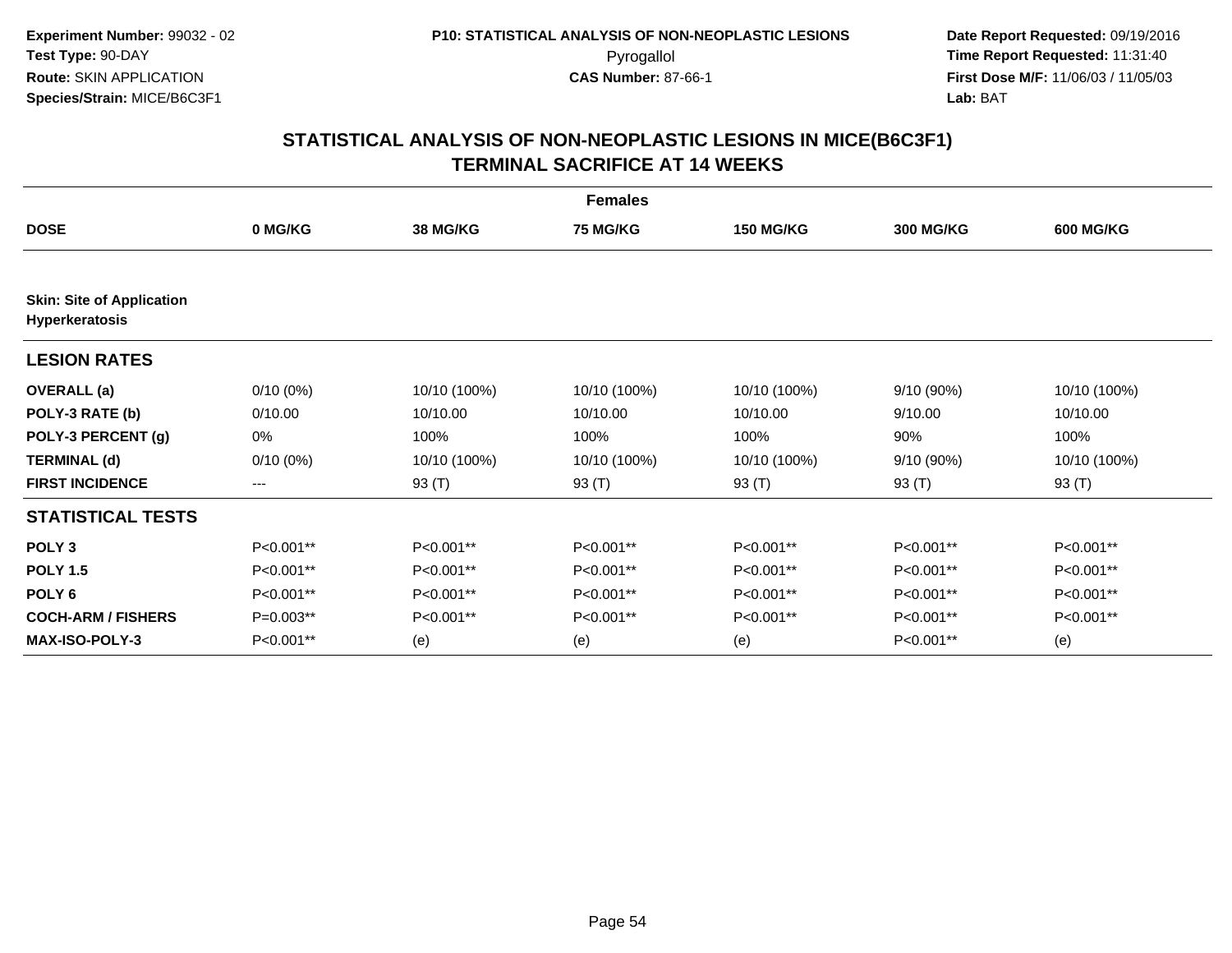|                                                 |             |                 | <b>Females</b>  |                  |                  |                  |
|-------------------------------------------------|-------------|-----------------|-----------------|------------------|------------------|------------------|
| <b>DOSE</b>                                     | 0 MG/KG     | <b>38 MG/KG</b> | <b>75 MG/KG</b> | <b>150 MG/KG</b> | <b>300 MG/KG</b> | <b>600 MG/KG</b> |
| <b>Skin: Site of Application</b><br>Hyperplasia |             |                 |                 |                  |                  |                  |
| <b>LESION RATES</b>                             |             |                 |                 |                  |                  |                  |
| <b>OVERALL</b> (a)                              | $0/10(0\%)$ | 10/10 (100%)    | 10/10 (100%)    | 10/10 (100%)     | 10/10 (100%)     | 10/10 (100%)     |
| POLY-3 RATE (b)                                 | 0/10.00     | 10/10.00        | 10/10.00        | 10/10.00         | 10/10.00         | 10/10.00         |
| POLY-3 PERCENT (g)                              | 0%          | 100%            | 100%            | 100%             | 100%             | 100%             |
| <b>TERMINAL (d)</b>                             | $0/10(0\%)$ | 10/10 (100%)    | 10/10 (100%)    | 10/10 (100%)     | 10/10 (100%)     | 10/10 (100%)     |
| <b>FIRST INCIDENCE</b>                          | $---$       | 93 (T)          | 93 (T)          | 93 (T)           | 93 (T)           | 93 (T)           |
| <b>STATISTICAL TESTS</b>                        |             |                 |                 |                  |                  |                  |
| POLY <sub>3</sub>                               | P<0.001**   | P<0.001**       | P<0.001**       | P<0.001**        | P<0.001**        | P<0.001**        |
| <b>POLY 1.5</b>                                 | P<0.001**   | $P<0.001**$     | $P<0.001**$     | P<0.001**        | P<0.001**        | $P<0.001**$      |
| POLY <sub>6</sub>                               | P<0.001**   | P<0.001**       | P<0.001**       | P<0.001**        | P<0.001**        | P<0.001**        |
| <b>COCH-ARM / FISHERS</b>                       | P<0.001**   | P<0.001**       | P<0.001**       | P<0.001**        | P<0.001**        | P<0.001**        |
| <b>MAX-ISO-POLY-3</b>                           | P<0.001**   | (e)             | (e)             | (e)              | (e)              | (e)              |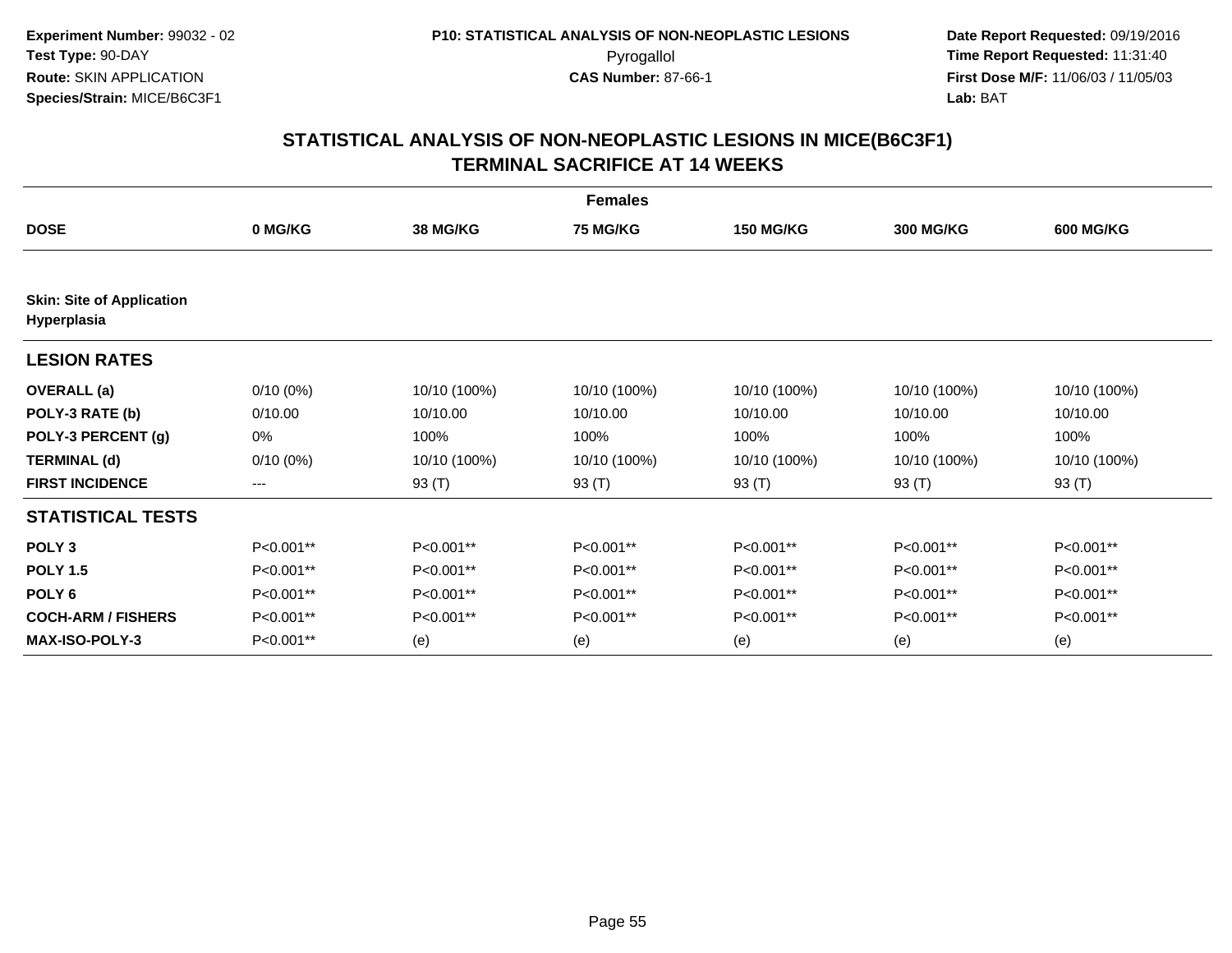|                                                                 | <b>Females</b>    |                 |                 |                  |                  |                  |  |  |
|-----------------------------------------------------------------|-------------------|-----------------|-----------------|------------------|------------------|------------------|--|--|
| <b>DOSE</b>                                                     | 0 MG/KG           | <b>38 MG/KG</b> | <b>75 MG/KG</b> | <b>150 MG/KG</b> | <b>300 MG/KG</b> | <b>600 MG/KG</b> |  |  |
|                                                                 |                   |                 |                 |                  |                  |                  |  |  |
| <b>Skin: Site of Application</b><br><b>Inflammation Chronic</b> |                   |                 |                 |                  |                  |                  |  |  |
| <b>LESION RATES</b>                                             |                   |                 |                 |                  |                  |                  |  |  |
| <b>OVERALL</b> (a)                                              | $0/10(0\%)$       | 10/10 (100%)    | 10/10 (100%)    | 10/10 (100%)     | 10/10 (100%)     | 10/10 (100%)     |  |  |
| POLY-3 RATE (b)                                                 | 0/10.00           | 10/10.00        | 10/10.00        | 10/10.00         | 10/10.00         | 10/10.00         |  |  |
| POLY-3 PERCENT (g)                                              | 0%                | 100%            | 100%            | 100%             | 100%             | 100%             |  |  |
| <b>TERMINAL (d)</b>                                             | $0/10(0\%)$       | 10/10 (100%)    | 10/10 (100%)    | 10/10 (100%)     | 10/10 (100%)     | 10/10 (100%)     |  |  |
| <b>FIRST INCIDENCE</b>                                          | $\qquad \qquad -$ | 93 (T)          | 93 (T)          | 93 (T)           | 93 (T)           | 93 (T)           |  |  |
| <b>STATISTICAL TESTS</b>                                        |                   |                 |                 |                  |                  |                  |  |  |
| POLY <sub>3</sub>                                               | P<0.001**         | P<0.001**       | P<0.001**       | P<0.001**        | P<0.001**        | P<0.001**        |  |  |
| <b>POLY 1.5</b>                                                 | P<0.001**         | P<0.001**       | P<0.001**       | P<0.001**        | P<0.001**        | P<0.001**        |  |  |
| POLY <sub>6</sub>                                               | P<0.001**         | P<0.001**       | P<0.001**       | P<0.001**        | P<0.001**        | P<0.001**        |  |  |
| <b>COCH-ARM / FISHERS</b>                                       | P<0.001**         | P<0.001**       | P<0.001**       | P<0.001**        | P<0.001**        | P<0.001**        |  |  |
| <b>MAX-ISO-POLY-3</b>                                           | P<0.001**         | (e)             | (e)             | (e)              | (e)              | (e)              |  |  |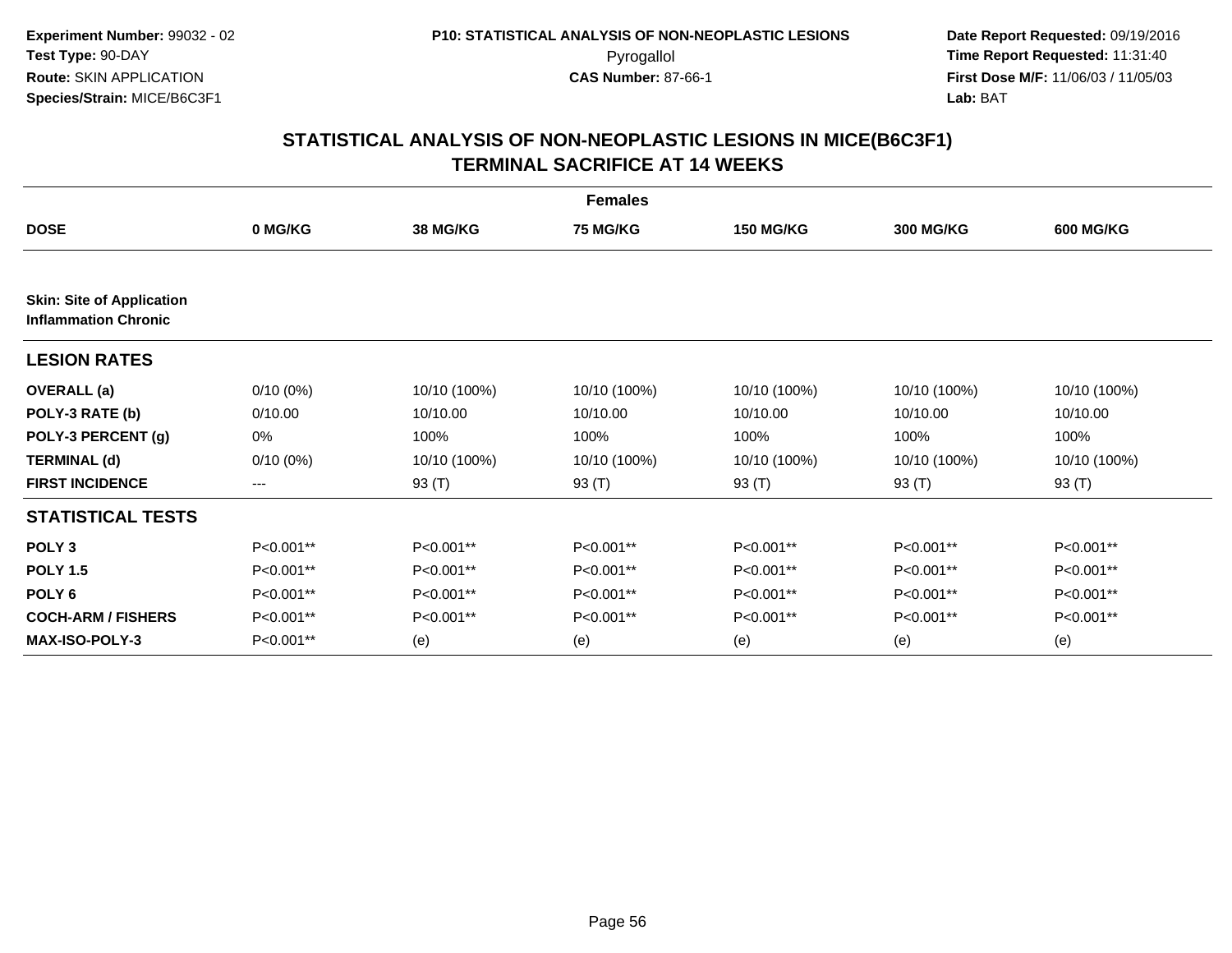|                                                                       |              |                 | <b>Females</b>  |                  |                  |                  |
|-----------------------------------------------------------------------|--------------|-----------------|-----------------|------------------|------------------|------------------|
| <b>DOSE</b>                                                           | 0 MG/KG      | <b>38 MG/KG</b> | <b>75 MG/KG</b> | <b>150 MG/KG</b> | <b>300 MG/KG</b> | <b>600 MG/KG</b> |
|                                                                       |              |                 |                 |                  |                  |                  |
| <b>Skin: Site of Application</b><br><b>Inflammation Chronic Focal</b> |              |                 |                 |                  |                  |                  |
| <b>LESION RATES</b>                                                   |              |                 |                 |                  |                  |                  |
| <b>OVERALL</b> (a)                                                    | 1/10 (10%)   | $0/10(0\%)$     | $0/10(0\%)$     | $0/10(0\%)$      | $0/10(0\%)$      | $0/10(0\%)$      |
| POLY-3 RATE (b)                                                       | 1/10.00      | 0/10.00         | 0/10.00         | 0/10.00          | 0/10.00          | 0/10.00          |
| POLY-3 PERCENT (g)                                                    | 10%          | 0%              | 0%              | 0%               | 0%               | 0%               |
| <b>TERMINAL (d)</b>                                                   | 1/10 (10%)   | $0/10(0\%)$     | $0/10(0\%)$     | $0/10(0\%)$      | $0/10(0\%)$      | $0/10(0\%)$      |
| <b>FIRST INCIDENCE</b>                                                | 93 (T)       | ---             | ---             | ---              | ---              | ---              |
| <b>STATISTICAL TESTS</b>                                              |              |                 |                 |                  |                  |                  |
| POLY <sub>3</sub>                                                     | $P = 0.416N$ | $P = 0.500N$    | P=0.500N        | $P = 0.500N$     | $P = 0.500N$     | P=0.500N         |
| <b>POLY 1.5</b>                                                       | P=0.416N     | $P = 0.500N$    | P=0.500N        | $P = 0.500N$     | P=0.500N         | P=0.500N         |
| POLY <sub>6</sub>                                                     | $P = 0.416N$ | $P = 0.500N$    | $P = 0.500N$    | $P = 0.500N$     | $P = 0.500N$     | $P = 0.500N$     |
| <b>COCH-ARM / FISHERS</b>                                             | $P = 0.415N$ | $P = 0.500N$    | $P = 0.500N$    | $P = 0.500N$     | $P = 0.500N$     | P=0.500N         |
| <b>MAX-ISO-POLY-3</b>                                                 | $P=0.041N^*$ | $P = 0.158N$    | $P = 0.158N$    | P=0.158N         | $P = 0.158N$     | $P = 0.158N$     |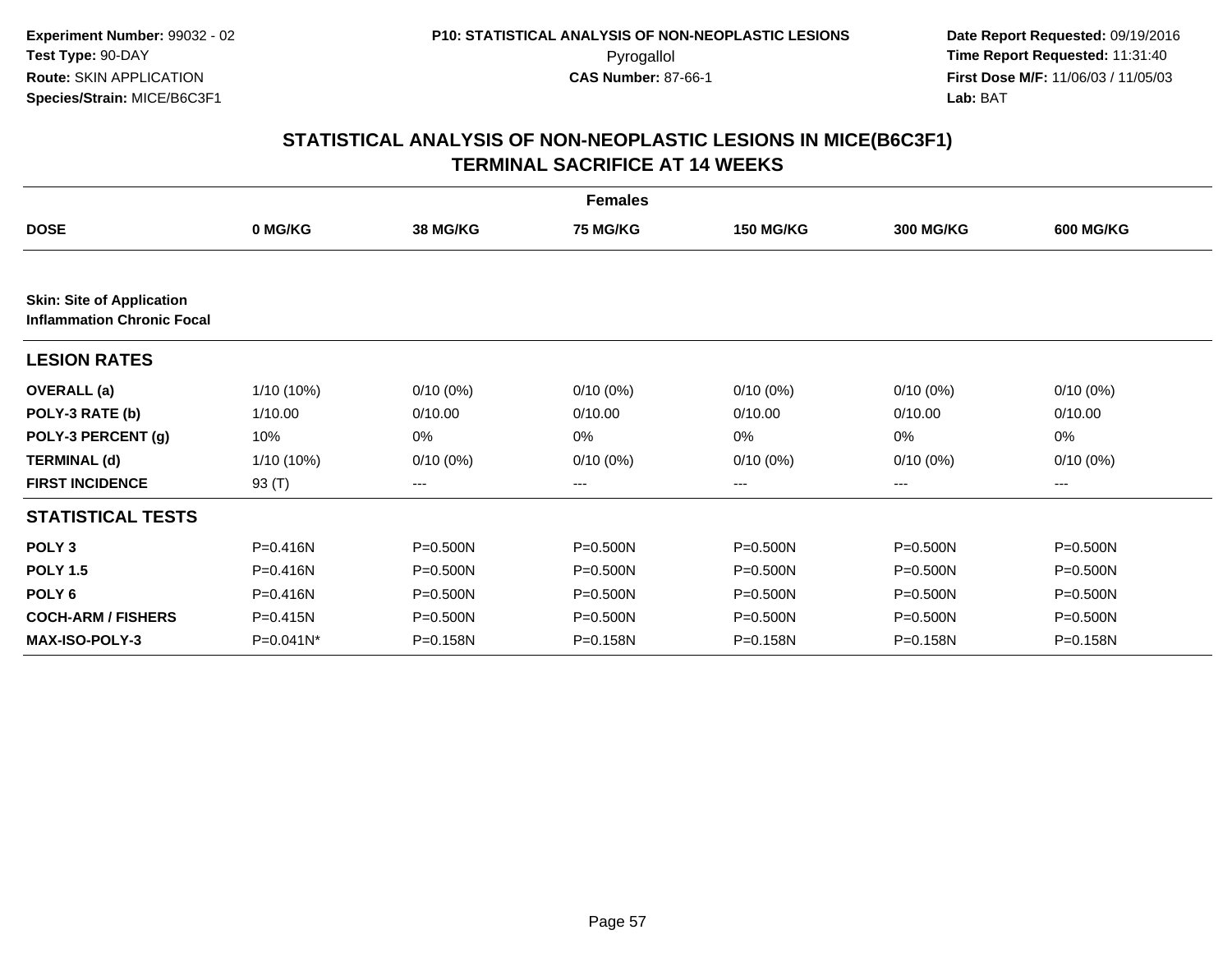|                                                     | <b>Females</b> |                 |                 |                        |                  |                  |  |  |  |
|-----------------------------------------------------|----------------|-----------------|-----------------|------------------------|------------------|------------------|--|--|--|
| <b>DOSE</b>                                         | 0 MG/KG        | <b>38 MG/KG</b> | <b>75 MG/KG</b> | <b>150 MG/KG</b>       | <b>300 MG/KG</b> | <b>600 MG/KG</b> |  |  |  |
|                                                     |                |                 |                 |                        |                  |                  |  |  |  |
| <b>Skin: Site of Application</b><br><b>Necrosis</b> |                |                 |                 |                        |                  |                  |  |  |  |
| <b>LESION RATES</b>                                 |                |                 |                 |                        |                  |                  |  |  |  |
| <b>OVERALL</b> (a)                                  | $0/10(0\%)$    | $0/10(0\%)$     | $0/10(0\%)$     | $0/10(0\%)$            | $0/10(0\%)$      | 1/10 (10%)       |  |  |  |
| POLY-3 RATE (b)                                     | 0/10.00        | 0/10.00         | 0/10.00         | 0/10.00                | 0/10.00          | 1/10.00          |  |  |  |
| POLY-3 PERCENT (g)                                  | 0%             | 0%              | 0%              | 0%                     | 0%               | 10%              |  |  |  |
| <b>TERMINAL (d)</b>                                 | $0/10(0\%)$    | $0/10(0\%)$     | $0/10(0\%)$     | $0/10(0\%)$            | $0/10(0\%)$      | 1/10 (10%)       |  |  |  |
| <b>FIRST INCIDENCE</b>                              | $---$          | ---             | ---             | $\qquad \qquad \cdots$ | ---              | 93 (T)           |  |  |  |
| <b>STATISTICAL TESTS</b>                            |                |                 |                 |                        |                  |                  |  |  |  |
| POLY <sub>3</sub>                                   | $P=0.107$      | (e)             | (e)             | (e)                    | (e)              | $P = 0.500$      |  |  |  |
| <b>POLY 1.5</b>                                     | $P = 0.107$    | (e)             | (e)             | (e)                    | (e)              | $P = 0.500$      |  |  |  |
| POLY <sub>6</sub>                                   | $P = 0.107$    | (e)             | (e)             | (e)                    | (e)              | $P = 0.500$      |  |  |  |
| <b>COCH-ARM / FISHERS</b>                           | $P = 0.105$    | (e)             | (e)             | (e)                    | (e)              | $P = 0.500$      |  |  |  |
| <b>MAX-ISO-POLY-3</b>                               | P=0.041*       | (e)             | (e)             | (e)                    | (e)              | $P = 0.158$      |  |  |  |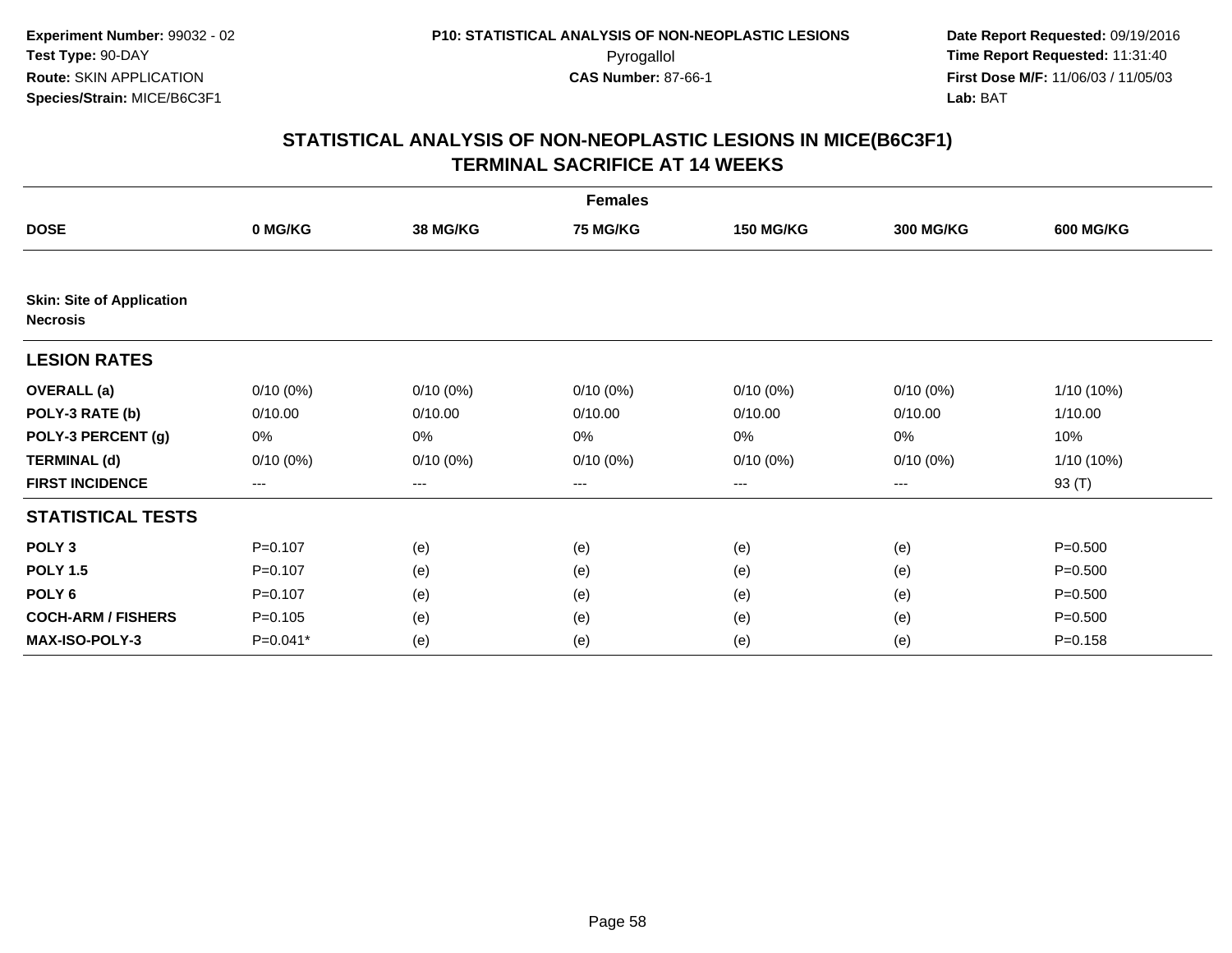|                                                  | <b>Females</b>         |             |             |                   |                  |                  |  |  |  |
|--------------------------------------------------|------------------------|-------------|-------------|-------------------|------------------|------------------|--|--|--|
| <b>DOSE</b>                                      | 0 MG/KG                | 38 MG/KG    | 75 MG/KG    | <b>150 MG/KG</b>  | <b>300 MG/KG</b> | <b>600 MG/KG</b> |  |  |  |
|                                                  |                        |             |             |                   |                  |                  |  |  |  |
| <b>Skin: Site of Application</b><br><b>Ulcer</b> |                        |             |             |                   |                  |                  |  |  |  |
| <b>LESION RATES</b>                              |                        |             |             |                   |                  |                  |  |  |  |
| <b>OVERALL</b> (a)                               | $0/10(0\%)$            | $0/10(0\%)$ | $0/10(0\%)$ | $0/10(0\%)$       | $0/10(0\%)$      | 3/10 (30%)       |  |  |  |
| POLY-3 RATE (b)                                  | 0/10.00                | 0/10.00     | 0/10.00     | 0/10.00           | 0/10.00          | 3/10.00          |  |  |  |
| POLY-3 PERCENT (g)                               | 0%                     | 0%          | 0%          | 0%                | 0%               | 30%              |  |  |  |
| <b>TERMINAL (d)</b>                              | $0/10(0\%)$            | $0/10(0\%)$ | $0/10(0\%)$ | $0/10(0\%)$       | $0/10(0\%)$      | 3/10 (30%)       |  |  |  |
| <b>FIRST INCIDENCE</b>                           | $\qquad \qquad \cdots$ | ---         | ---         | $\qquad \qquad -$ | ---              | 93 (T)           |  |  |  |
| <b>STATISTICAL TESTS</b>                         |                        |             |             |                   |                  |                  |  |  |  |
| POLY <sub>3</sub>                                | P<0.001**              | (e)         | (e)         | (e)               | (e)              | $P=0.095$        |  |  |  |
| <b>POLY 1.5</b>                                  | P<0.001**              | (e)         | (e)         | (e)               | (e)              | $P=0.095$        |  |  |  |
| POLY <sub>6</sub>                                | P<0.001**              | (e)         | (e)         | (e)               | (e)              | $P=0.095$        |  |  |  |
| <b>COCH-ARM / FISHERS</b>                        | P<0.001**              | (e)         | (e)         | (e)               | (e)              | $P = 0.105$      |  |  |  |
| <b>MAX-ISO-POLY-3</b>                            | P<0.001**              | (e)         | (e)         | (e)               | (e)              | P=0.025*         |  |  |  |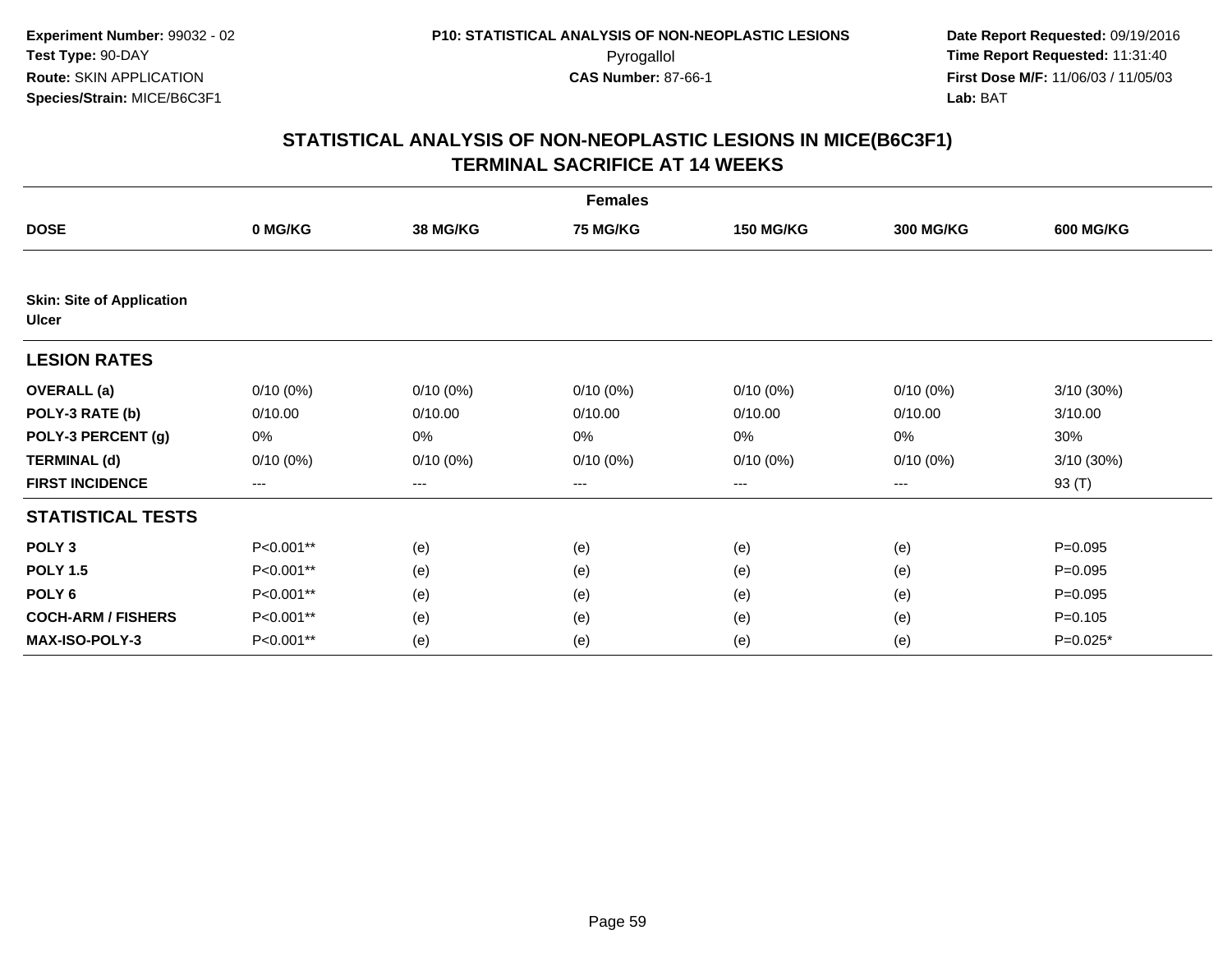|                                                          |             |                 | <b>Females</b>  |                  |             |                  |
|----------------------------------------------------------|-------------|-----------------|-----------------|------------------|-------------|------------------|
| <b>DOSE</b>                                              | 0 MG/KG     | <b>38 MG/KG</b> | <b>75 MG/KG</b> | <b>150 MG/KG</b> | 300 MG/KG   | <b>600 MG/KG</b> |
|                                                          |             |                 |                 |                  |             |                  |
| <b>Spleen</b><br><b>Hematopoietic Cell Proliferation</b> |             |                 |                 |                  |             |                  |
| <b>LESION RATES</b>                                      |             |                 |                 |                  |             |                  |
| <b>OVERALL</b> (a)                                       | 3/10 (30%)  | 6/10(60%)       | 6/10 (60%)      | 4/10 (40%)       | 7/10 (70%)  | 6/10(60%)        |
| POLY-3 RATE (b)                                          | 3/10.00     | 6/10.00         | 6/10.00         | 4/10.00          | 7/10.00     | 6/10.00          |
| POLY-3 PERCENT (g)                                       | 30%         | 60%             | 60%             | 40%              | 70%         | 60%              |
| <b>TERMINAL (d)</b>                                      | 3/10 (30%)  | 6/10(60%)       | 6/10 (60%)      | 4/10 (40%)       | 7/10 (70%)  | 6/10(60%)        |
| <b>FIRST INCIDENCE</b>                                   | 93 (T)      | 93 (T)          | 93 (T)          | 93 (T)           | 93 (T)      | 93 (T)           |
| <b>STATISTICAL TESTS</b>                                 |             |                 |                 |                  |             |                  |
| POLY <sub>3</sub>                                        | $P = 0.219$ | $P = 0.186$     | $P = 0.186$     | $P = 0.500$      | $P=0.082$   | $P = 0.186$      |
| <b>POLY 1.5</b>                                          | $P=0.219$   | $P = 0.186$     | $P = 0.186$     | $P = 0.500$      | $P=0.082$   | $P = 0.186$      |
| POLY <sub>6</sub>                                        | $P=0.219$   | $P = 0.186$     | $P = 0.186$     | $P = 0.500$      | $P=0.082$   | $P = 0.186$      |
| <b>COCH-ARM / FISHERS</b>                                | $P = 0.216$ | $P = 0.185$     | $P = 0.185$     | $P = 0.500$      | $P = 0.089$ | $P = 0.185$      |
| <b>MAX-ISO-POLY-3</b>                                    | $P = 0.060$ | $P = 0.089$     | $P = 0.089$     | $P = 0.325$      | $P=0.032*$  | $P = 0.089$      |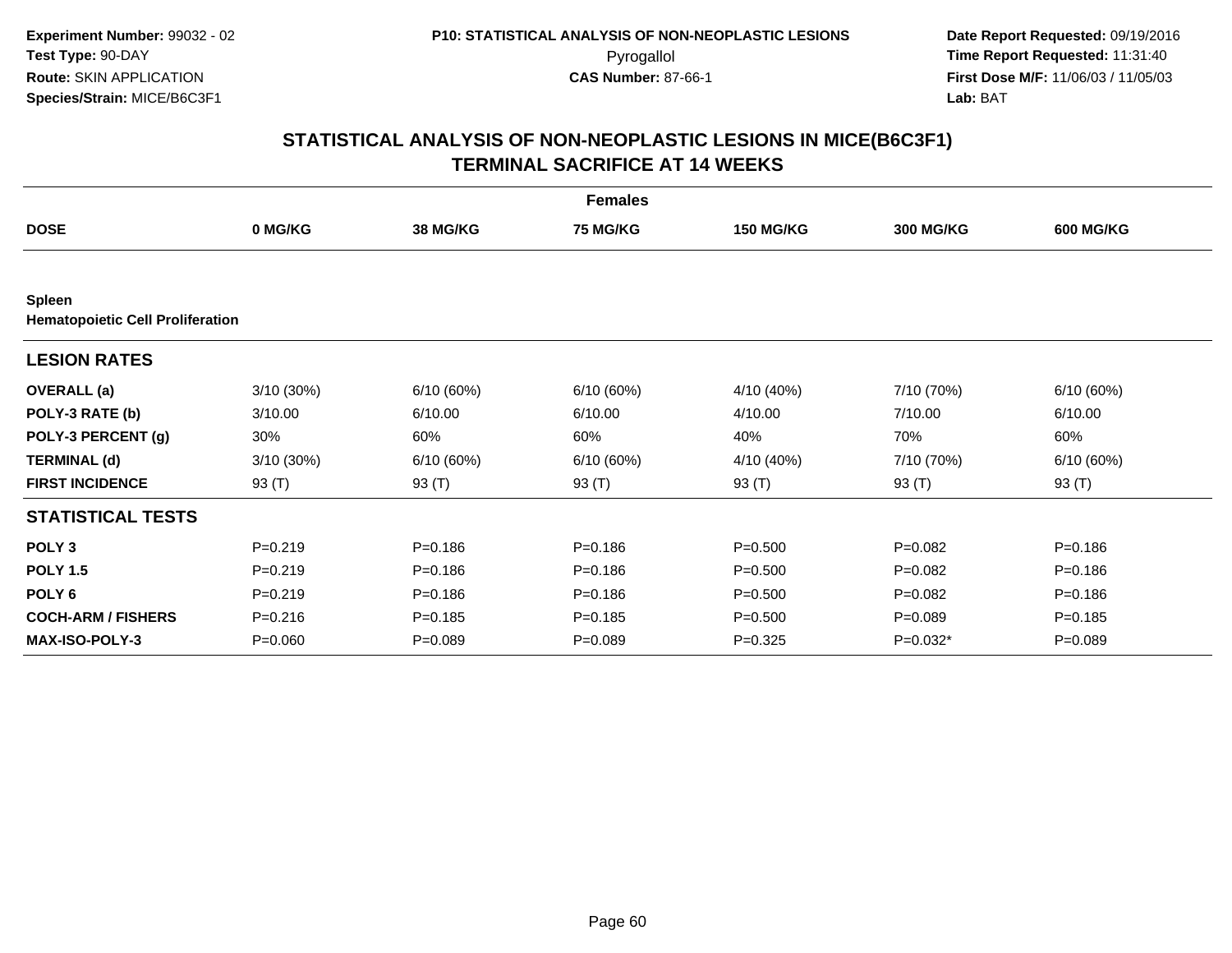|                                                               | <b>Females</b> |                 |                 |                   |                  |                  |  |  |  |
|---------------------------------------------------------------|----------------|-----------------|-----------------|-------------------|------------------|------------------|--|--|--|
| <b>DOSE</b>                                                   | 0 MG/KG        | <b>38 MG/KG</b> | <b>75 MG/KG</b> | <b>150 MG/KG</b>  | <b>300 MG/KG</b> | <b>600 MG/KG</b> |  |  |  |
|                                                               |                |                 |                 |                   |                  |                  |  |  |  |
| <b>Thyroid Gland</b><br><b>Infiltration Cellular Lymphoid</b> |                |                 |                 |                   |                  |                  |  |  |  |
| <b>LESION RATES</b>                                           |                |                 |                 |                   |                  |                  |  |  |  |
| <b>OVERALL</b> (a)                                            | $0/10(0\%)$    | $0/0 (0\%)$     | $0/0 (0\%)$     | $0/0 (0\%)$       | $0/0 (0\%)$      | $0/10(0\%)$      |  |  |  |
| POLY-3 RATE (b)                                               | 0/10.00        | 0/0.00          | 0/0.00          | 0/0.00            | 0/0.00           | 0/10.00          |  |  |  |
| POLY-3 PERCENT (g)                                            | 0%             | 0%              | 0%              | 0%                | 0%               | 0%               |  |  |  |
| <b>TERMINAL (d)</b>                                           | $0/10(0\%)$    | $0/0 (0\%)$     | $0/0 (0\%)$     | $0/0 (0\%)$       | $0/0 (0\%)$      | $0/10(0\%)$      |  |  |  |
| <b>FIRST INCIDENCE</b>                                        | $---$          | $---$           | $---$           | $\qquad \qquad -$ | $---$            | $---$            |  |  |  |
| <b>STATISTICAL TESTS</b>                                      |                |                 |                 |                   |                  |                  |  |  |  |
| POLY <sub>3</sub>                                             | (n)            | (n)             | (n)             | (n)               | (n)              | (n)              |  |  |  |
| <b>POLY 1.5</b>                                               | (n)            | (n)             | (n)             | (n)               | (n)              | (n)              |  |  |  |
| POLY <sub>6</sub>                                             | (n)            | (n)             | (n)             | (n)               | (n)              | (n)              |  |  |  |
| <b>COCH-ARM / FISHERS</b>                                     | (n)            | (n)             | (n)             | (n)               | (n)              | (n)              |  |  |  |
| <b>MAX-ISO-POLY-3</b>                                         | (n)            | (n)             | (n)             | (n)               | (n)              | (n)              |  |  |  |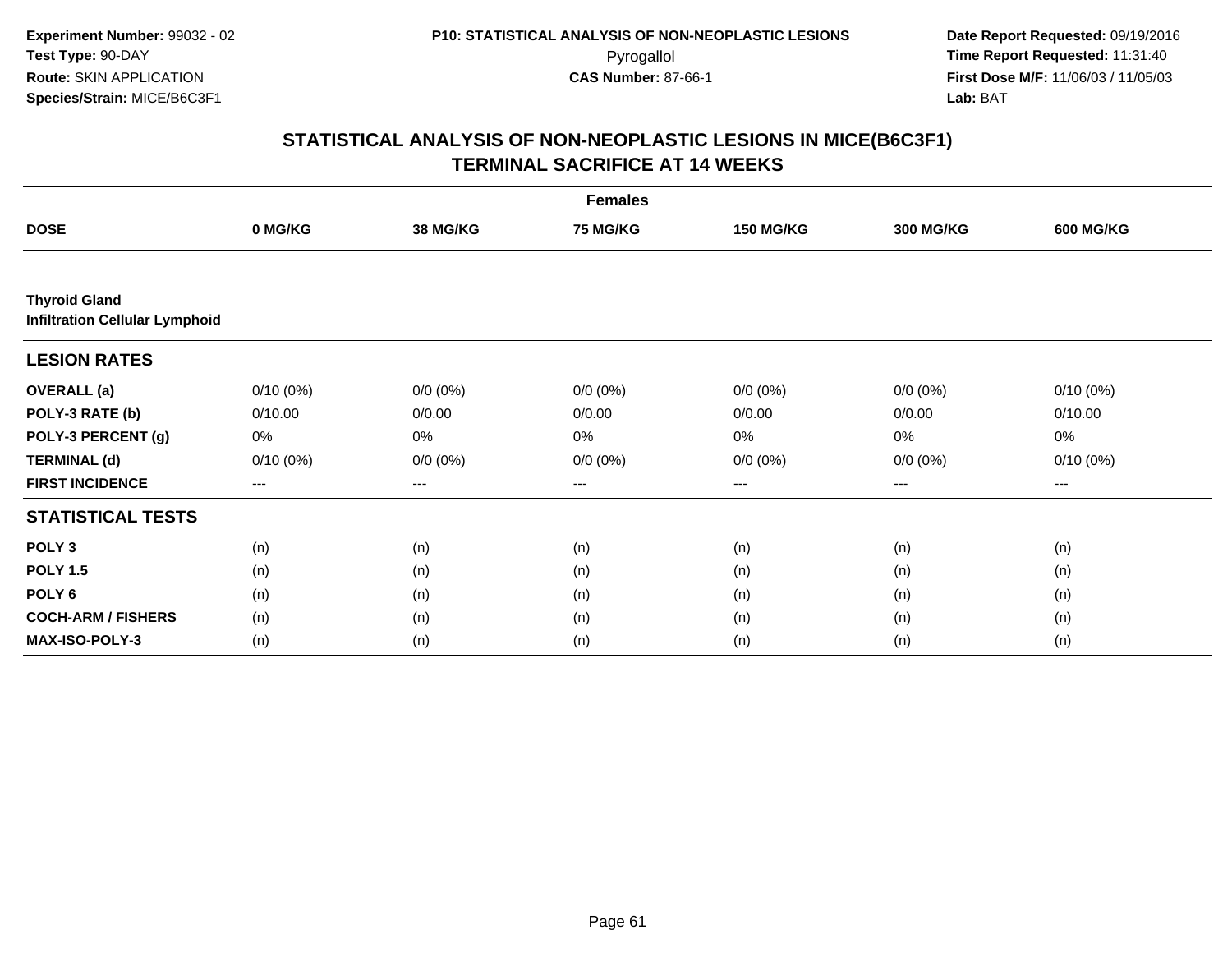| <b>Females</b>                                                          |                        |                 |                 |                   |                  |                  |  |  |
|-------------------------------------------------------------------------|------------------------|-----------------|-----------------|-------------------|------------------|------------------|--|--|
| <b>DOSE</b>                                                             | 0 MG/KG                | <b>38 MG/KG</b> | <b>75 MG/KG</b> | <b>150 MG/KG</b>  | <b>300 MG/KG</b> | <b>600 MG/KG</b> |  |  |
|                                                                         |                        |                 |                 |                   |                  |                  |  |  |
| <b>Urinary Bladder</b><br><b>Infiltration Cellular Mononuclear Cell</b> |                        |                 |                 |                   |                  |                  |  |  |
| <b>LESION RATES</b>                                                     |                        |                 |                 |                   |                  |                  |  |  |
| <b>OVERALL</b> (a)                                                      | $0/10(0\%)$            | $0/0 (0\%)$     | $0/0 (0\%)$     | $0/0 (0\%)$       | $0/0 (0\%)$      | 1/10 (10%)       |  |  |
| POLY-3 RATE (b)                                                         | 0/10.00                | 0/0.00          | 0/0.00          | 0/0.00            | 0/0.00           | 1/10.00          |  |  |
| POLY-3 PERCENT (g)                                                      | 0%                     | 0%              | 0%              | 0%                | 0%               | 10%              |  |  |
| <b>TERMINAL (d)</b>                                                     | $0/10(0\%)$            | $0/0 (0\%)$     | $0/0 (0\%)$     | $0/0 (0\%)$       | $0/0 (0\%)$      | 1/10 (10%)       |  |  |
| <b>FIRST INCIDENCE</b>                                                  | $\qquad \qquad \cdots$ | $---$           | ---             | $\qquad \qquad -$ | ---              | 93 (T)           |  |  |
| <b>STATISTICAL TESTS</b>                                                |                        |                 |                 |                   |                  |                  |  |  |
| POLY <sub>3</sub>                                                       | (e)                    | (e)             | (e)             | (e)               | (e)              | $P = 0.500$      |  |  |
| <b>POLY 1.5</b>                                                         | (e)                    | (e)             | (e)             | (e)               | (e)              | $P = 0.500$      |  |  |
| POLY <sub>6</sub>                                                       | (e)                    | (e)             | (e)             | (e)               | (e)              | $P = 0.500$      |  |  |
| <b>COCH-ARM / FISHERS</b>                                               | $P = 0.304$            | (e)             | (e)             | (e)               | (e)              | $P = 0.500$      |  |  |
| <b>MAX-ISO-POLY-3</b>                                                   | (e)                    | (e)             | (e)             | (e)               | (e)              | $P = 0.158$      |  |  |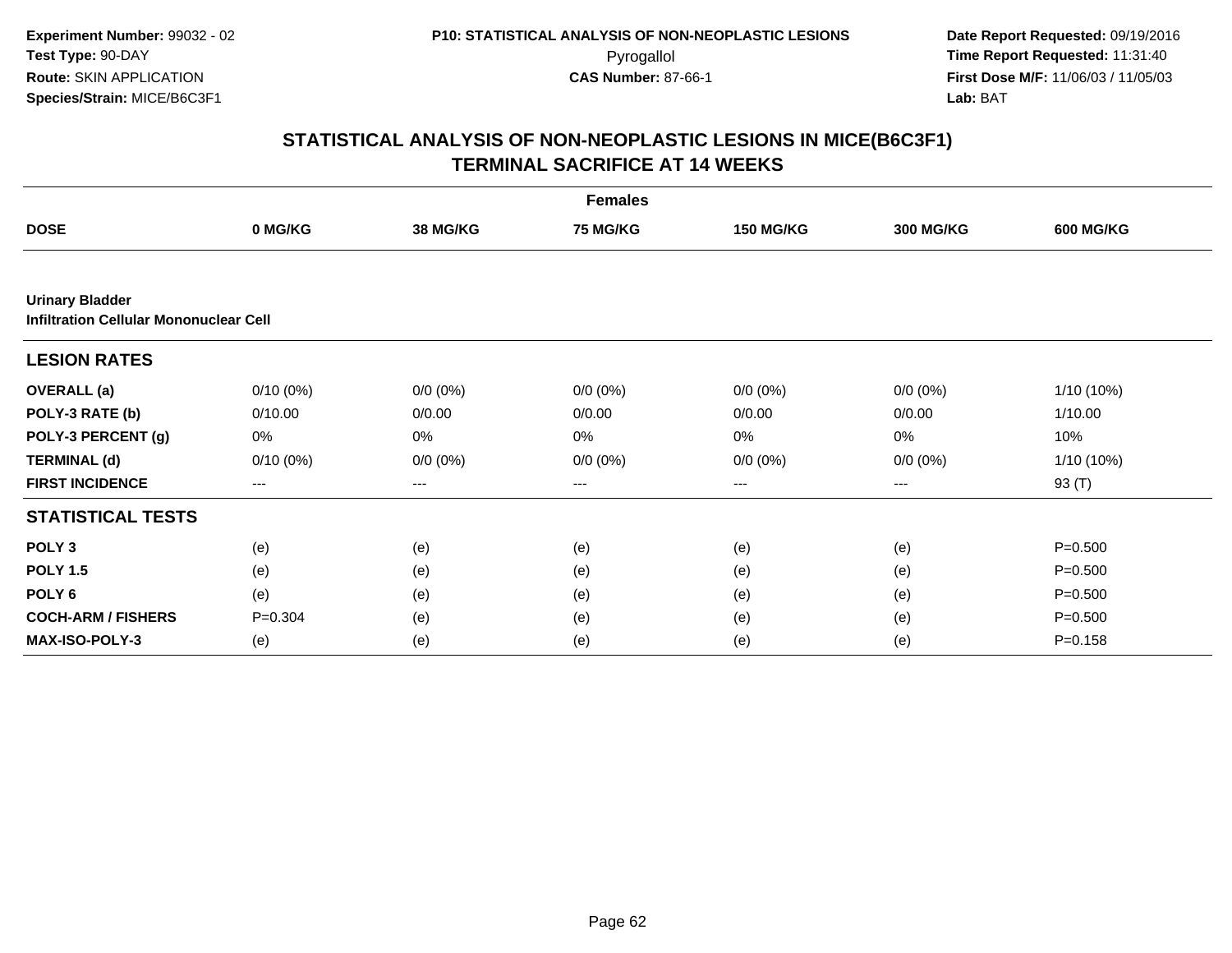| <b>Females</b>                         |             |                 |                 |                  |                  |                  |  |  |
|----------------------------------------|-------------|-----------------|-----------------|------------------|------------------|------------------|--|--|
| <b>DOSE</b>                            | 0 MG/KG     | <b>38 MG/KG</b> | <b>75 MG/KG</b> | <b>150 MG/KG</b> | <b>300 MG/KG</b> | <b>600 MG/KG</b> |  |  |
|                                        |             |                 |                 |                  |                  |                  |  |  |
| <b>Urinary Bladder</b><br>Inflammation |             |                 |                 |                  |                  |                  |  |  |
| <b>LESION RATES</b>                    |             |                 |                 |                  |                  |                  |  |  |
| <b>OVERALL</b> (a)                     | $0/10(0\%)$ | $0/0 (0\%)$     | $0/0 (0\%)$     | $0/0 (0\%)$      | $0/0 (0\%)$      | 1/10 (10%)       |  |  |
| POLY-3 RATE (b)                        | 0/10.00     | 0/0.00          | 0/0.00          | 0/0.00           | 0/0.00           | 1/10.00          |  |  |
| POLY-3 PERCENT (g)                     | 0%          | 0%              | 0%              | 0%               | $0\%$            | 10%              |  |  |
| <b>TERMINAL (d)</b>                    | $0/10(0\%)$ | $0/0 (0\%)$     | $0/0 (0\%)$     | $0/0 (0\%)$      | $0/0 (0\%)$      | 1/10 (10%)       |  |  |
| <b>FIRST INCIDENCE</b>                 | ---         | $--$            | ---             | $--$             | $--$             | 93 (T)           |  |  |
| <b>STATISTICAL TESTS</b>               |             |                 |                 |                  |                  |                  |  |  |
| POLY <sub>3</sub>                      | (e)         | (e)             | (e)             | (e)              | (e)              | $P = 0.500$      |  |  |
| <b>POLY 1.5</b>                        | (e)         | (e)             | (e)             | (e)              | (e)              | $P = 0.500$      |  |  |
| POLY 6                                 | (e)         | (e)             | (e)             | (e)              | (e)              | $P = 0.500$      |  |  |
| <b>COCH-ARM / FISHERS</b>              | $P = 0.304$ | (e)             | (e)             | (e)              | (e)              | $P = 0.500$      |  |  |
| <b>MAX-ISO-POLY-3</b>                  | (e)         | (e)             | (e)             | (e)              | (e)              | $P = 0.158$      |  |  |